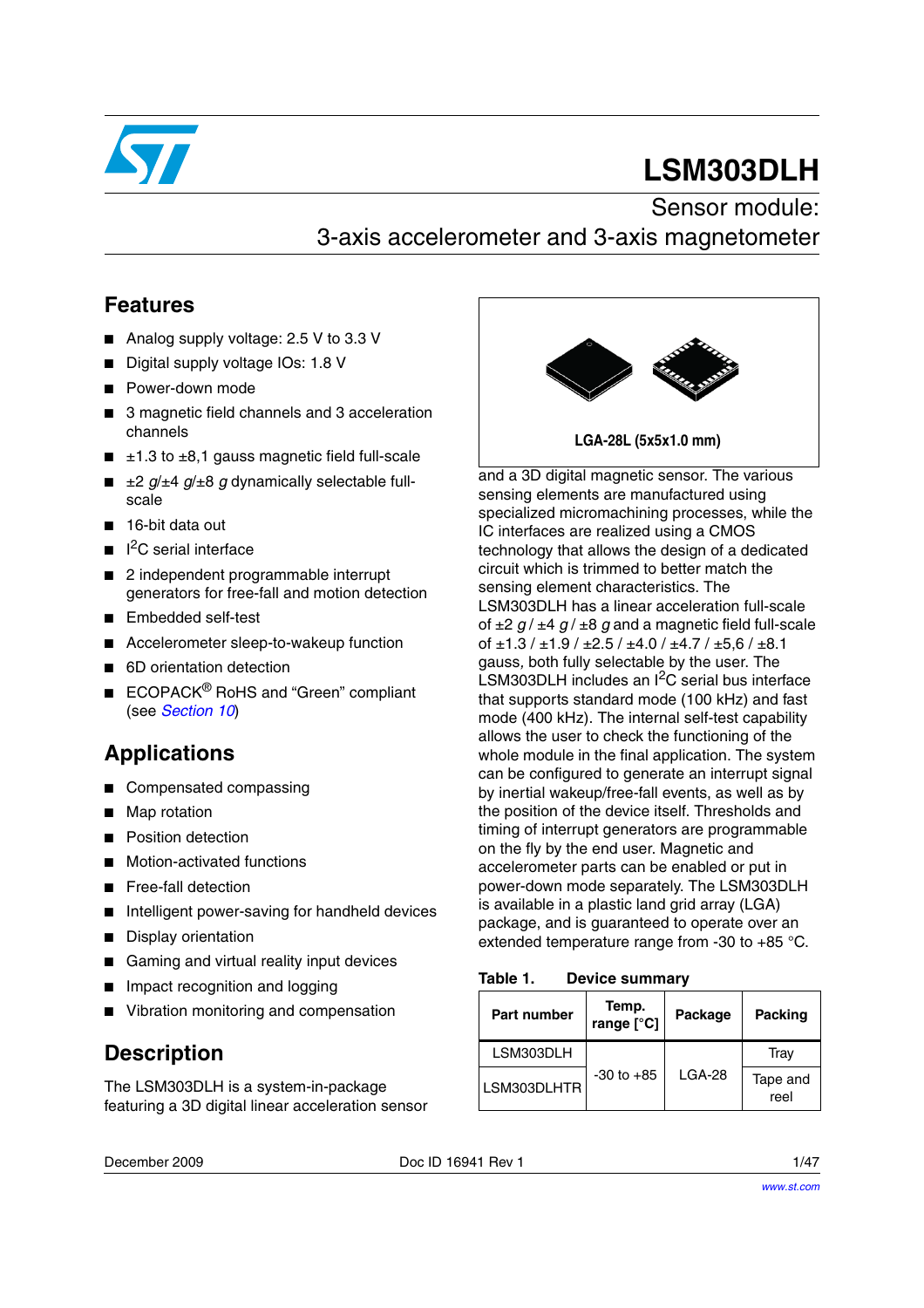## **Contents**

| 1              |     |                                                                    |
|----------------|-----|--------------------------------------------------------------------|
|                | 1.1 |                                                                    |
|                | 1.2 |                                                                    |
| $\overline{2}$ |     |                                                                    |
|                | 2.1 |                                                                    |
|                | 2.2 |                                                                    |
|                | 2.3 |                                                                    |
|                |     | Accelerometer sensor I2C - inter IC control interface  14<br>2.3.1 |
|                |     | Magnetic field sensing I2C digital interface  15<br>2.3.2          |
| 3              |     |                                                                    |
| 4              |     |                                                                    |
|                | 4.1 |                                                                    |
|                | 4.2 |                                                                    |
|                | 4.3 |                                                                    |
| 5              |     |                                                                    |
|                | 5.1 |                                                                    |
|                | 5.2 |                                                                    |
|                | 5.3 |                                                                    |
| 6              |     |                                                                    |
|                | 6.1 |                                                                    |
|                | 6.2 |                                                                    |
|                | 6.3 |                                                                    |
|                | 6.4 |                                                                    |
|                | 6.5 |                                                                    |
| $\overline{7}$ |     |                                                                    |
|                | 7.1 |                                                                    |
|                |     | 7.1.1                                                              |

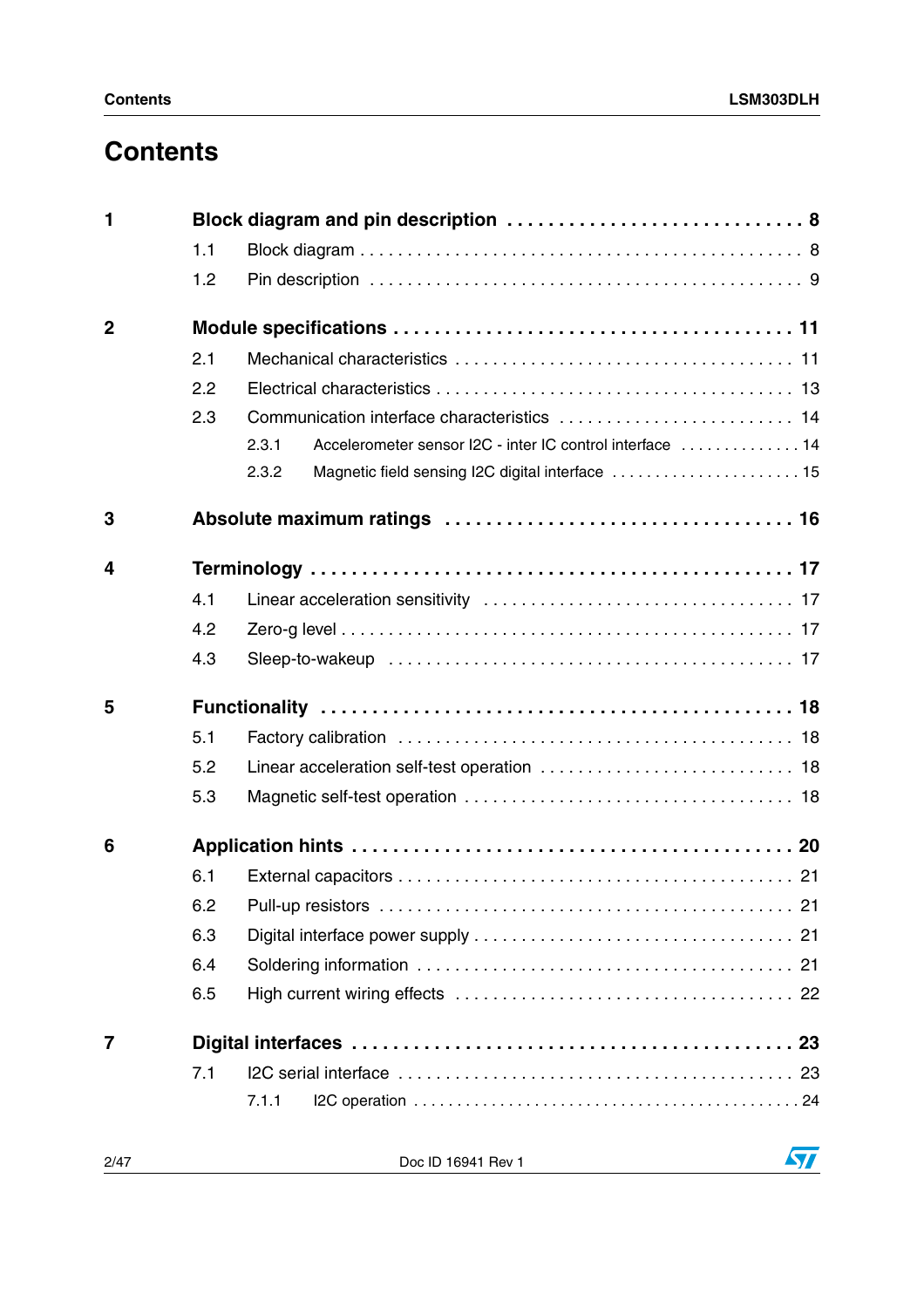$\sqrt{2}$ 

|   |     | 7.1.2  |                                                 |
|---|-----|--------|-------------------------------------------------|
|   |     | 7.1.3  |                                                 |
|   |     |        |                                                 |
| 8 |     |        |                                                 |
| 9 |     |        |                                                 |
|   | 9.1 |        |                                                 |
|   |     | 9.1.1  |                                                 |
|   |     | 9.1.2  |                                                 |
|   |     | 9.1.3  |                                                 |
|   |     | 9.1.4  |                                                 |
|   |     | 9.1.5  |                                                 |
|   |     | 9.1.6  |                                                 |
|   |     | 9.1.7  |                                                 |
|   |     | 9.1.8  |                                                 |
|   |     | 9.1.9  |                                                 |
|   |     | 9.1.10 | OUT_Y_L_A (2Ah), OUT_Y_H_A (2Bh) 34             |
|   |     | 9.1.11 | OUT_Z_L_A (2Ch), OUT_Z_H_A (2Dh) 34             |
|   |     | 9.1.12 |                                                 |
|   |     | 9.1.13 |                                                 |
|   |     | 9.1.14 |                                                 |
|   |     | 9.1.15 |                                                 |
|   |     | 9.1.16 |                                                 |
|   |     | 9.1.17 |                                                 |
|   |     | 9.1.18 |                                                 |
|   |     | 9.1.19 |                                                 |
|   | 9.2 |        | Magnetic field sensing register description  39 |
|   |     | 9.2.1  |                                                 |
|   |     | 9.2.2  |                                                 |
|   |     | 9.2.3  |                                                 |
|   |     | 9.2.4  |                                                 |
|   |     | 9.2.5  |                                                 |
|   |     | 9.2.6  |                                                 |
|   |     | 9.2.7  |                                                 |
|   |     | 9.2.8  |                                                 |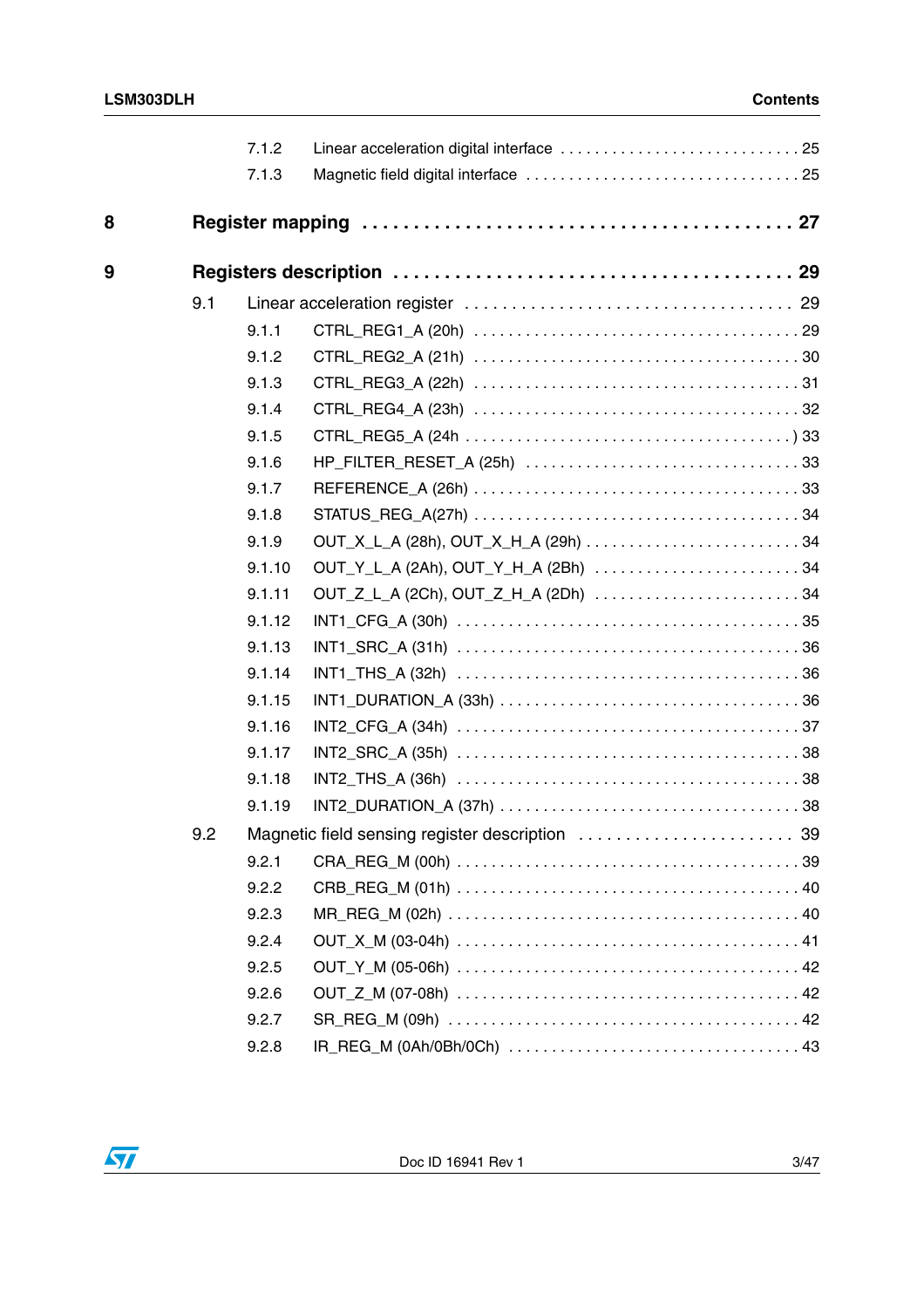| 10 |  |
|----|--|
|    |  |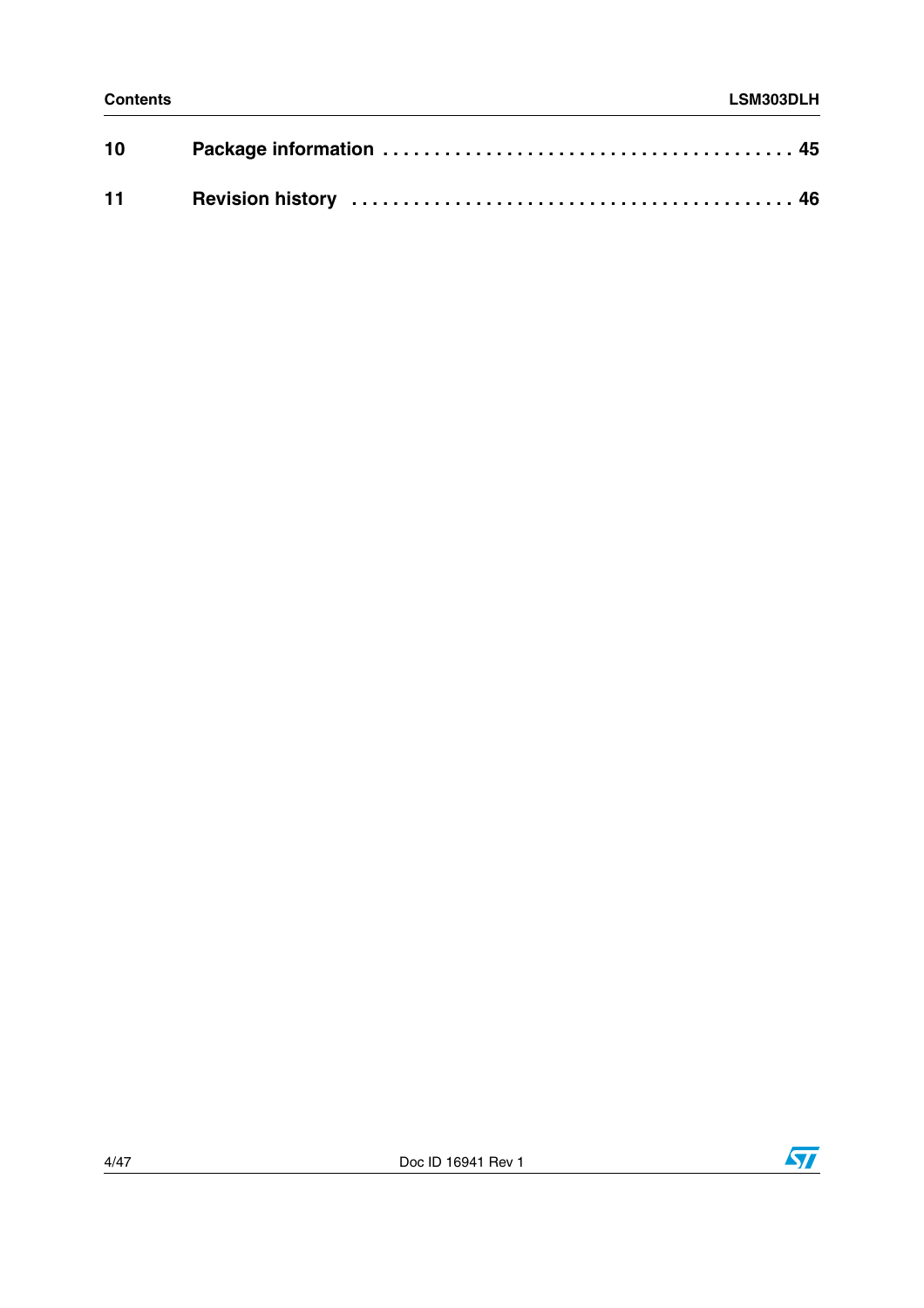## **List of tables**

| Table 1.  |                                                                                  |  |
|-----------|----------------------------------------------------------------------------------|--|
| Table 2.  |                                                                                  |  |
| Table 3.  |                                                                                  |  |
| Table 4.  |                                                                                  |  |
| Table 5.  |                                                                                  |  |
| Table 6.  |                                                                                  |  |
| Table 7.  |                                                                                  |  |
| Table 8.  | Operational mode and power supply for magnetic field sensing 21                  |  |
| Table 9.  |                                                                                  |  |
| Table 10. |                                                                                  |  |
| Table 11. | Transfer when master is writing one byte to slave 24                             |  |
| Table 12. |                                                                                  |  |
| Table 13. | Transfer when master is receiving (reading) one byte of data from slave 24       |  |
| Table 14. |                                                                                  |  |
| Table 15. | Transfer when master is receiving (reading) multiple bytes of data from slave 25 |  |
| Table 16. |                                                                                  |  |
| Table 17. |                                                                                  |  |
| Table 18. |                                                                                  |  |
| Table 19. |                                                                                  |  |
| Table 20. |                                                                                  |  |
| Table 21. | Normal-mode output data rate configurations and low-pass cut-off frequencies 30  |  |
| Table 22. |                                                                                  |  |
| Table 23. |                                                                                  |  |
| Table 24. |                                                                                  |  |
| Table 25. |                                                                                  |  |
| Table 26. |                                                                                  |  |
| Table 27. |                                                                                  |  |
| Table 28. |                                                                                  |  |
| Table 29. |                                                                                  |  |
| Table 30. |                                                                                  |  |
| Table 31. |                                                                                  |  |
| Table 32. |                                                                                  |  |
| Table 33. |                                                                                  |  |
| Table 34. |                                                                                  |  |
| Table 35. |                                                                                  |  |
| Table 36. |                                                                                  |  |
| Table 37. |                                                                                  |  |
| Table 38. |                                                                                  |  |
| Table 39. |                                                                                  |  |
| Table 40. |                                                                                  |  |
| Table 41. |                                                                                  |  |
| Table 42. |                                                                                  |  |
| Table 43. |                                                                                  |  |
| Table 44. |                                                                                  |  |
| Table 45. |                                                                                  |  |
| Table 46. |                                                                                  |  |
| Table 47. |                                                                                  |  |
|           |                                                                                  |  |

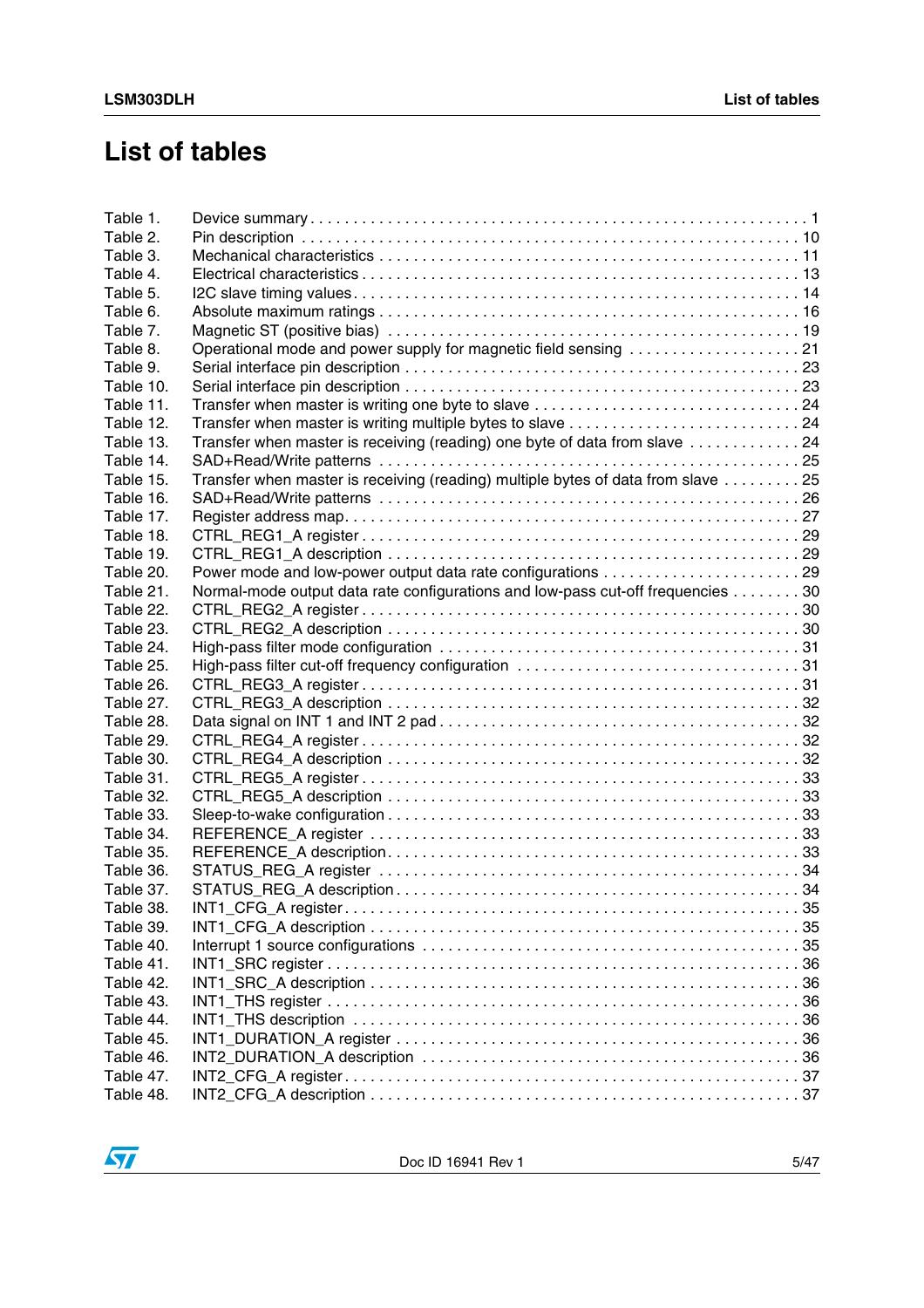| Table 49. |  |
|-----------|--|
| Table 50. |  |
| Table 51. |  |
| Table 52. |  |
| Table 53. |  |
| Table 54. |  |
| Table 55. |  |
| Table 56. |  |
| Table 57. |  |
| Table 58. |  |
| Table 59. |  |
| Table 60. |  |
| Table 61. |  |
| Table 62. |  |
| Table 63. |  |
| Table 64. |  |
| Table 65. |  |
| Table 66. |  |
| Table 67. |  |
| Table 68. |  |
| Table 69. |  |
| Table 70. |  |
| Table 71. |  |
| Table 72. |  |
| Table 74. |  |
| Table 75. |  |
| Table 76. |  |
| Table 77. |  |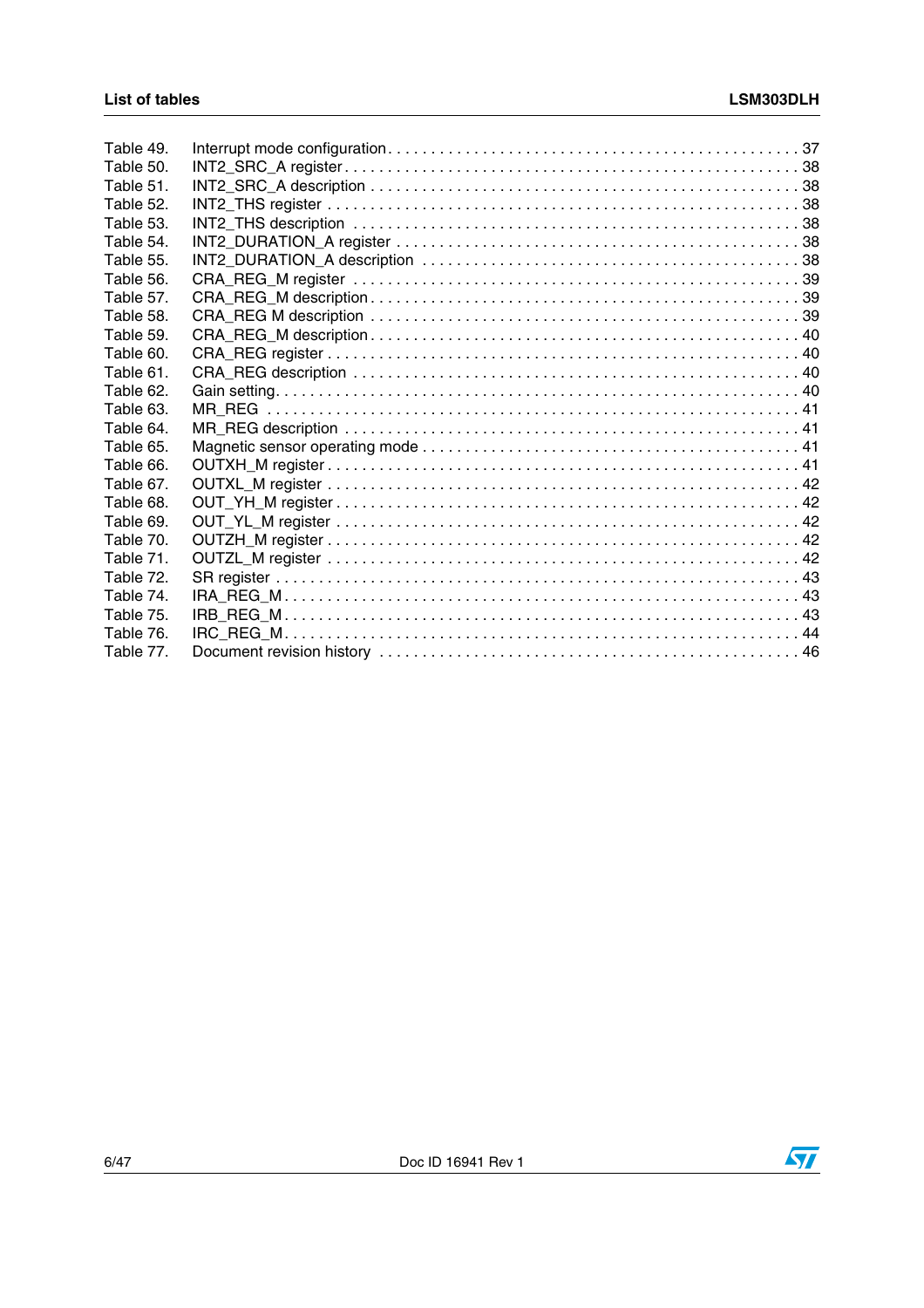# **List of figures**

| Figure 4. LSM303DLH electrical connection 1 - recommended for I2C fast mode 20 |
|--------------------------------------------------------------------------------|
|                                                                                |
|                                                                                |

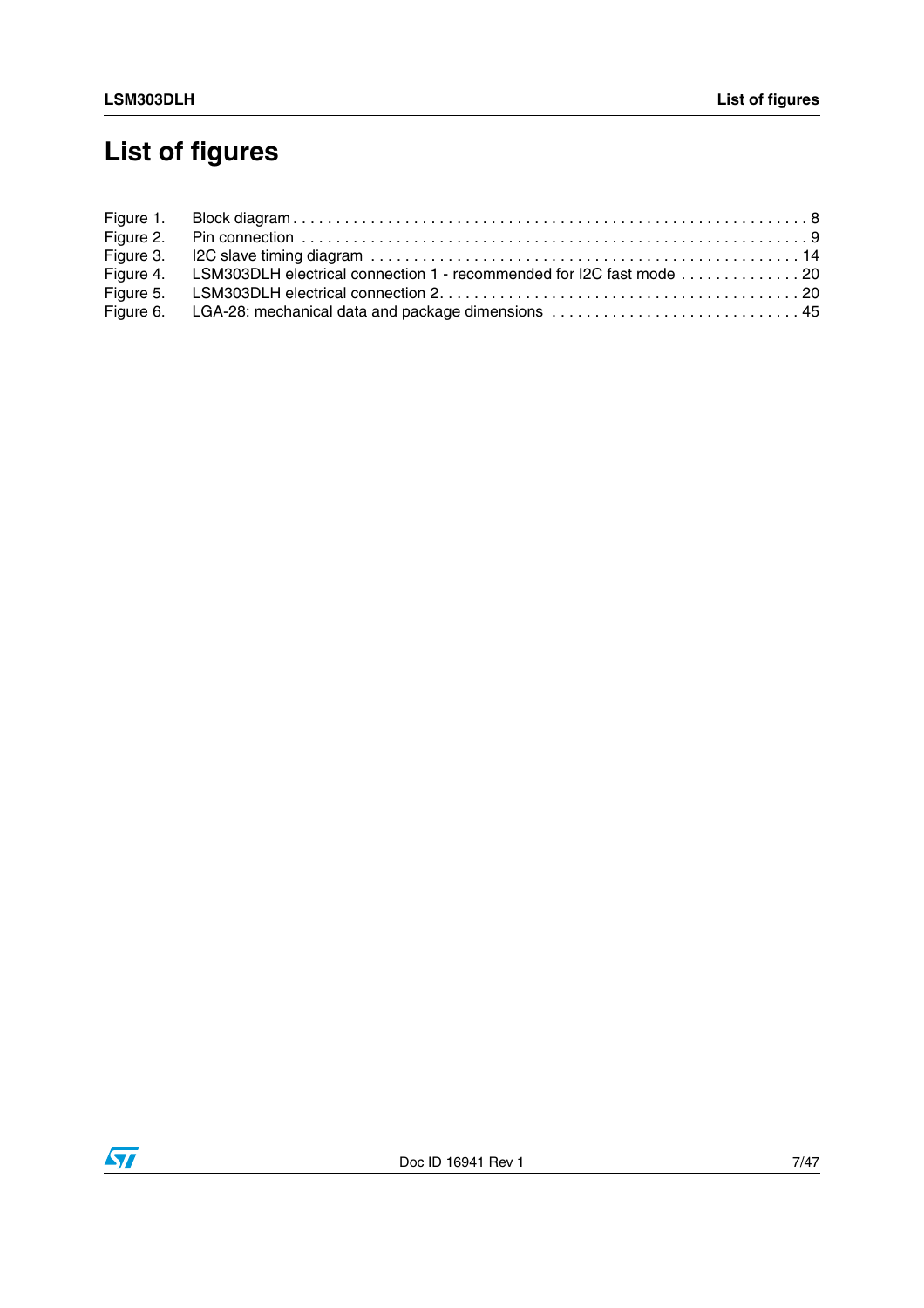## <span id="page-7-0"></span>**1 Block diagram and pin description**

### <span id="page-7-1"></span>**1.1 Block diagram**

### <span id="page-7-2"></span>**Figure 1. Block diagram**



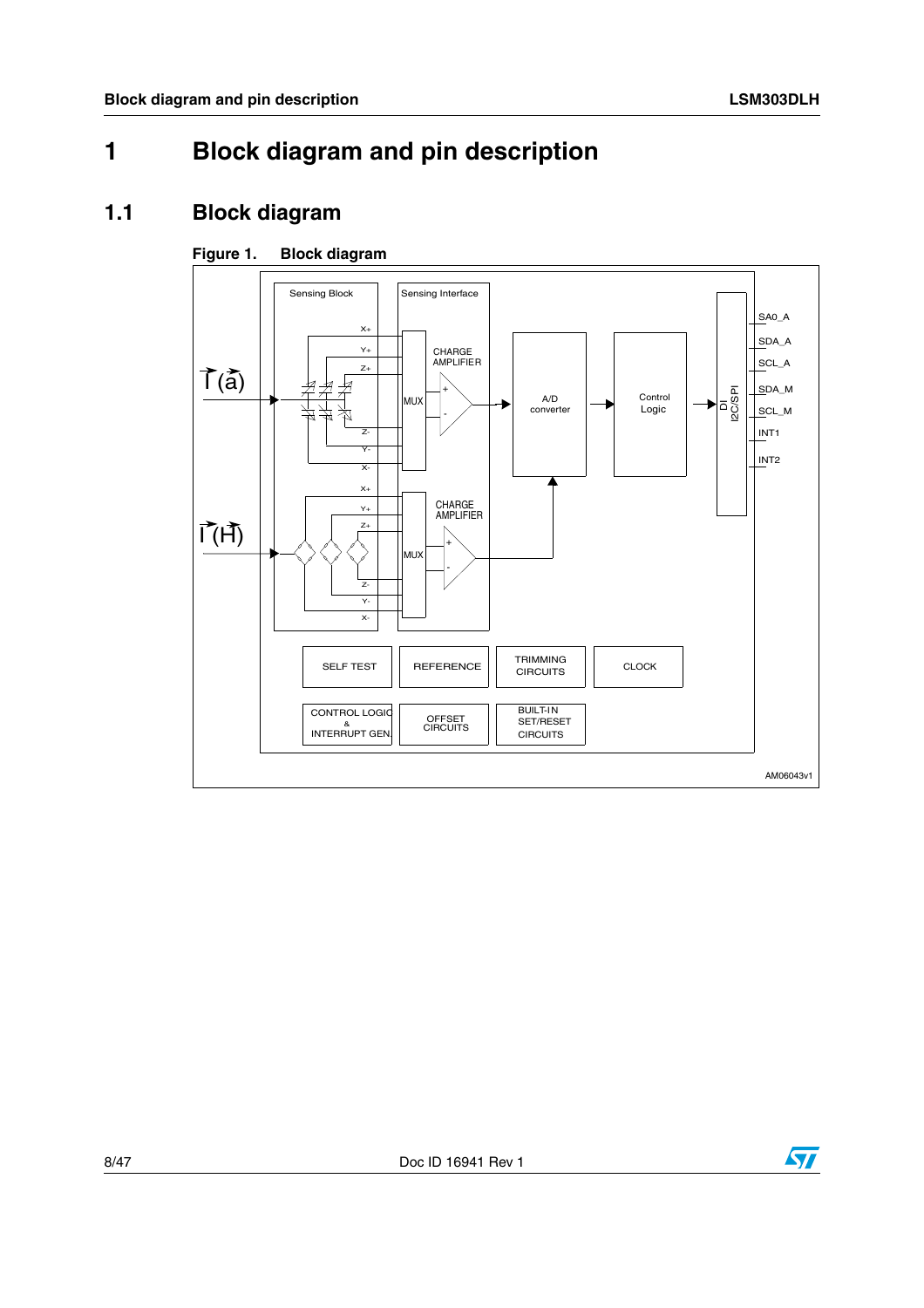## <span id="page-8-0"></span>**1.2 Pin description**

<span id="page-8-1"></span>



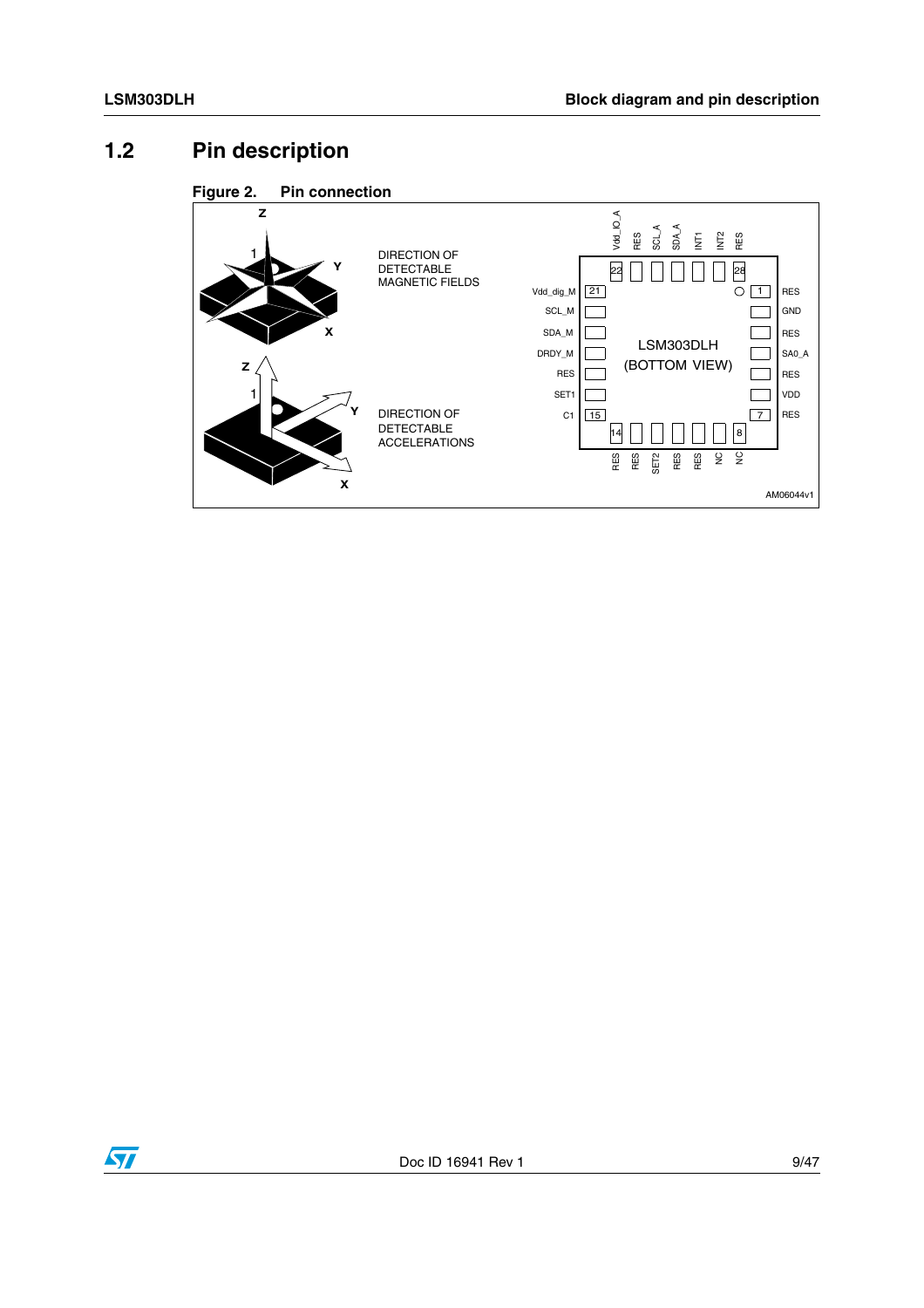| Pin#           | <b>Name</b>      | <b>Function</b>                                                                                 |
|----------------|------------------|-------------------------------------------------------------------------------------------------|
| 1              | Reserved         | Connect to GND                                                                                  |
| 2              | <b>GND</b>       | 0 V supply                                                                                      |
| 3              | Reserved         | Connect to GND                                                                                  |
| 4              | SA0_A            | Linear acceleration signal I <sup>2</sup> C less significant bit of the device<br>address (SA0) |
| 5              | Reserved         | To be connected to Vdd I <sup>2</sup> C bus                                                     |
| 6              | Vdd              | Power supply                                                                                    |
| $\overline{7}$ | Reserved         | Connect to Vdd                                                                                  |
| 8              | <b>NC</b>        | Not connected                                                                                   |
| 9              | <b>NC</b>        | Not connected                                                                                   |
| 10             | Reserved         | Leave unconnected                                                                               |
| 11             | Reserved         | Leave unconnected                                                                               |
| 12             | SET <sub>2</sub> | S/R capacitor connection (C2)                                                                   |
| 13             | Reserved         | Leave unconnected                                                                               |
| 14             | Reserved         | Leave unconnected                                                                               |
| 15             | C <sub>1</sub>   | Reserved capacitor connection (C1)                                                              |
| 16             | SET1             | S/R capacitor connection (C2)                                                                   |
| 17             | Reserved         | Connect to GND                                                                                  |
| 18             | DRDY_M           | Magnetic signal interface data ready - test point                                               |
| 19             | SDA M            | Magnetic signal interface I <sup>2</sup> C serial data (SDA)                                    |
| 20             | SCL_M            | Magnetic signal interface I <sup>2</sup> C serial clock (SCL)                                   |
| 21             | Vdd_dig_M        | Magnetic sensor digital power supply                                                            |
| 22             | Vdd IO_A         | Linear acceleration signal interface power supply for I/O pins                                  |
| 23             | Reserved         | Connect to Vdd_IO_A                                                                             |
| 24             | SCL_A            | Linear acceleration signal interface I <sup>2</sup> C serial clock (SCL)                        |
| 25             | SDA_A            | Linear acceleration signal interface I <sup>2</sup> C serial data (SDA)                         |
| 26             | INT <sub>1</sub> | Inertial interrupt 1                                                                            |
| 27             | INT <sub>2</sub> | Inertial interrupt 2                                                                            |
| 28             | Reserved         | Connect to GND                                                                                  |

<span id="page-9-0"></span>Table 2. **Pin description** 



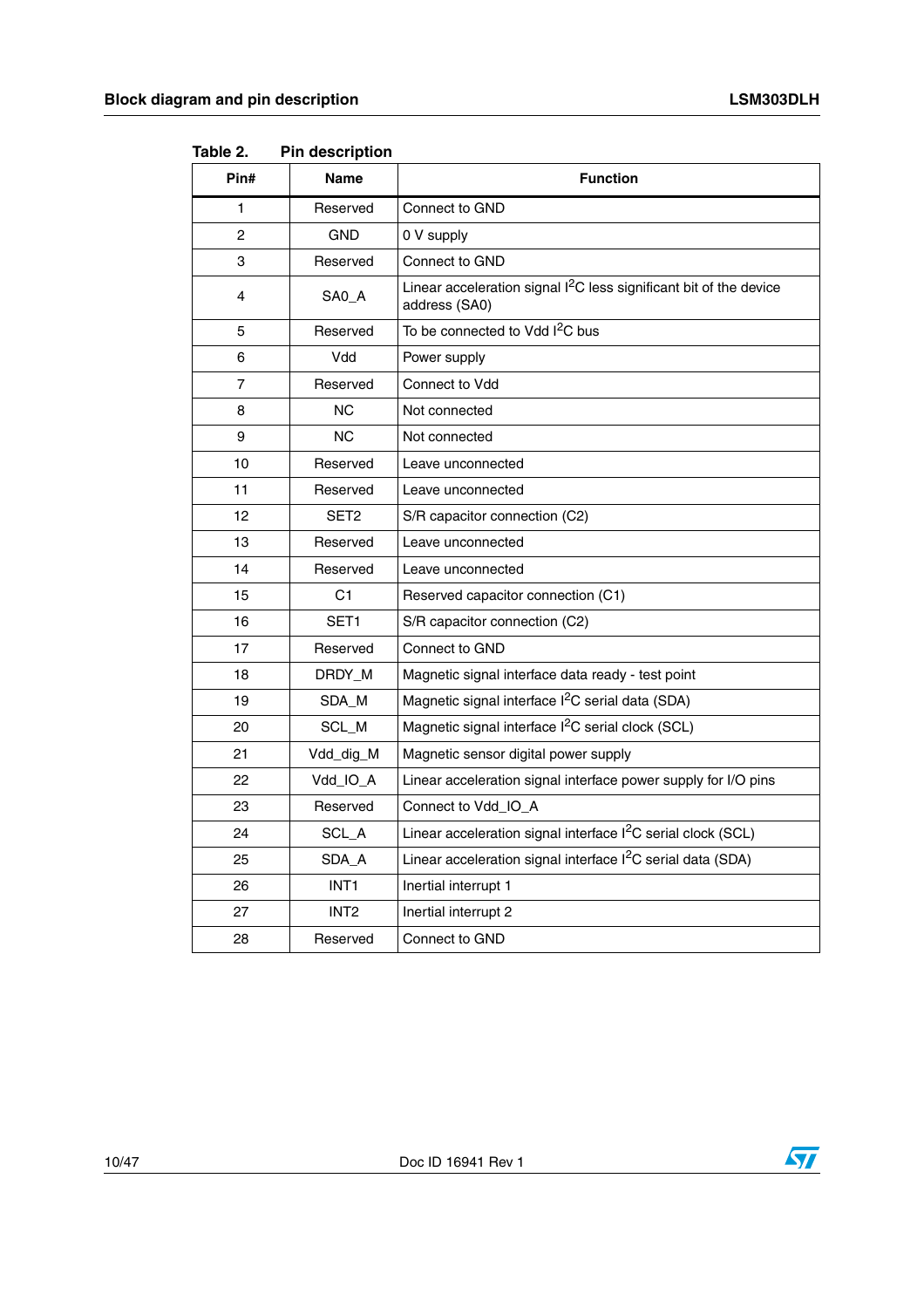## <span id="page-10-0"></span>**2 Module specifications**

### <span id="page-10-1"></span>**2.1 Mechanical characteristics**

 $\textcircled{e}$  Vdd = 2.5 V, T = 25 °C unless otherwise noted<sup>(a)</sup>

| Symbol  | <b>Parameter</b>                                        | <b>Test conditions</b>                    | Min. | Typ. <sup>(1)</sup> | Max. | Unit        |
|---------|---------------------------------------------------------|-------------------------------------------|------|---------------------|------|-------------|
|         | Linear acceleration<br>measurement range <sup>(2)</sup> | FS bit set to 00                          |      | ±2.0                |      |             |
| $LA_FS$ |                                                         | FS bit set to 01                          |      | ±4.0                |      | g           |
|         |                                                         | FS bit set to 11                          |      | ±8.0                |      |             |
|         |                                                         | GN bits set to 001                        |      | ±1.3                |      |             |
|         |                                                         | GN bits set to 010                        |      | ±1.9                |      |             |
|         |                                                         | GN bits set to 011                        |      | ±2.5                |      |             |
| M_FS    | Magnetic measurement range                              | GN bits set to 100                        |      | ±4.0                |      | gauss       |
|         |                                                         | GN bits set to 101                        |      | ±4.7                |      |             |
|         |                                                         | GN bits set to 110                        |      | ±5.6                |      |             |
|         |                                                         | GN bits set to 111                        |      | ±8.1                |      |             |
| LA_So   | Linear acceleration sensitivity                         | FS bit set to 00<br>12 bit representation | 0.9  | 1                   | 1.1  |             |
|         |                                                         | FS bit set to 01<br>12 bit representation | 1.8  | $\overline{c}$      | 2.2  | $mg$ /digit |
|         |                                                         | FS bit set to 11<br>12 bit representation | 3.5  | 3.9                 | 4.3  |             |
|         |                                                         | GN bits set to 001 (X,Y)                  |      | 1055                |      |             |
|         |                                                         | GN bits set to $001$ (Z)                  |      | 950                 |      |             |
|         |                                                         | GN bits set to 010 (X,Y)                  |      | 795                 |      |             |
|         |                                                         | GN bits set to 010 (Z)                    |      | 710                 |      |             |
|         |                                                         | GN bits set to 011 (X,Y)                  |      | 635                 |      |             |
|         |                                                         | GN bits set to 011 (Z)                    |      | 570                 |      |             |
|         |                                                         | GN bits set to 100 (X,Y)                  |      | 430                 |      | LSB/        |
| M_GN    | Magnetic gain setting                                   | GN bits set to 100 (Z)                    |      | 385                 |      | gauss       |
|         |                                                         | GN bits set to 101 (X,Y)                  |      | 375                 |      |             |
|         |                                                         | GN bits set to 101 (Z)                    |      | 335                 |      |             |
|         |                                                         | GN bits set to 110 (X,Y)                  |      | 320                 |      |             |
|         |                                                         | GN bits set to 110 (Z)                    |      | 285                 |      |             |
|         |                                                         | GN bits set to $111^{(2)}$ (X,Y)          |      | 230                 |      |             |
|         |                                                         | GN bits set to $111^{(2)}$ (Z)            |      | 205                 |      |             |

<span id="page-10-2"></span>**Table 3. Mechanical characteristics**

a. The product is factory calibrated at 2.5 V. The operational power supply range is from 2.5 V to 3.3 V.

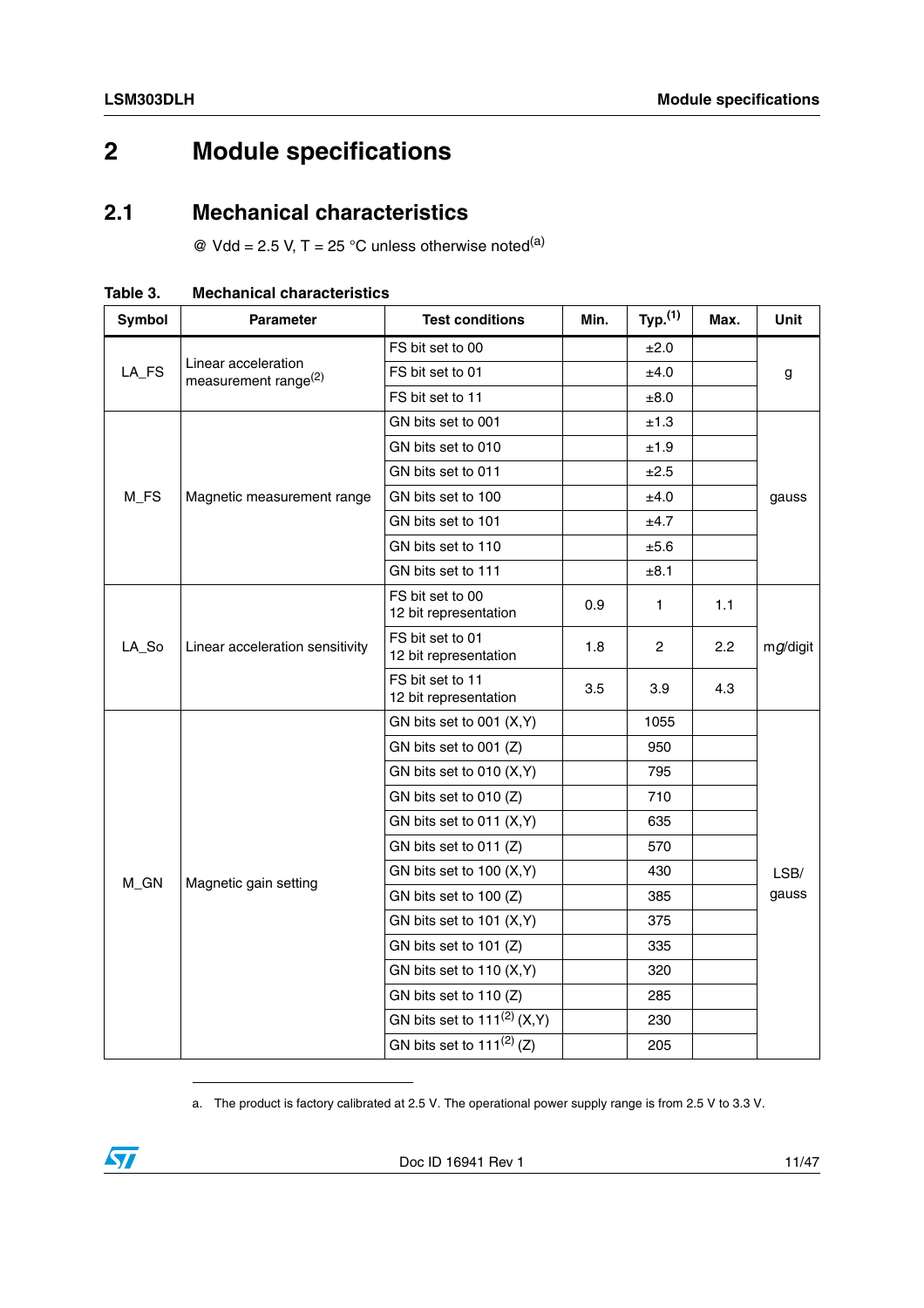| <b>Symbol</b>   | <b>Parameter</b>                                                                  | <b>Test conditions</b>                                                     | Min.  | Typ. <sup>(1)</sup> | Max.  | <b>Unit</b>                 |
|-----------------|-----------------------------------------------------------------------------------|----------------------------------------------------------------------------|-------|---------------------|-------|-----------------------------|
| LA_TCSo         | Linear acceleration sensitivity<br>change vs. temperature                         | FS bit set to 00                                                           |       | ±0.01               |       | $\%$ /°C                    |
| LA_TyOff        | Linear acceleration typical<br>zero-g level offset<br>accuracy <sup>(3),(4)</sup> | FS bit set to 00                                                           |       | ±20                 |       | mg                          |
| LA_TCOff        | Linear acceleration zero- $g$ level<br>change vs temperature                      | Max delta from 25 °C                                                       |       | ±0.1                |       | $mg$ /°C                    |
| LA_An           | Acceleration noise density                                                        | FS bit set to 00                                                           |       | 218                 |       | $\mu$ g/ $\sqrt{\text{Hz}}$ |
|                 |                                                                                   | FS bit set to 00<br>X axis                                                 |       | 300                 |       | <b>LSb</b>                  |
| LA_Vst          | Linear acceleration self-test<br>output change $(5)$ , $(6)$ , $(7)$              | FS bit set to 00<br>Y axis                                                 |       | $-300$              |       | <b>LSb</b>                  |
|                 |                                                                                   | FS bit set to 00<br>Z axis                                                 |       | 350                 |       | <b>LSb</b>                  |
| M_CAS           | Magnetic cross-axis sensitivity                                                   | Cross field = $0.5$ gauss<br>Happlied = $\pm 3$ gauss                      |       | ±1                  |       | %FS/<br>gauss               |
| M EF            | Maximum exposed field                                                             | No permitting effect on<br>zero reading                                    |       |                     | 10000 | gauss                       |
| M <sub>ST</sub> | Magnetic self test                                                                | Positive bias mode, GN<br>bits set to 100 on X, Y axis                     |       | 270                 |       | <b>LSB</b>                  |
|                 |                                                                                   | Positive bias mode, GN<br>bits set to 100 on Z axis                        |       | 255                 |       | <b>LSB</b>                  |
| $M_R$           | Magnetic resolution                                                               | $Vdd = 3 V$                                                                |       | 8                   |       | mgauss                      |
| M_DF            | Disturbing field                                                                  | Sensitivity starts to<br>degrade. User S/R pulse to<br>restore sensitivity |       |                     | 20    | gauss                       |
| Top             | Operating temperature range                                                       |                                                                            | $-30$ |                     | $+85$ | $^{\circ}C$                 |

#### **Table 3. Mechanical characteristics (continued)**

1. Typical specifications are not guaranteed

2. Verified by wafer level test and measurement of initial offset and sensitivity

3. Typical zero-*g* level offset value after MSL3 preconditioning

4. Offset can be eliminated by enabling the built-in high-pass filter

5. The sign of "Self-test output change" is defined by the CTRL\_REG4 STsign bit (*[Table 29](#page-31-3)*), for all axes.

6. Self-test output changes with the power supply. "Self-test output change" is defined as OUTPUT[LSb](CTRL\_REG4 ST bit=1) - OUTPUT[LSb](CTRL\_REG4 ST bit=0). 1LSb=4*g*/4096 at 12bit representation, ±2 *g* full-scale

7. Output data reach 99% of final value after 1/ODR+1ms when enabling self-test mode, due to device filtering



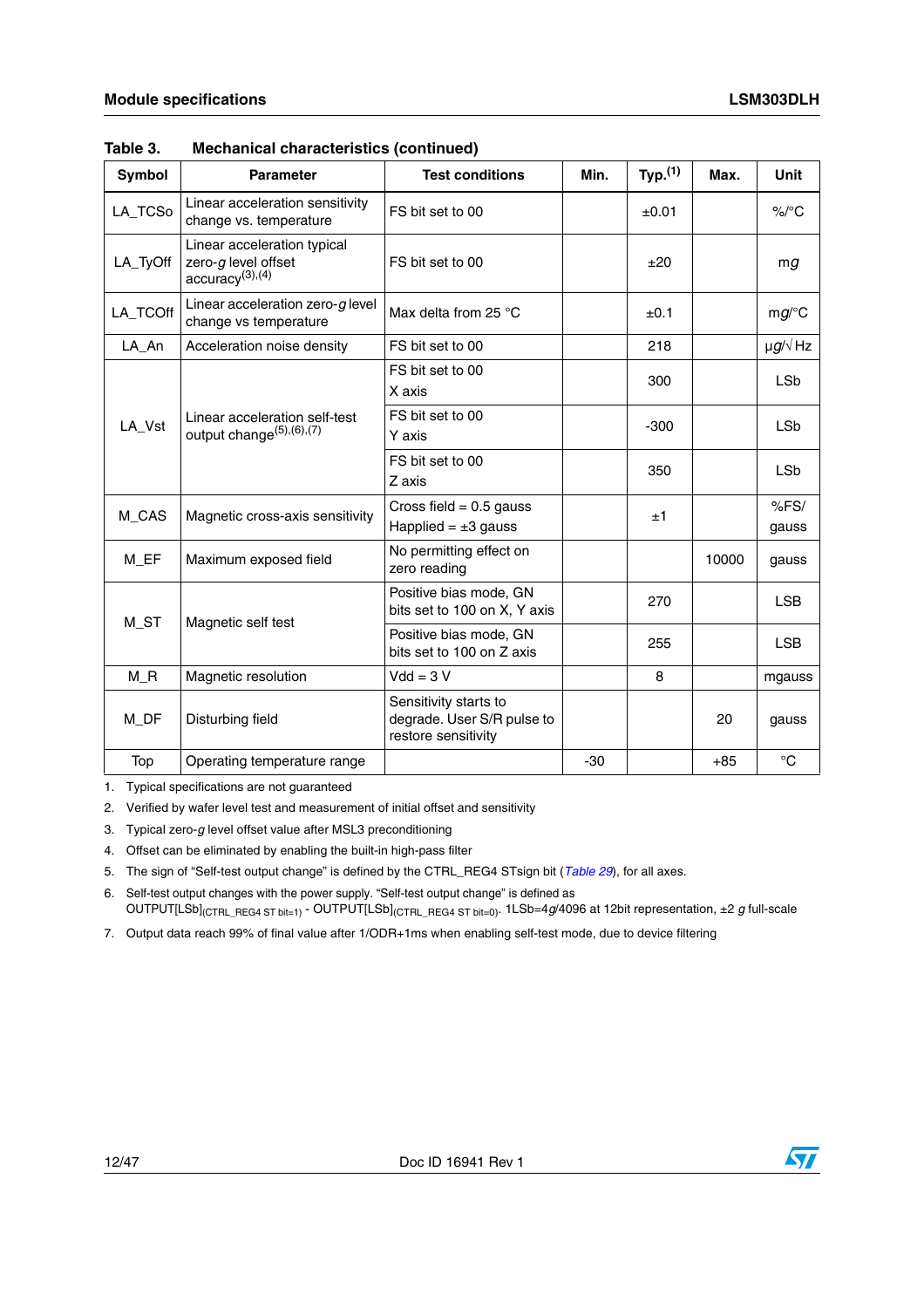### <span id="page-12-0"></span>**2.2 Electrical characteristics**

 $\textcircled{2}$  Vdd = 2.5 V, T = 25 °C unless otherwise noted.

| Symbol        | <b>Parameter</b>                                     | Test<br>conditions | Min. | Typ. <sup>(1)</sup> | Max.      | Unit        |
|---------------|------------------------------------------------------|--------------------|------|---------------------|-----------|-------------|
| Vdd           | Supply voltage                                       |                    | 2.5  |                     | 3.3       | $\vee$      |
| Vdd_IO_A      | Accelerometer module power<br>supply for I/O         |                    | 1.71 | 1.8                 | $Vdd+0.1$ | $\vee$      |
| Vdd_dig_M     | Magnetic module digital power<br>supply              |                    | 1.71 | 1.8                 | 2.0       | v           |
| Vdd I2C Bus   | Magnetic module I <sup>2</sup> C bus power<br>supply |                    | 1.71 | 1.8                 | $Vdd+0.1$ | v           |
| Idd           | Current consumption in normal<br>mode <sup>(2)</sup> |                    |      | 0.83                |           | mA          |
| <b>IddPdn</b> | Current consumption in power-<br>down mode           | $T = 25^{\circ}C$  |      | 3                   |           | μA          |
| Top           | Operating temperature range                          |                    | -30  |                     | $+85$     | $^{\circ}C$ |

#### <span id="page-12-1"></span>**Table 4. Electrical characteristics**

1. Typical specifications are not guaranteed.

2. Magnetic sensor setting ODR = 7.5 Hz. Accelerometer sensor ODR = 50 Hz.

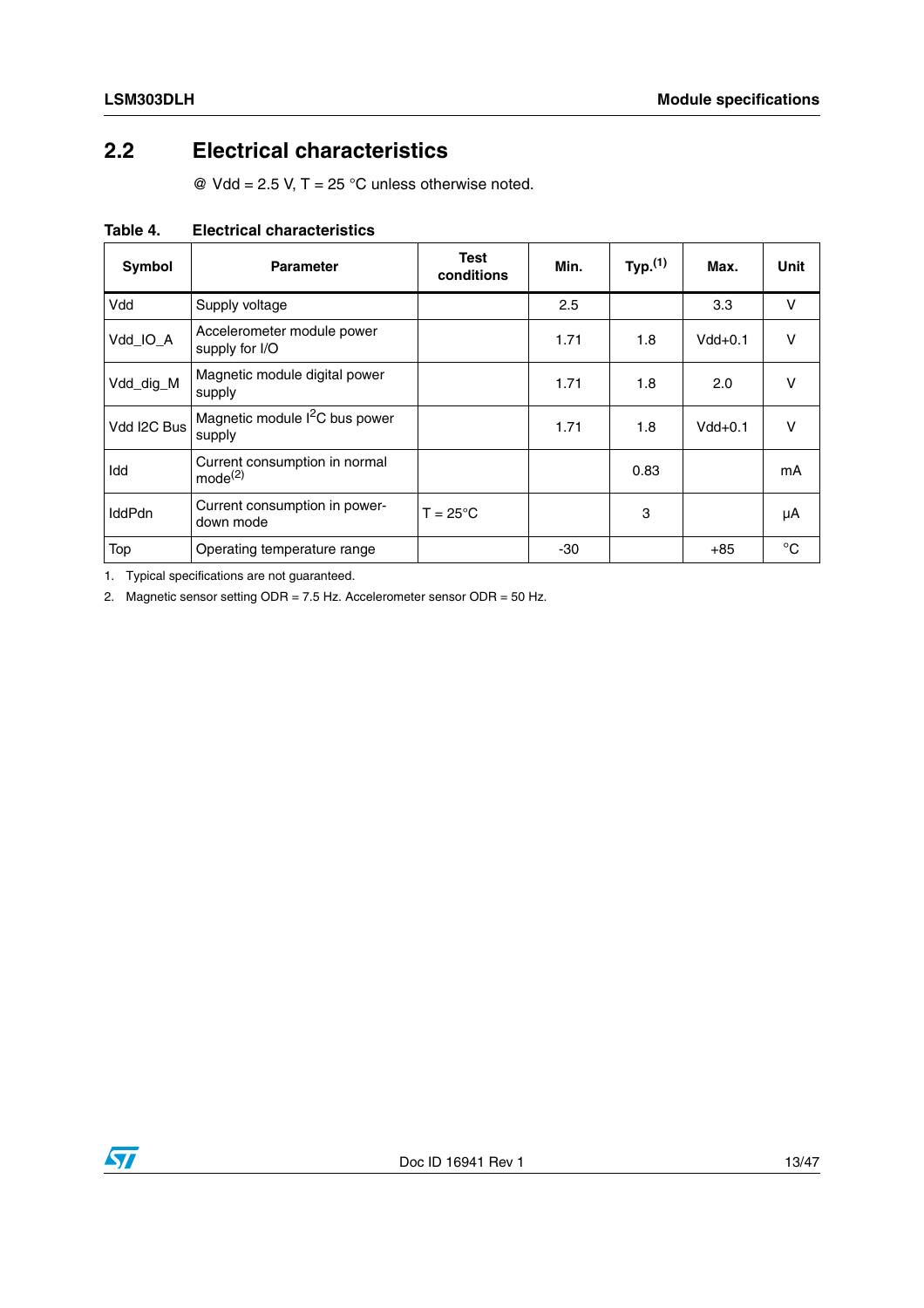## <span id="page-13-0"></span>**2.3 Communication interface characteristics**

### <span id="page-13-1"></span>**2.3.1 Accelerometer sensor I2C - inter IC control interface**

Subject to general operating conditions for Vdd and top.

|                         | <b>Parameter</b>                                  |            | $12C$ standard mode $(1)$ | $12C$ fast mode $(1)$ | <b>Unit</b> |            |
|-------------------------|---------------------------------------------------|------------|---------------------------|-----------------------|-------------|------------|
| Symbol                  |                                                   | <b>Min</b> | Max                       | <b>Min</b>            | <b>Max</b>  |            |
| $f_{(SCL)}$             | SCL clock frequency                               | 0          | 100                       | $\Omega$              | 400         | <b>KHz</b> |
| $t_{w(SCLL)}$           | SCL clock low time                                | 4.7        |                           | 1.3                   |             |            |
| $t_{w(SCLH)}$           | SCL clock high time                               | 4.0        |                           | 0.6                   |             | μs         |
| $t_{\text{su(SDA)}}$    | SDA setup time                                    | 250        |                           | 100                   |             | ns         |
| $t_{h(SDA)}$            | SDA data hold time                                | 0.01       | 3.45                      | 0.01                  | 0.9         | μs         |
| $t_{r(SDA)} t_{r(SCL)}$ | SDA and SCL rise time                             |            | 1000                      | $20 + 0.1 C_h^{(2)}$  | 300         | ns         |
| $t_{f(SDA)} t_{f(SCL)}$ | SDA and SCL fall time                             |            | 300                       | $20 + 0.1 C_h^{(2)}$  | 300         |            |
| $t_{h(ST)}$             | START condition hold time                         | 4          |                           | 0.6                   |             |            |
| $t_{\text{su(SR)}}$     | Repeated START condition<br>setup time            | 4.7        |                           | 0.6                   |             |            |
| $t_{\text{su(SP)}}$     | STOP condition setup time                         | 4          |                           | 0.6                   |             | μs         |
| $t_{w(SP:SR)}$          | Bus free time between STOP<br>and START condition | 4.7        |                           | 1.3                   |             |            |

<span id="page-13-2"></span>Table 5. I<sup>2</sup>C slave timing values

1. Data based on standard  $I<sup>2</sup>C$  protocol requirement, not tested in production.

2. Cb = total capacitance of one bus line, in pF.



<span id="page-13-3"></span>

b. Measurement points are done at 0.2·Vdd\_IO and 0.8·Vdd\_IO, for both port.

14/47 Doc ID 16941 Rev 1

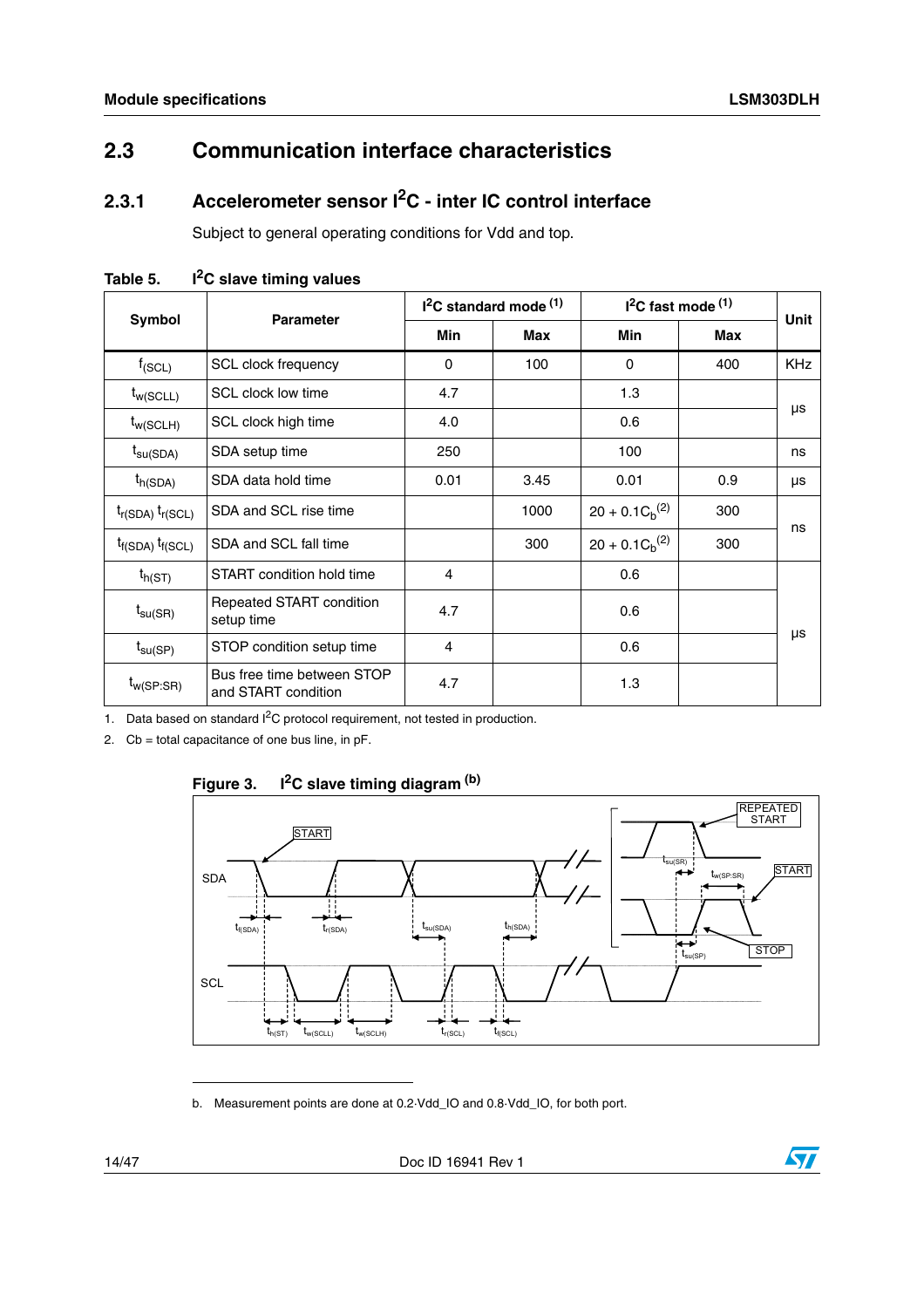### <span id="page-14-0"></span>**2.3.2 Magnetic field sensing I2C digital interface**

This magnetic sensor IC has a 7-bit serial address and supports I<sup>2</sup>C protocols with standard and fast modes (100 kHz and 400 kHz, respectively), but does not support high-speed mode (Hs).

External pull-up resistors are required to support the standard and fast modes. Depending on the application, the internal pull-ups may be used to support slower data speeds than specified by I<sup>2</sup>C standards.

This device does not contain 50 ns spike suppression, as required by fast mode operation in the  $I<sup>2</sup>C$  bus specification.

Activities required by the master (register read and write) have priority over internal activities, such as measurement. The purpose of this priority is to prevent the master waiting and the I<sup>2</sup>C bus being engaged for longer than necessary.

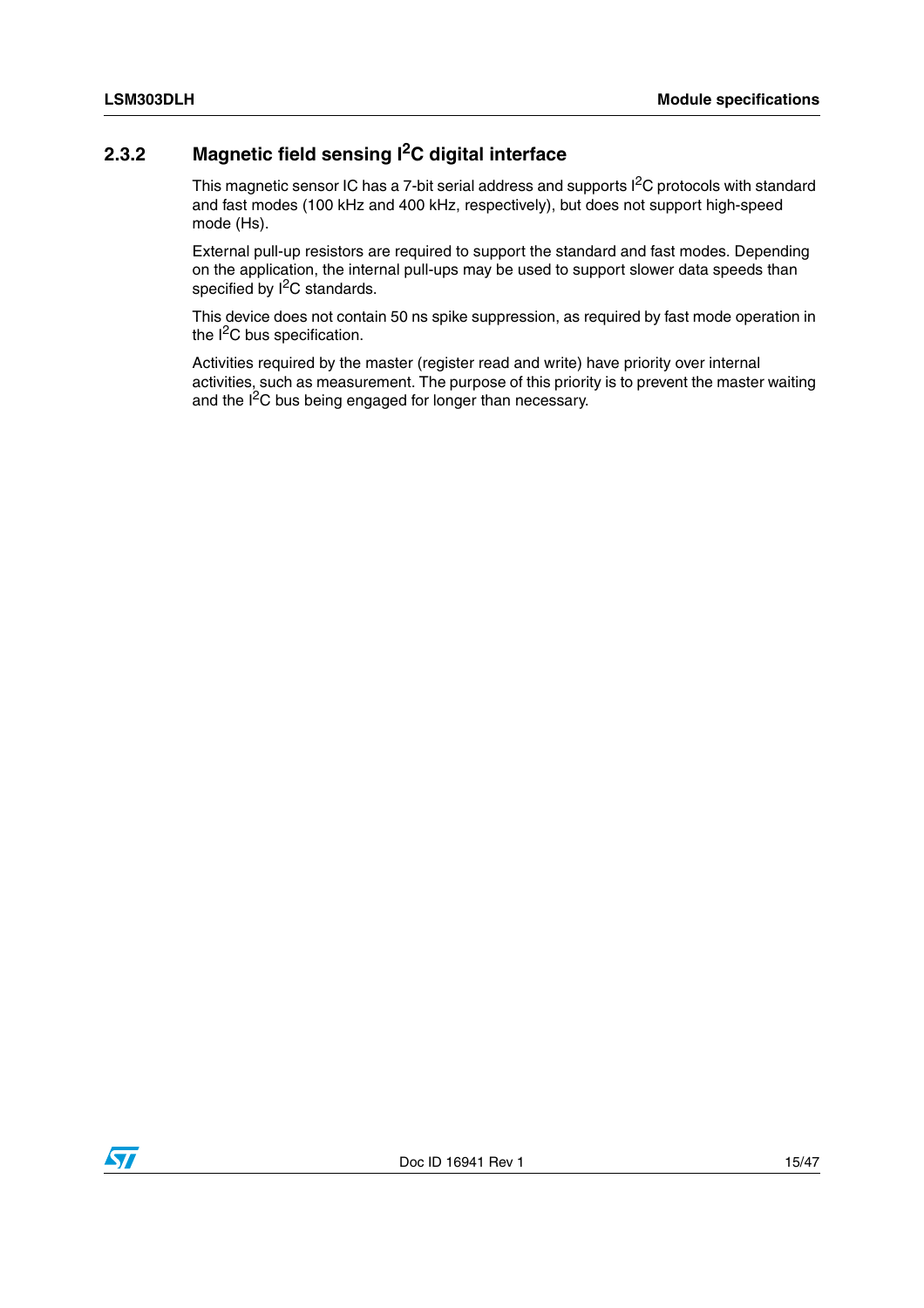## <span id="page-15-0"></span>**3 Absolute maximum ratings**

Stresses above those listed as "absolute maximum ratings" may cause permanent damage to the device. This is a stress rating only and functional operation of the device under these conditions is not implied. Exposure to maximum rating conditions for extended periods may affect device reliability.

| Symbol                                           | <b>Ratings</b>                              | Maximum value           | Unit |
|--------------------------------------------------|---------------------------------------------|-------------------------|------|
| Vin                                              | Input voltage on any control pin (SCL, SDA) | $-0.3$ to Vdd IO $+0.3$ | V    |
| Acceleration (any axis, powered, $Vdd = 2.5 V$ ) |                                             | 3,000 for 0.5 ms        | g    |
| A <sub>POW</sub>                                 |                                             | 10,000 for 0.1 ms       | g    |
|                                                  | Acceleration (any axis, unpowered)          | 3,000 for 0.5 ms        | g    |
| AUNP                                             |                                             | 10,000 for 0.1 ms       | g    |
| T <sub>OP</sub>                                  | Operating temperature range                 | $-30$ to $+85$          | °C   |
| $\mathsf{T}_{\textsf{STG}}$                      | Storage temperature range                   | $-40$ to $+125$         | °C   |

<span id="page-15-1"></span>**Table 6. Absolute maximum ratings**



This is a mechanical shock sensitive device, improper handling can cause permanent damages to the part.



This is an ESD sensitive device, improper handling can cause permanent damages to  $\mathbf{R}$  the part.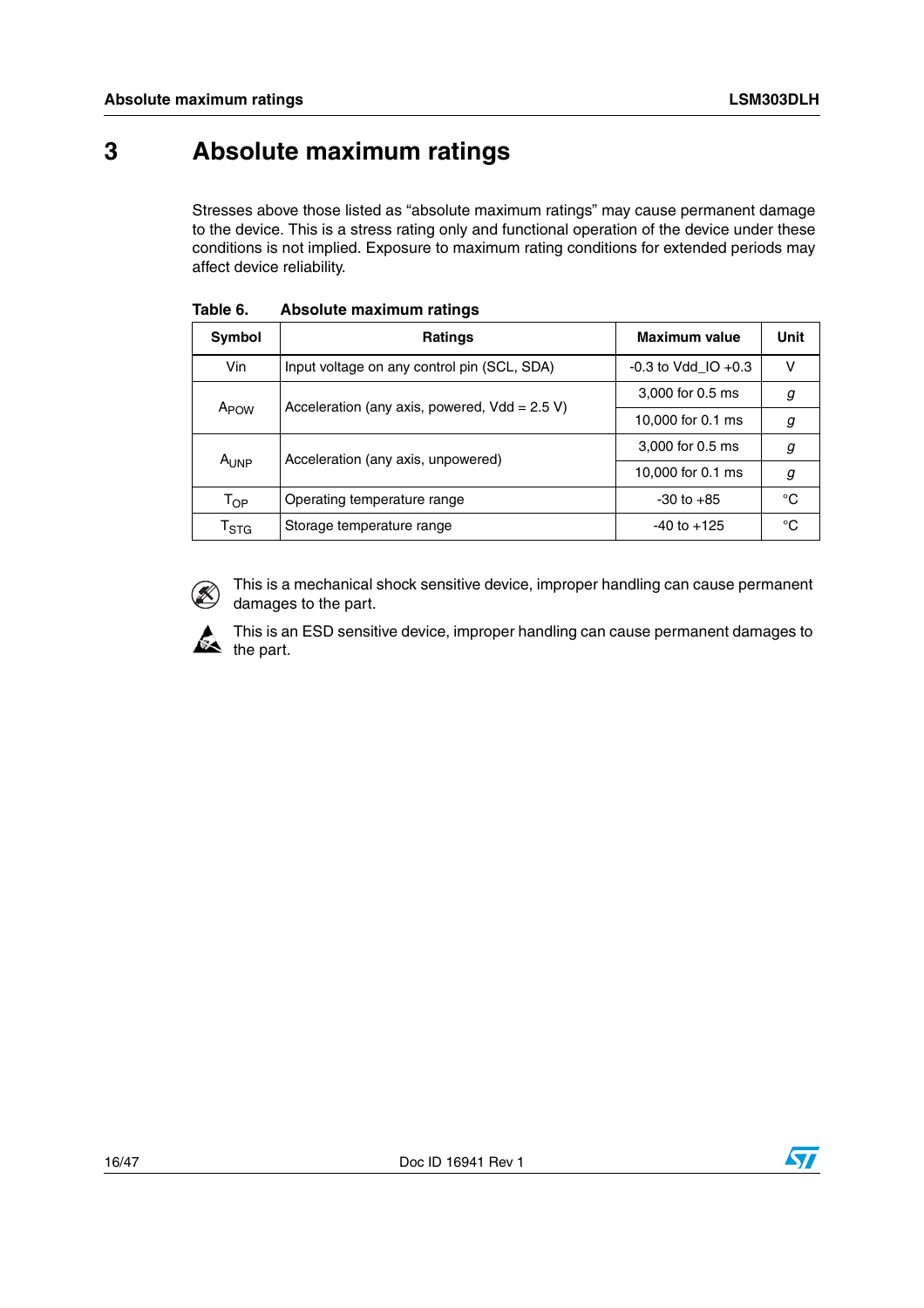### <span id="page-16-0"></span>**4 Terminology**

### <span id="page-16-1"></span>**4.1 Linear acceleration sensitivity**

Linear acceleration sensitivity describes the gain of the accelerometer sensor and can be determined e.g. by applying 1 *g* acceleration to it. Because the sensor can measure DC accelerations, this can be done easily by pointing the selected axis towards the ground, noting the output value, rotating the sensor 180 degrees (pointing towards the sky) and noting the output value again. By doing so,  $a \pm 1$  g acceleration is applied to the sensor. Subtracting the larger output value from the smaller one, and dividing the result by 2, leads to the actual sensitivity of the sensor. This value changes very little over temperature and over time. The sensitivity tolerance describes the range of sensitivities of a large number of sensors.

### <span id="page-16-2"></span>**4.2 Zero-***g* **level**

Zero-*g* level Offset (LA\_TyOff) describes the deviation of an actual output signal from the ideal output signal if no linear acceleration is present. A sensor in a steady state on a horizontal surface will measure 0 g on both the X and Y axes, whereas the Z axis will measure 1 *g*. Ideally, the output is in the middle of the dynamic range of the sensor (content of OUT registers 00h, data expressed as 2's complement number). A deviation from the ideal value in this case is called Zero-*g* offset. Offset is to some extent a result of stress to the MEMS sensor and therefore the offset can slightly change after mounting the sensor onto a printed circuit board or exposing it to extensive mechanical stress. Offset changes little over temperature; see "Linear acceleration zero-*g* level change vs temperature" (LA\_TCOff) in *[Table 3.](#page-10-2)* The Zero-*g* level tolerance (TyOff) describes the standard deviation of the range of Zero-*g* levels of a group of sensors.

### <span id="page-16-3"></span>**4.3 Sleep-to-wakeup**

The "sleep-to-wakeup" function, in conjunction with low-power mode, allows further reduction of system power consumption and the development of new smart applications. The LSM303DLH may be set to a low-power operating mode, characterized by lower date rate refreshing. In this way the device, even if sleeping, continues sensing acceleration and generating interrupt requests.

When the sleep-to-wakeup function is activated, the LSM303DLH is able to automatically wake up as soon as the interrupt event has been detected, increasing the output data rate and bandwidth. With this feature the system may be efficiently switched from low-power mode to full-performance depending on user-selectable positioning and acceleration events, thus ensuring power-saving and flexibility.

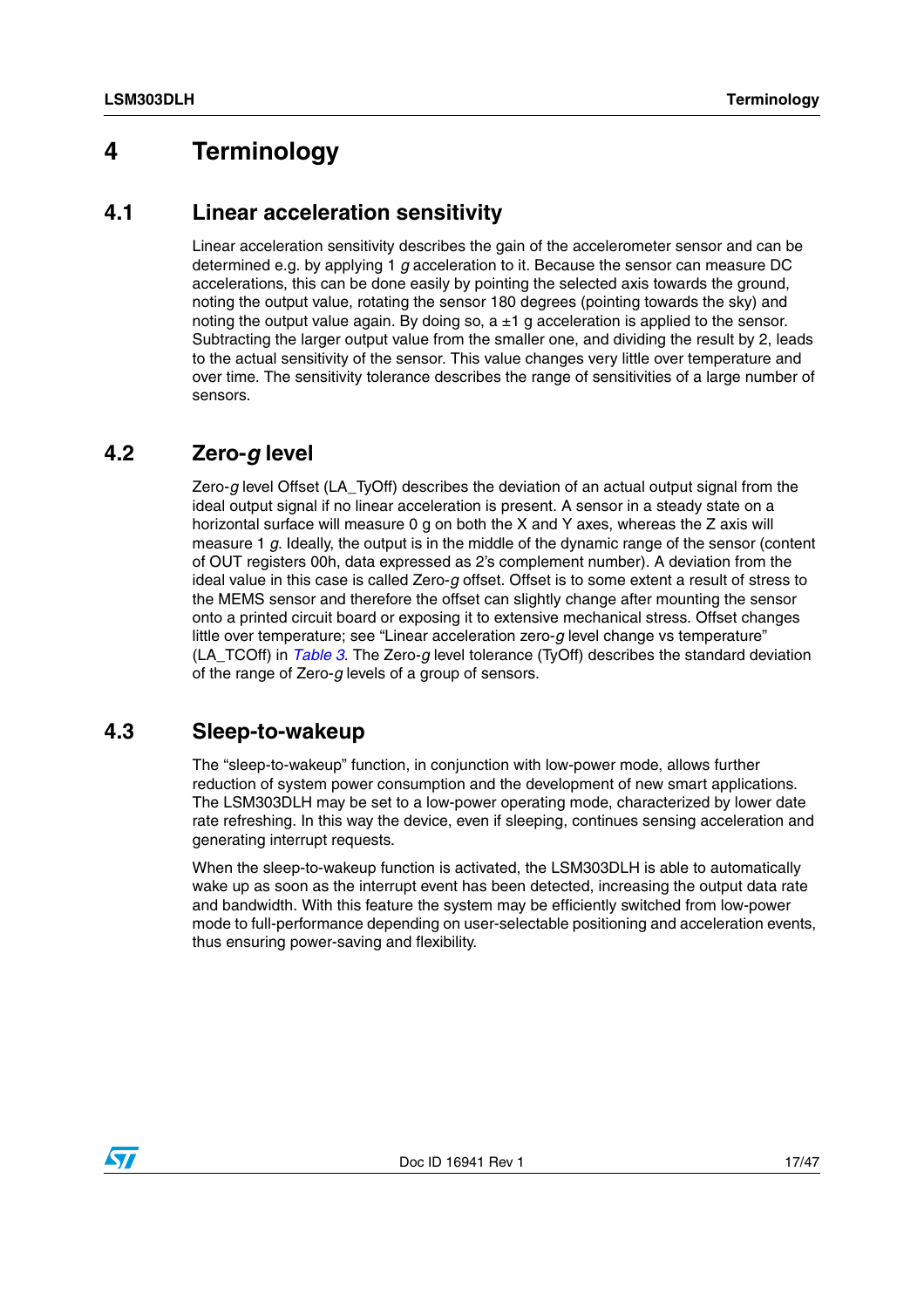## <span id="page-17-0"></span>**5 Functionality**

The LSM303DLH is a system-in-package featuring a 3D digital linear acceleration and 3D digital magnetic field detection sensor.

The system includes specific sensing elements and an IC interfaces capable of measuring both the linear acceleration and magnetic field applied to it, and to provide a signal to the external world through an  $I^2C$  serial interface with separated digital ouput.

The sensing system is manufactured using specialized micromachining processes, while the IC interfaces are realized using a CMOS technology that allows the design of a dedicated circuit which is trimmed to better match the sensing element characteristics.

The LSM303DLH features two data-ready signals (RDY) which indicate when a new set of measured acceleration data and magnetic data are available, thus simplifying data synchronization in the digital system that uses the device.

The LSM303DLH may also be configured to generate an inertial *wakeup* and *free-fall* interrupt signal according to a programmed acceleration event along the enabled axes. Both free-fall and wakeup can be used simultaneously on two different accelerometer interrupts.

### <span id="page-17-1"></span>**5.1 Factory calibration**

The IC interface is factory calibrated for linear acceleration sensitivity (LA\_So), and linear acceleration Zero-*g* level (LA\_TyOff).

The trimming values are stored inside the device in non-volatile memory. When the device is turned on, the trimming parameters are downloaded into the registers to be used during normal operation. This allows the use of the device without further calibration.

### <span id="page-17-2"></span>**5.2 Linear acceleration self-test operation**

Self-test allows the checking of sensor functionality without moving it. The self-test function is off when the self-test bit (ST) of CTRL\_REG4\_A (control register 4) is programmed to '0'. When the self-test bit of CTRL\_REG4\_A is programmed to '1' an actuation force is applied to the sensor, simulating a definite input acceleration. In this case the sensor outputs will exhibit a change in their DC levels which are related to the selected full-scale through the device sensitivity. When self-test is activated, the device output level is given by the algebraic sum of the signals produced by the acceleration acting on the sensor and by the electrostatic test-force. If the output signals change within the amplitude specified in *[Table 3](#page-10-2)*, then the sensor is working properly and the parameters of the interface chip are within the defined specifications.

### <span id="page-17-3"></span>**5.3 Magnetic self-test operation**

To check the magnetic sensor for proper operation, a self-test feature is incorporated in which the sensor offset straps are excited to create a nominal field strength (bias field) to be measured. To implement this self-test, the least significant bits (MS1 and MS0) of configuration register A are changed from 00 to 01 (0x12 or 0b000xxx01).

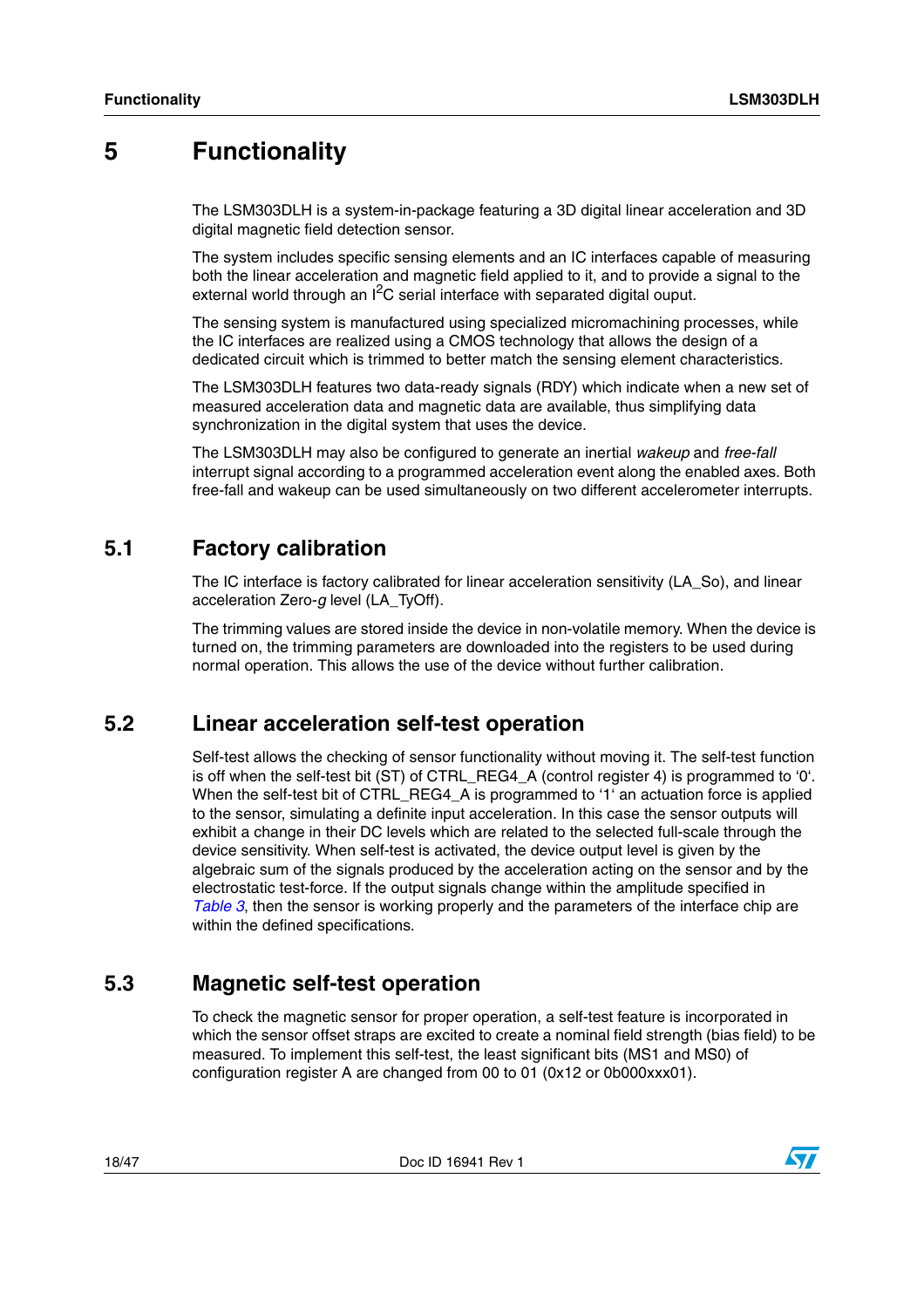By placing the mode register into single-conversion mode (0x01), two data acquisition cycles are made on each magnetic vector.

The first acquisition is a set pulse followed shortly by measurement data of the external field. The second acquisition has the offset strap excited in the positive bias mode to create about a 0.6 *gauss* self-test field plus the external field. The first acquisition values are subtracted from the second acquisition, and the net measurement is placed into the data output registers.

To leave self-test mode, change the MS1 and MS0 bits of the configuration register A back to 0x00. Also, change the mode register if single-conversion mode is not the intended next mode of operation.

| Symbol | <b>GN bits setting</b>     | <b>Test axis</b> | Min. | Typ. <sup>(1)</sup> | Max. | Unit       |
|--------|----------------------------|------------------|------|---------------------|------|------------|
|        | GN bits set to 001         | X, Y axis        |      | 655                 |      |            |
|        |                            | Z axis           |      | 630                 |      |            |
|        | GN bits set to 010         | X, Y axis        |      | 495                 |      |            |
|        |                            | Z axis           |      | 470                 |      |            |
|        | GN bits set to 011         | X, Y axis        |      | 395                 |      |            |
|        |                            | Z axis           |      | 375                 |      | <b>LSB</b> |
|        | GN bits set to 100         | X, Y axis        |      | 270                 |      |            |
| ST_M   |                            | Z axis           |      | 255                 |      |            |
|        | GN bits set to 101         | X, Y axis        |      | 235                 |      |            |
|        |                            | Z axis           |      | 225                 |      |            |
|        | GN bits set to 110         | X, Y axis        |      | 200                 |      |            |
|        |                            | Z axis           |      | 190                 |      |            |
|        | GN bits set to $111^{(2)}$ | X, Y axis        |      | 140                 |      |            |
|        |                            | Z axis           |      | 135                 |      |            |

<span id="page-18-0"></span>**Table 7. Magnetic ST (positive bias)**

1. Typical specifications are not guaranteed

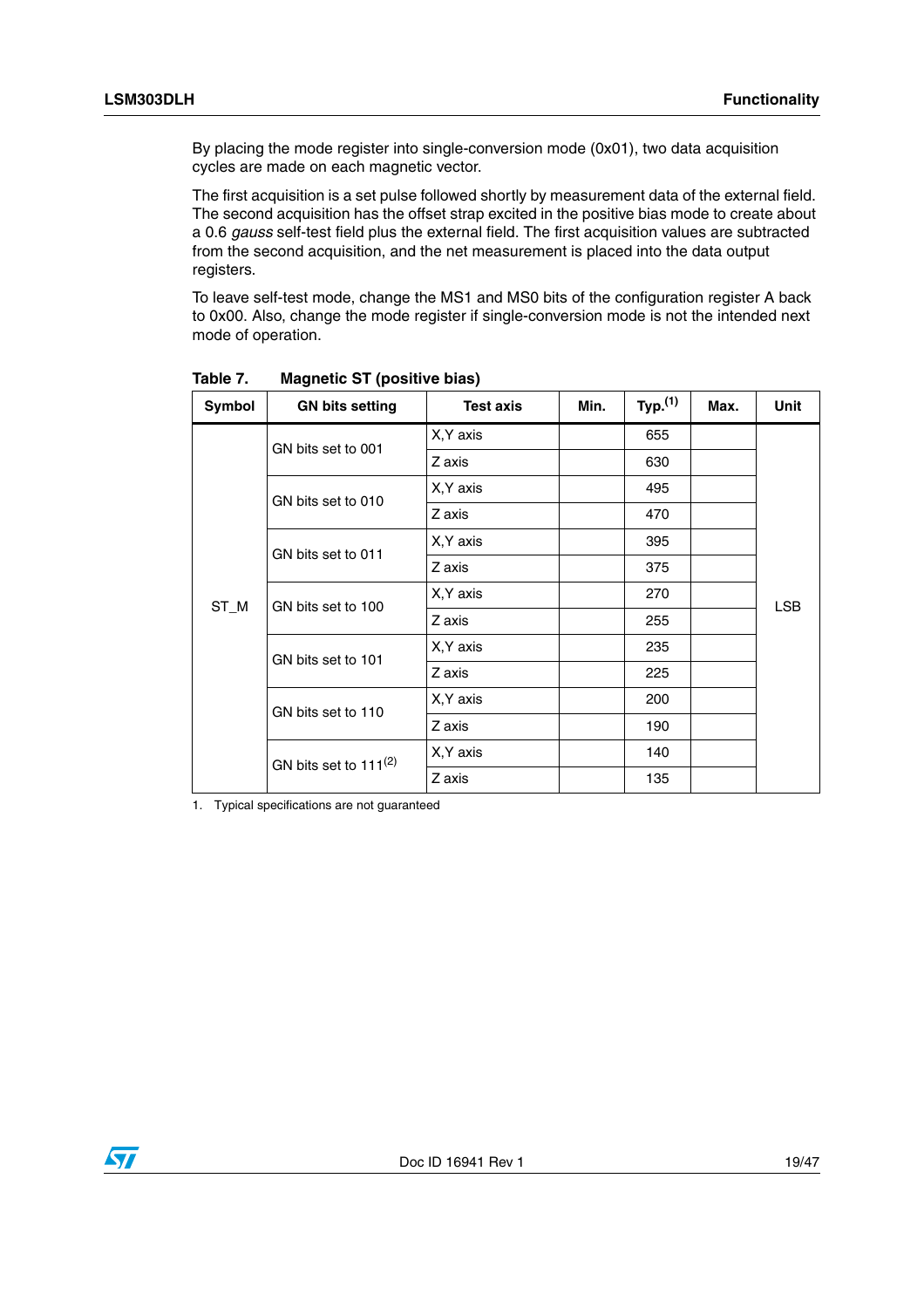# <span id="page-19-0"></span>**6 Application hints**



#### <span id="page-19-1"></span>Figure 4. LSM303DLH electrical connection 1 - recommended for  $I<sup>2</sup>C$  fast mode

<span id="page-19-2"></span>

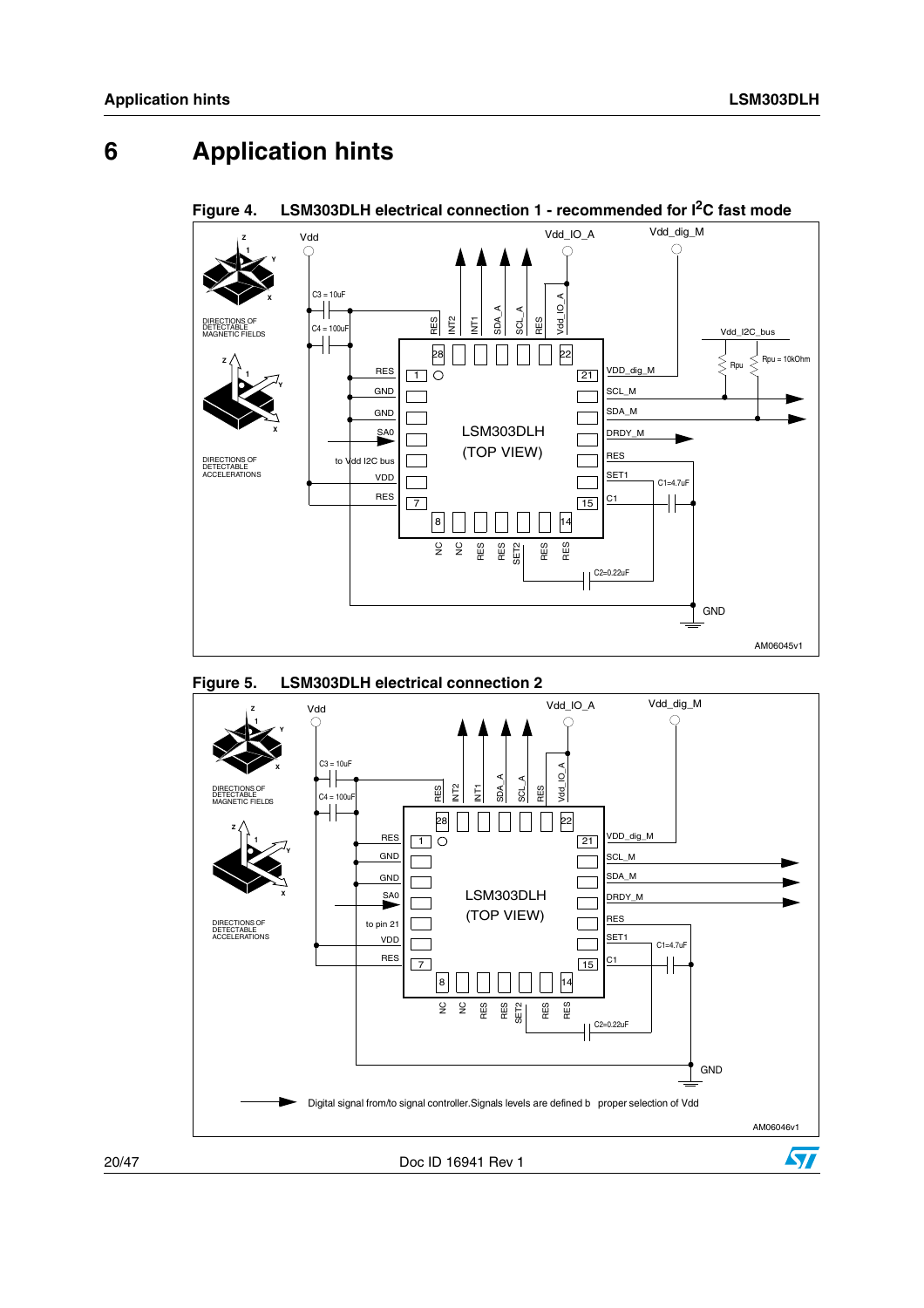### <span id="page-20-0"></span>**6.1 External capacitors**

The C1 and C2 external capacitors should have a low SR value ceramic type construction. Reservoir capacitor C1 is nominally  $4.7 \mu F$  in capacitance, with the set/reset capacitor C2 nominally 0.22 µF in capacitance.

The device core is supplied through the Vdd line. Power supply decoupling capacitors (C4=100 *nF* ceramic, C3=10 *µF* Al) should be placed as near as possible to the supply pin of the device (common design practice). All the voltage and ground supplies must be present at the same time to obtain proper behavior of the IC (refer to *[Figure 4](#page-19-1)*).

The functionality of the device and the measured acceleration/magnetic field data is selectable and accessible through the  $I^2C$  interface.

The functions, the threshold and the timing of the two interrupt pins (INT 1 and INT 2) can be completely programmed by the user through the  $I<sup>2</sup>C$  interface.

### <span id="page-20-1"></span>**6.2 Pull-up resistors**

Pull-up resistors are placed on the two I<sup>2</sup>C bus lines.

### <span id="page-20-2"></span>**6.3 Digital interface power supply**

This digital interface dedicated to the linear acceleration signal is capable of operating with a standard power supply (Vdd) or using a dedicated power supply (Vdd\_IO\_A).

This digital interface dedicated to the magnetic field signal requires a dedicated power supply (Vdd\_dig\_M).

The table below shows the modes available in the various power supply conditions.

| Vdd_dig_M | Vdd  | <b>Mode</b><br>supported | <b>Description</b>                                                                                                                                                                   |
|-----------|------|--------------------------|--------------------------------------------------------------------------------------------------------------------------------------------------------------------------------------|
| High      | High | All<br>except off        | Digital I/O pins: range from GND to Vdd_I2C_bus /<br>Vdd_dig_M.<br>Device fully functional. Digital logic blocks are powered<br>from Vdd_dig_M supply, including all onboard clocks. |
| High      | Low  | Power down               | Digital I/O pins: range from GND to Vdd_I2C_bus /<br>Vdd dig M.<br>Device measurement functionality not supported.<br>Device I <sup>2</sup> C bus and register access supported.     |

<span id="page-20-4"></span>**Table 8. Operational mode and power supply for magnetic field sensing**

### <span id="page-20-3"></span>**6.4 Soldering information**

The LGA package is compliant with the ECOPACK<sup>®</sup>, RoHS and "Green" standard. It is qualified for soldering heat resistance according to JEDEC J-STD-020.

Leave "pin 1 Indicator" unconnected during soldering.

Land pattern and soldering recommendations are available at www.st.com/

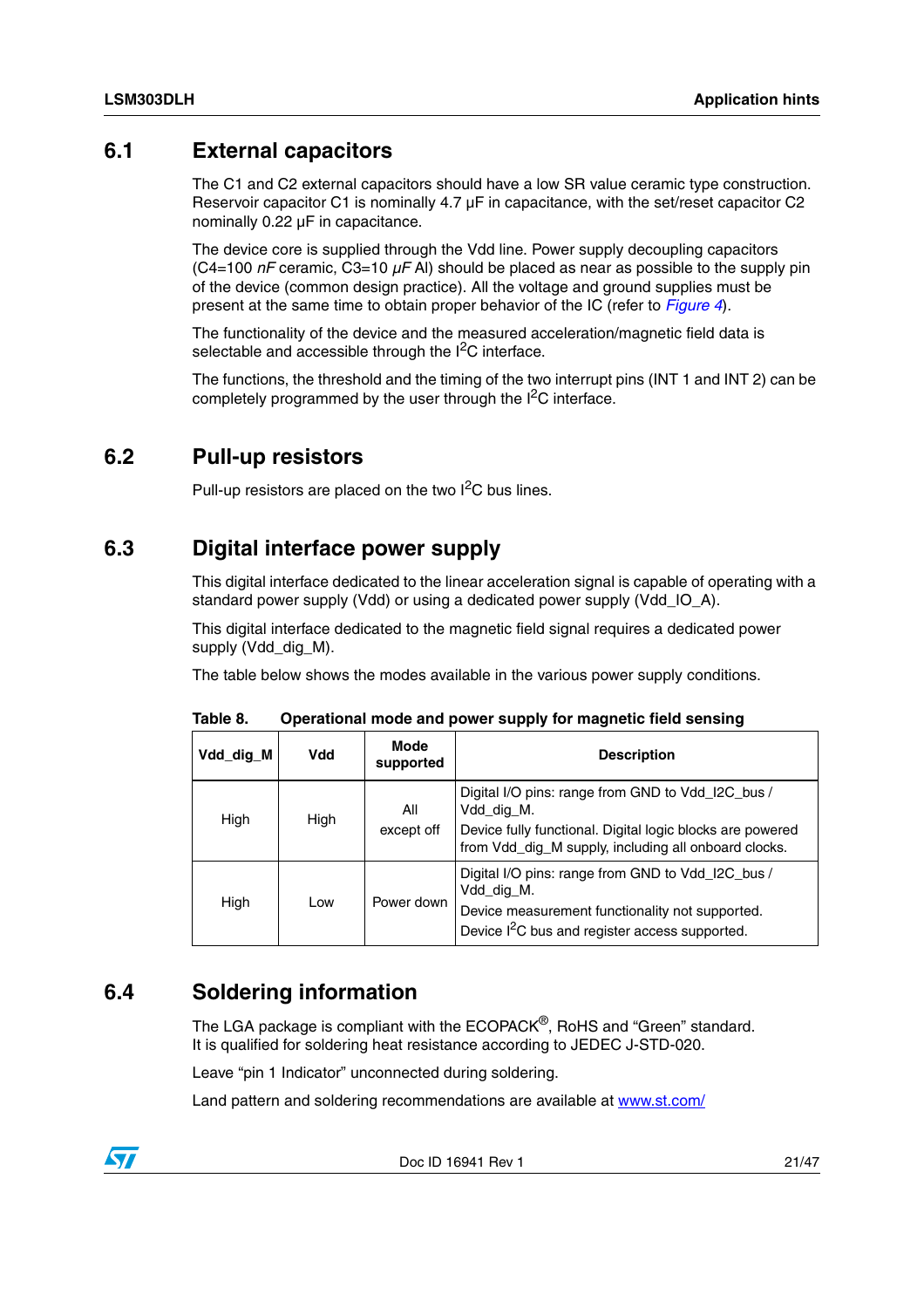## <span id="page-21-0"></span>**6.5 High current wiring effects**

High current in wiring and printed circuit traces can be the cause of errors in magnetic field measurements for compassing.

Conducto-generated magnetic fields add to earth's magnetic field, creating errors in compass heading computation.

Keep currents that are higher than 10 mA a few millimeters further away from the sensor IC.

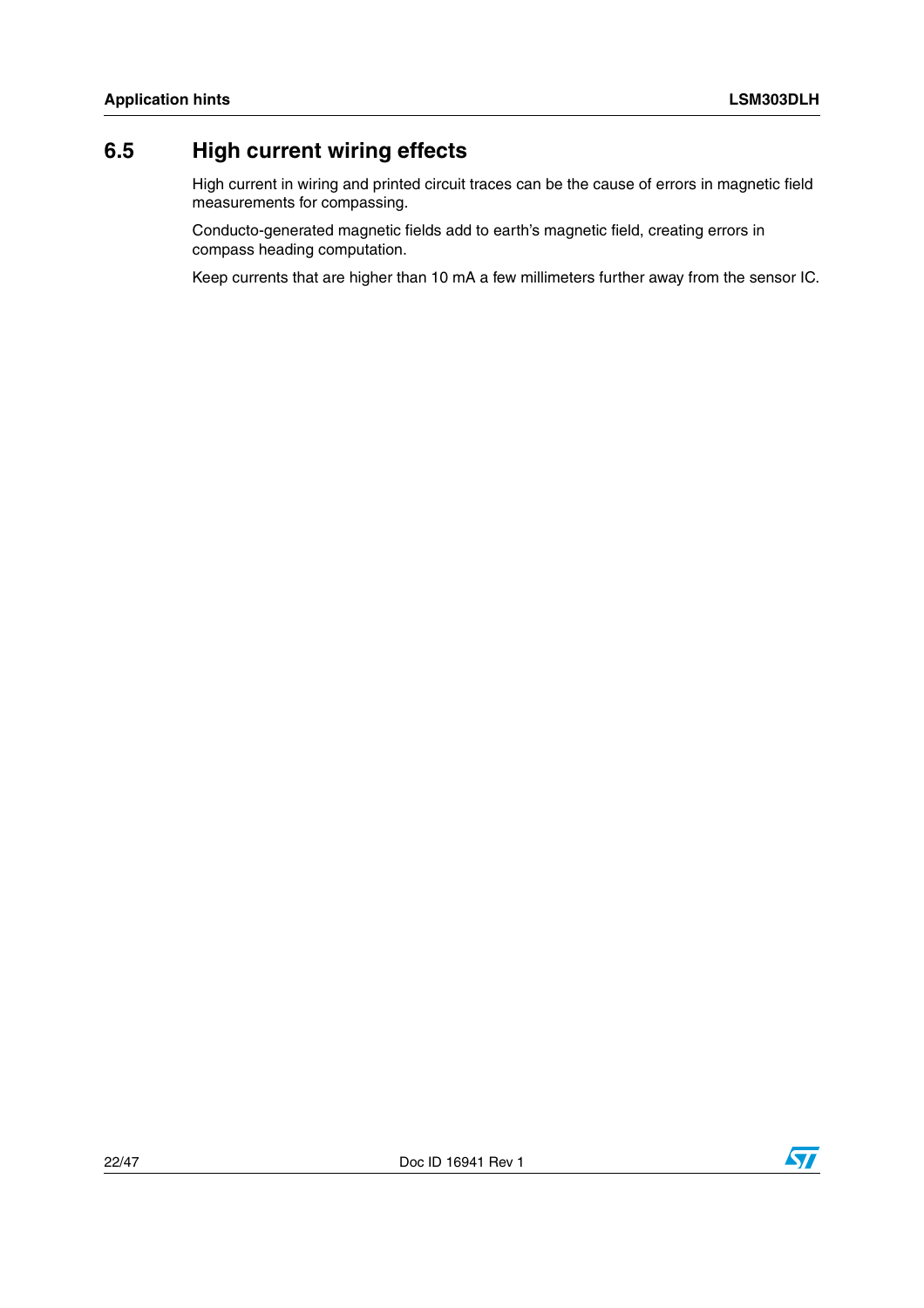## <span id="page-22-0"></span>**7 Digital interfaces**

The registers embedded inside the LSM303DLH are accessible through two separate  $I^2C$ serial interfaces: one for the accelerometer core and the other for the magnetometer core. The two interfaces can be connected together on the PCB.

| Pin name | <b>Pin description</b>                                |  |  |  |
|----------|-------------------------------------------------------|--|--|--|
| SCL A    | I <sup>2</sup> C serial clock (SCL) for accelerometer |  |  |  |
| SDA A    | I <sup>2</sup> C serial data (SDA) for accelerometer  |  |  |  |
| SCL M    | I <sup>2</sup> C serial clock (SCL) for magnetometer  |  |  |  |
| SDA M    | I <sup>2</sup> C serial data (SDA) for magnetometer   |  |  |  |

<span id="page-22-2"></span>Table 9 **Serial interface pin description** 

## <span id="page-22-1"></span>**7.1 I2C serial interface**

The LSM303DLH  $I^2C$  is a bus slave. The  $I^2C$  is employed to write the data into the registers whose content can also be read back.

The relevant  $I^2C$  terminology is given in the table below.

<span id="page-22-3"></span>

| Table 10. | Serial interface pin description |
|-----------|----------------------------------|
|-----------|----------------------------------|

| Term        | <b>Description</b>                                                                          |
|-------------|---------------------------------------------------------------------------------------------|
| Transmitter | The device which sends data to the bus                                                      |
| Receiver    | The device which receives data from the bus                                                 |
| Master      | The device which initiates a transfer, generates clock signals and terminates a<br>transfer |
| Slave       | The device addressed by the master                                                          |

There are two signals associated with the  $I^2C$  bus: the serial clock line (SCL) and the serial data line (SDA). The latter is a bidirectional line used for sending and receiving the data to/from the interface.

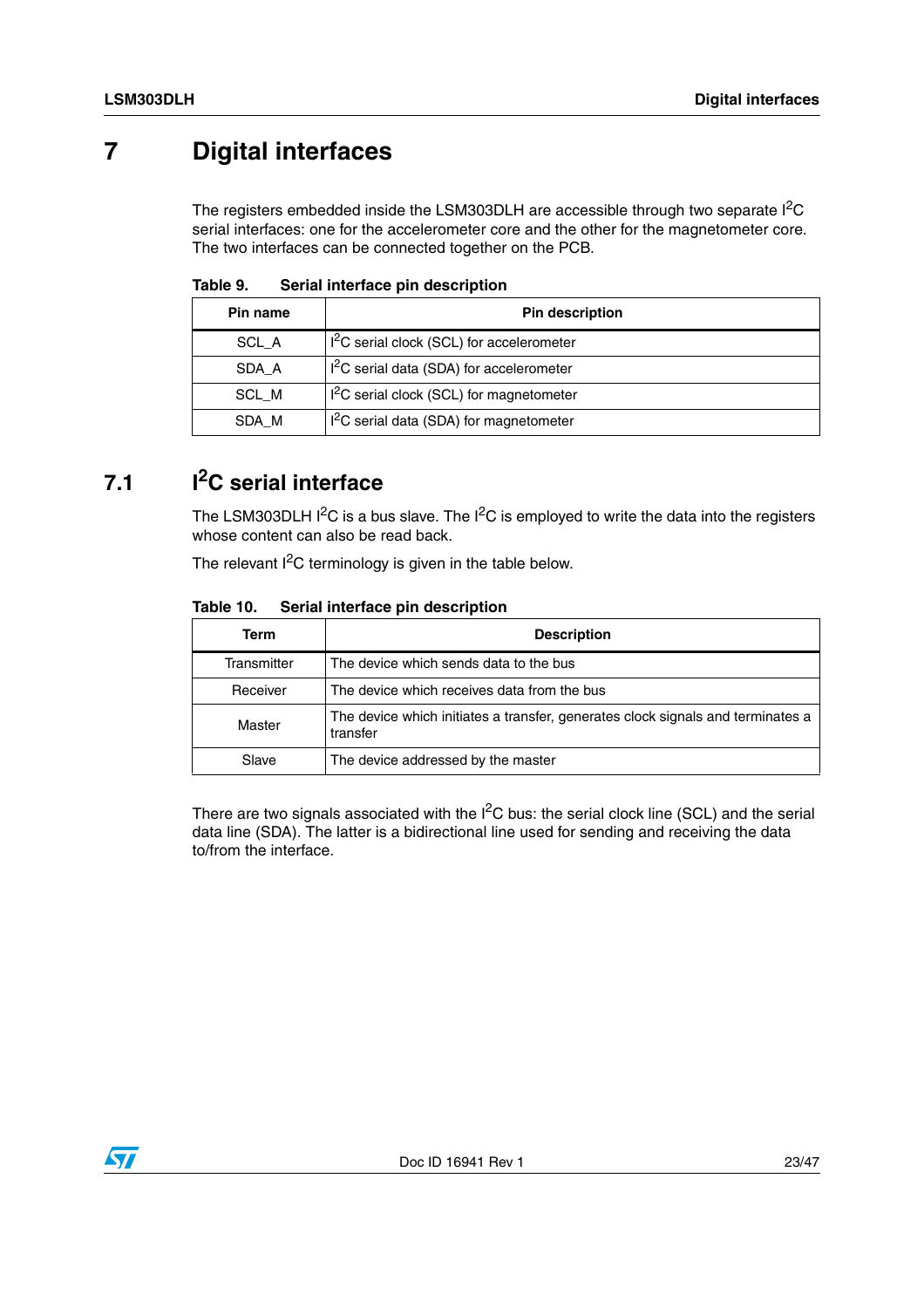### <span id="page-23-0"></span>**7.1.1 I2C operation**

The transaction on the bus is started through a START (ST) signal. A START condition is defined as a HIGH to LOW transition on the data line while the SCL line is held HIGH. After this has been transmitted by the master, the bus is considered busy. The next byte of data transmitted after the start condition contains the address of the slave in the first 7 bits and the 8th bit tells whether the master is receiving data from the slave or transmitting data to the slave. When an address is sent, each device in the system compares the first seven bits after a start condition with its address. If they match, the device considers itself addressed by the master.

Data transfer with acknowledge is mandatory. The transmitter must release the SDA line during the acknowledge pulse. The receiver must then pull the data line LOW so that it remains stable low during the HIGH period of the acknowledge clock pulse. A receiver which has been addressed is obliged to generate an acknowledge after each byte of data received.

The I<sup>2</sup>C embedded inside the LSM303DLH behaves like a slave device and the following protocol must be adhered to. After the start condition (ST) a slave address is sent. Once a slave acknowledge (SAK) has been returned, an 8-bit sub-address (SUB) is transmitted: the 7 LSb represent the actual register address while the MSB enables address auto-increment. If the MSb of the SUB field is '1', the SUB (register address) is automatically increased to allow multiple data read/write.

|        |           |                    |            | . .        |     |             |            |                 |
|--------|-----------|--------------------|------------|------------|-----|-------------|------------|-----------------|
| Master | ∼−<br>ا ب | ۰W<br>SAD<br>$\pm$ |            | <b>SUB</b> |     | <b>DATA</b> |            | <b>QD</b><br>σΓ |
| Slave  |           |                    | <b>SAK</b> |            | SAK |             | <b>SAK</b> |                 |

<span id="page-23-1"></span>**Table 11. Transfer when master is writing one byte to slave**

<span id="page-23-2"></span>

| Table 12. | Transfer when master is writing multiple bytes to slave |
|-----------|---------------------------------------------------------|
|-----------|---------------------------------------------------------|

| Master | ∼∼<br>ا ب | W<br>$SAD +$ |            | <b>SUB</b> |            | Data |            | data |            | SP |
|--------|-----------|--------------|------------|------------|------------|------|------------|------|------------|----|
| Slave  |           |              | <b>SAK</b> |            | <b>SAK</b> |      | <b>SAK</b> |      | <b>SAK</b> |    |

#### <span id="page-23-3"></span>**Table 13. Transfer when master is receiving (reading) one byte of data from slave**

| Master | ~-<br>، ت | W<br><b>SAD</b><br>· + |     | <b>SUB</b> |            | <b>SR</b> | <b>SAD</b> |     |      | <b>NMAK</b> | SP |
|--------|-----------|------------------------|-----|------------|------------|-----------|------------|-----|------|-------------|----|
| Slave  |           |                        | SAK |            | <b>SAK</b> |           |            | SAK | data |             |    |

Data are transmitted in byte format (DATA). Each data transfer contains 8 bits. The number of bytes transferred per transfer is unlimited. Data is transferred with the most significant bit (MSb) first. If a receiver cannot receive another complete byte of data until it has performed some other function, it can hold the clock line SCL LOW to force the transmitter into a wait state. Data transfer only continues when the receiver is ready for another byte and releases the data line. If a slave receiver does not acknowledge the slave address (i.e. it is not able to receive because it is performing a real-time function) the data line must be left HIGH by the slave. The master can then abort the transfer. A LOW to HIGH transition on the SDA line while the SCL line is HIGH is defined as a STOP condition. Each data transfer must be terminated by the generation of a STOP (SP) condition.

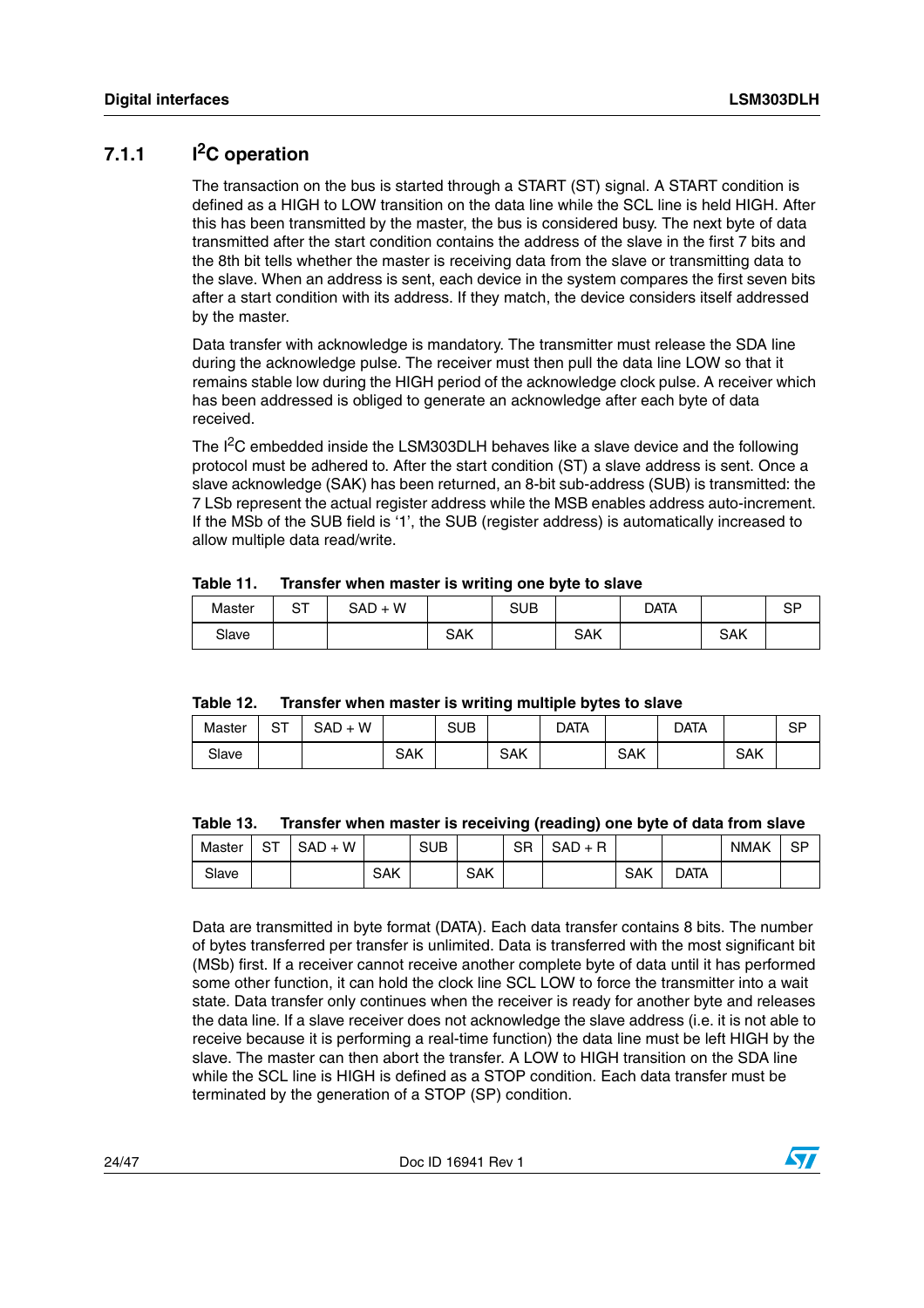### <span id="page-24-0"></span>**7.1.2 Linear acceleration digital interface**

**For linear acceleration, the default (factory) 7-bit slave address is 001100xb.** The **SDO**/**SA0** pad can be used to modify the least significant bit of the device address. If the SA0 pad is connected to voltage supply, LSb is '1' (address 0011001b) otherwise if the SA0 pad is connected to ground, LSb value is '0' (address 0011000b). This solution permits connecting and addressing two different accelerometers to the same  $I<sup>2</sup>C$  lines.

The slave address is completed with a read/write bit. If the bit was '1' (read), a repeated START (SR) condition will have to be issued after the two sub-address bytes; if the bit is '0' (write) the master transmits to the slave with direction unchanged. *[Table 14](#page-24-2)* explains how the SAD+Read/Write bit pattern is composed, listing all the possible configurations.

| Command | <b>SAD[6:1]</b> | $SAD[0] = SAO$ | R/W | SAD+R/W        |
|---------|-----------------|----------------|-----|----------------|
| Read    | 001100          |                |     | 00110001 (31h) |
| Write   | 001100          |                |     | 00110000 (30h) |
| Read    | 001100          |                |     | 00110011 (33h) |
| Write   | 001100          |                |     | 00110010 (32h) |

<span id="page-24-2"></span>**Table 14. SAD+Read/Write patterns**

In order to read multiple bytes, it is necessary to assert the most significant bit of the subaddress field. In other words, SUB(7) must be equal to 1 while SUB(6-0) represents the address of the first register to be read.

In the presented communication format , MAK is Master Acknowledge and NMAK is No Master Acknowledge.

<span id="page-24-3"></span>

| Table 15. | Transfer when master is receiving (reading) multiple bytes of data from slave |  |
|-----------|-------------------------------------------------------------------------------|--|
|-----------|-------------------------------------------------------------------------------|--|

| Master | <b>ST</b> | <b>SAD</b><br>$+W$ |            | <b>SUB</b> |            | SR | <b>SAD</b><br>$+R$ |     |             | <b>MAK</b> |             | <b>MAK</b> |             | <b>NMAK</b> | <b>SP</b> |
|--------|-----------|--------------------|------------|------------|------------|----|--------------------|-----|-------------|------------|-------------|------------|-------------|-------------|-----------|
| Slave  |           |                    | <b>SAK</b> |            | <b>SAK</b> |    |                    | SAK | <b>DATA</b> |            | <b>DATA</b> |            | <b>DATA</b> |             |           |

#### <span id="page-24-1"></span>**7.1.3 Magnetic field digital interface**

The system communicates via a two-wire  $I^2C$  bus system as a slave device. The interface protocol is defined by the  $1^2C$  bus specification. The data rate is the standard mode 100 kbps or 400 kbps rates as defined by the  $I^2C$  bus specifications. The bus bit format is an 8bit data/address send and a 1-bit acknowledge bit. The format of the data bytes (payload) shall be case-sensitive ASCII characters or binary data to the magnetic sensor slave, and binary data returned. Negative binary values will be in two's complement form.

#### **For magnetic sensor, the default (factory) 7-bit slave address is 0011110b (0x3C) for write operations, or 00111101b (0x3D) for read operations.**

The Serial Clock (SCL\_M) and Serial Data (SDA\_M) lines have optional internal pull-up resistors, but require resistive pull-up (Rp) between the master device (usually a host microprocessor) and the LSM303DLH. Pull-up resistance values of about 10 kΩ are recommended with a nominal 1.8 V digital supply voltage (Vdd\_dig\_M).

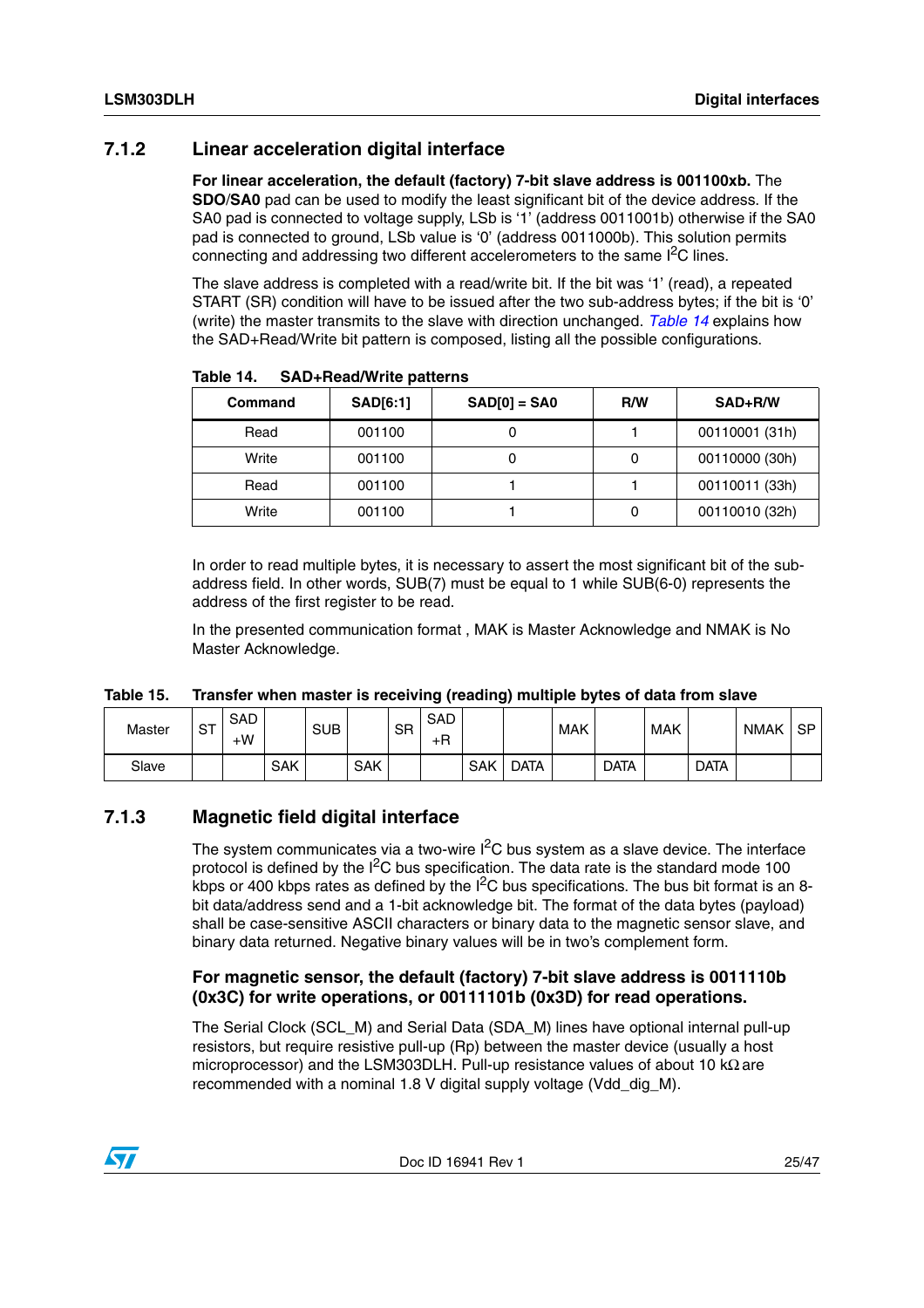The SCL M and SDA M lines in this bus specification can be connected to a host of devices. The bus can be a single master to multiple slaves, or it can be a multiple master configuration. All data transfers are initiated by the master device which is responsible for generating the clock signal, and the data transfers are 8 bits long. All devices are addressed by the unique 7-bit address of the  $I^2C$ . After each 8-bit transfer, the master device generates a 9th clock pulse, and releases the SDA\_M line.

The receiving device (addressed slave) pulls the SDA\_M line low to acknowledge (ACK) the successful transfer, or leaves the SDA\_M high to negative acknowledge (NACK). As per the  $I<sup>2</sup>C$  specification, all transitions in the SDA\_M line must occur when SCL\_M is low. This requirement leads to two unique conditions on the bus associated with the SDA\_M transitions when SCL\_M is high. The master device pulling the SDA line low while the SCL\_M line is high indicates the Start (S) condition, while the Stop (P) condition is indicated by the SDA M line pulled high while the SCL M line is high. The I<sup>2</sup>C protocol also allows for the Restart condition, in which the master device issues a second start condition without issuing a stop.

All bus transactions begin with the master device issuing the start sequence followed by the slave address byte. The address byte contains the slave address; the upper 7 bits (bits7-1), and the least significant bit (LSb). The LSb of the address byte designates if the operation is a read (LSb=1) or a write (LSb=0). At the 9th clock pulse, the receiving slave device issues the ACK (or NACK). Following these bus events, the master sends data bytes for a write operation, or the slave clocks out data with a read operation. All bus transactions are terminated with the master issuing a stop sequence.

 $I<sup>2</sup>C$  bus control can be implemented with either hardware logic or in software. Typical hardware designs release the SDA M and SCL M lines as appropriate to allow the slave device to manipulate these lines. In a software implementation, care must be taken to perform these tasks in code.

| Command | <b>SAD[6:0]</b> | R/W | SAD+R/W        |
|---------|-----------------|-----|----------------|
| Read    | 0011110         |     | 00111101 (3Dh) |
| Write   | 0011110         |     | 00111100 (3Ch) |

#### <span id="page-25-0"></span>Table 16. **Table 16. SAD+Read/Write patterns**

#### **Magnetic signal interface reading/writing**

The interface uses an address pointer to indicate which register location is to be read from or written to. These pointer locations are sent from the master to this slave device and succeed the 7-bit address plus 1 bit read/write identifier.

To minimize the communication between the master and magnetic digital interface of the LSM303DLH, the address pointer is updated automatically without master intervention.

This automatic address pointer update has two additional features. First, when address 12 or higher is accessed the pointer updates to address 00, and secondly when address 09 is reached, the pointer rolls back to address 03. Logically, the address pointer operation functions as shown below.

- if address pointer = 09, then address pointer =  $03$
- while if address pointer  $\geq 12$ , then address pointer = 0
- while address pointer = address pointer  $+1$
- the address pointer value itself cannot be read via the  $I^2C$  bus.

Any attempt to read an invalid address location returns 0's, and any write to an invalid address location or an undefined bit within a valid address location is ignored by this device.

| 26/47 | Doc ID 16941 Rev 1 |
|-------|--------------------|
|       |                    |

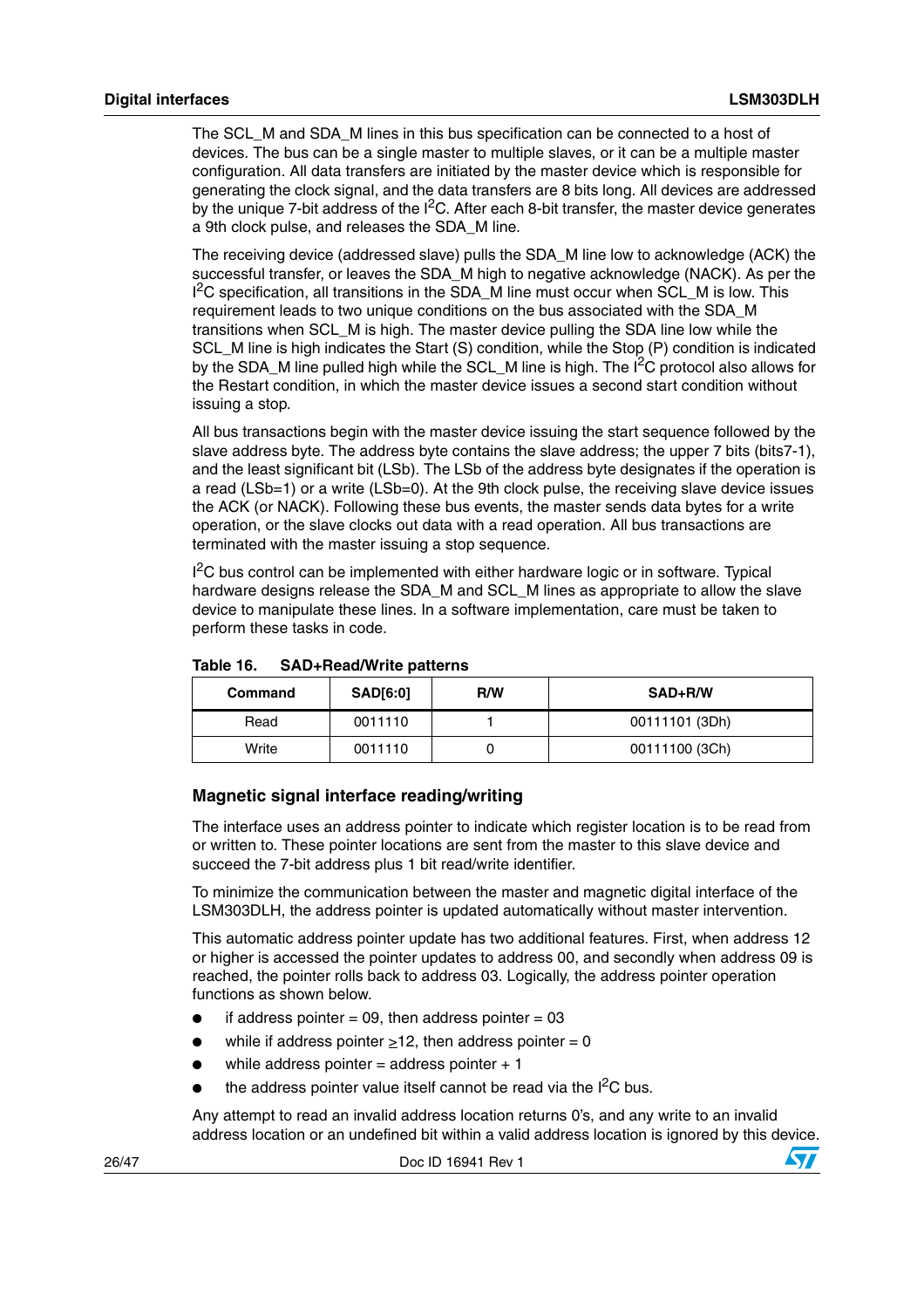## <span id="page-26-0"></span>**8 Register mapping**

The tables given below provide a listing of the 8-bit registers embedded in the device and the related addresses:

<span id="page-26-1"></span>**Table 17. Register address map**

|                          | <b>Slave</b>  |             |            | <b>Register address</b> |                |                |
|--------------------------|---------------|-------------|------------|-------------------------|----------------|----------------|
| <b>Name</b>              | address       | <b>Type</b> | <b>Hex</b> | <b>Binary</b>           | <b>Default</b> | <b>Comment</b> |
| Reserved (do not modify) |               |             | $00 - 1F$  |                         |                | Reserved       |
| CTRL_REG1_A              | <b>TAB.13</b> | rw          | 20         | 010 0000                | 00000111       |                |
| CTRL_REG2_A              | <b>TAB.13</b> | rw          | 21         | 010 0001                | 00000000       |                |
| CTRL_REG3_A              | <b>TAB.13</b> | rw          | 22         | 010 0010                | 00000000       |                |
| CTRL_REG4_A              | <b>TAB.13</b> | rw          | 23         | 010 0011                | 00000000       |                |
| CTRL_REG5_A              | <b>TAB.13</b> | rw          | 24         | 010 0100                | 00000000       |                |
| HP_FILTER_RESET_A        | <b>TAB.13</b> | r           | 25         | 010 0101                |                | Dummy register |
| REFERENCE_A              | <b>TAB.13</b> | rw          | 26         | 010 0110                | 00000000       |                |
| STATUS_REG_A             | <b>TAB.13</b> | r           | 27         | 010 0111                | 00000000       |                |
| OUT_X_L_A                | <b>TAB.13</b> | r           | 28         | 010 1000                | output         |                |
| OUT_X_H_A                | <b>TAB.13</b> | r           | 29         | 010 1001                | output         |                |
| OUT_Y_L_A                | <b>TAB.13</b> | r           | 2A         | 010 1010                | output         |                |
| OUT_Y_H_A                | <b>TAB.13</b> | r           | 2B         | 010 1011                | output         |                |
| OUT_Z_L_A                | <b>TAB.13</b> | r           | 2C         | 010 1100                | output         |                |
| OUT Z H A                | <b>TAB.13</b> | r           | 2D         | 010 1101                | output         |                |
| Reserved (do not modify) |               |             | 2E - 2F    |                         |                | Reserved       |
| INT1_CFG_A               | <b>TAB.13</b> | rw          | 30         | 011 0000                | 00000000       |                |
| INT1_SOURCE_A            | <b>TAB.13</b> | r           | 31         | 011 0001                | 00000000       |                |
| INT1_THS_A               | <b>TAB.13</b> | rw          | 32         | 011 0010                | 00000000       |                |
| INT1_DURATION_A          | <b>TAB.13</b> | rw          | 33         | 011 0011                | 00000000       |                |
| INT2_CFG_A               | <b>TAB.13</b> | rw          | 34         | 011 0100                | 00000000       |                |
| INT2_SOURCE_A            | <b>TAB.13</b> | r           | 35         | 011 0101                | 00000000       |                |
| INT2_THS_A               | <b>TAB.13</b> | rw          | 36         | 011 0110                | 00000000       |                |
| INT2_DURATION_A          | <b>TAB.13</b> | rw          | 37         | 011 0111                | 00000000       |                |
| Reserved (do not modify) |               |             | 38 - 3F    |                         |                | Reserved       |
| CRA_REG_M                | <b>TAB.15</b> | rw          | 00         | 00000000                | 00010000       |                |
| CRB_REG_M                | <b>TAB.15</b> | rw          | 01         | 00000001                | 00100000       |                |
| MR_REG_M                 | <b>TAB.15</b> | rw          | 02         | 00000010                | 00000011       |                |
| OUT_X_H_M                | <b>TAB.15</b> | r           | 03         | 00000011                | output         |                |

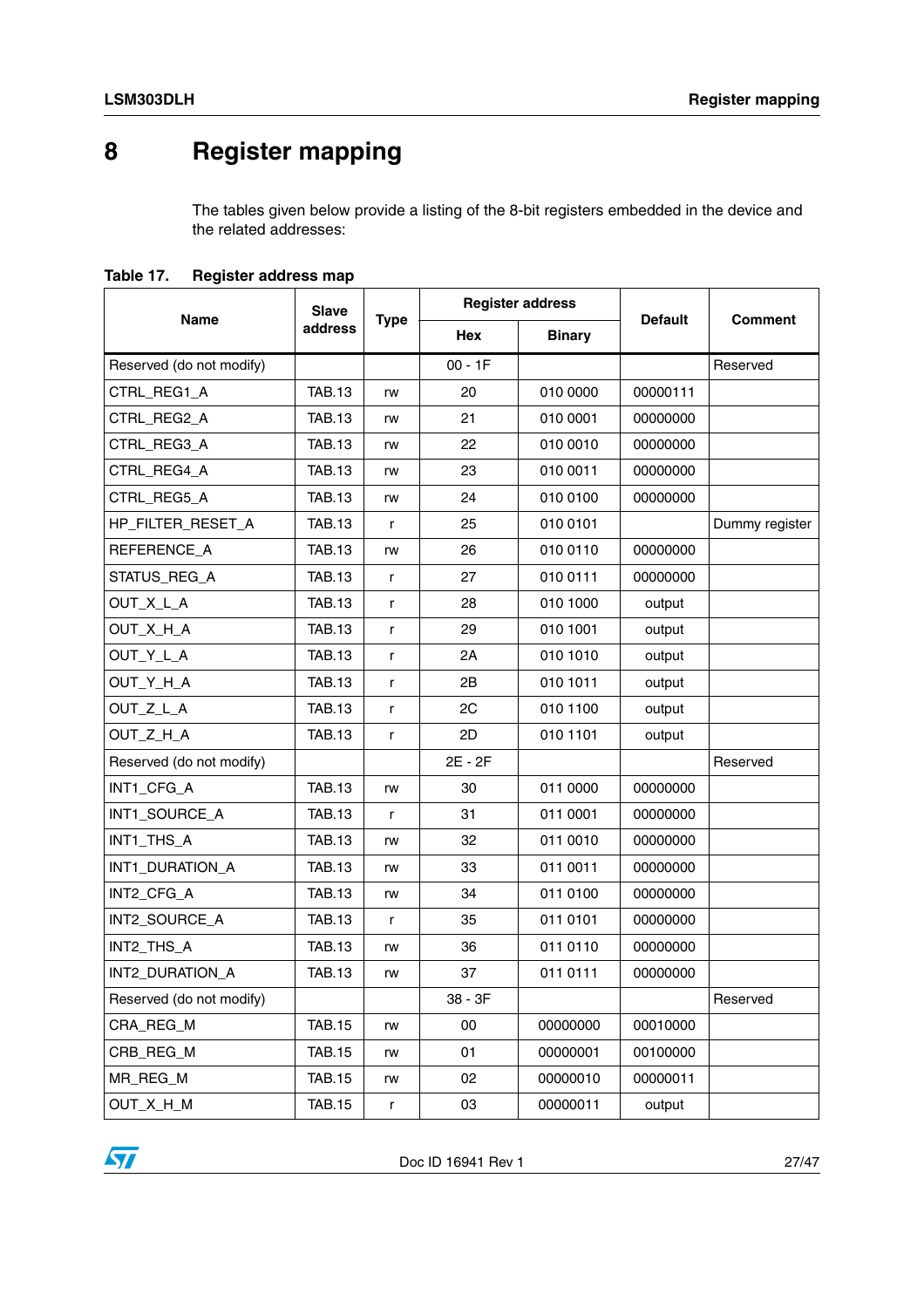| <b>Name</b> | <b>Slave</b>  |             |     | <b>Register address</b> | <b>Default</b> | <b>Comment</b> |
|-------------|---------------|-------------|-----|-------------------------|----------------|----------------|
|             | address       | <b>Type</b> | Hex | <b>Binary</b>           |                |                |
| OUT X L M   | <b>TAB.15</b> | r           | 04  | 00000100                | output         |                |
| OUT_Y_H_M   | TAB.15        | r           | 05  | 00000101                | output         |                |
| OUT Y L M   | TAB.15        | r           | 06  | 00000110                | output         |                |
| OUT Z H M   | <b>TAB.15</b> | r           | 07  | 00000111                | output         |                |
| OUT Z L M   | TAB.15        | r           | 08  | 00001000                | output         |                |
| SR_REG_Mg   | <b>TAB.15</b> | r           | 09  | 00001001                | 00000000       |                |
| IRA REG_M   | TAB.15        | r           | 0A  | 00001010                | 01001000       |                |
| IRB REG M   | TAB.15        | r           | 0B  | 00001011                | 00110100       |                |
| IRC REG M   | TAB.15        | r           | 0C  | 00001100                | 00110011       |                |

#### **Table 17. Register address map (continued)**

Registers marked as *Reserved* must not be changed. Writing to these registers may cause permanent damage to the device.

The content of the registers that are loaded at boot should not be changed. They contain the factory calibrated values. Their content is automatically restored when the device is powered up.

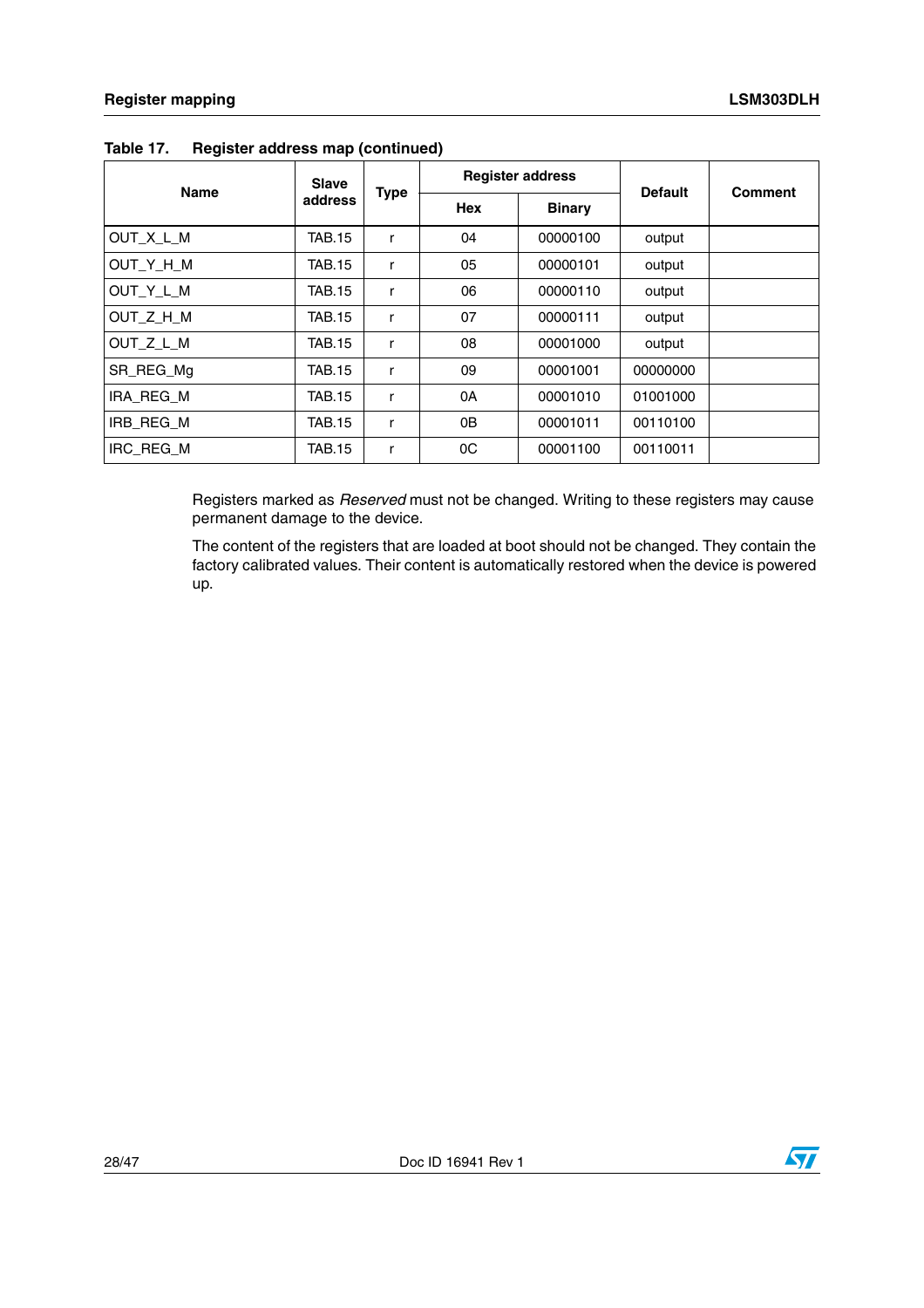## <span id="page-28-0"></span>**9 Registers description**

The device contains a set of registers which are used to control its behavior and to retrieve acceleration data. The register address, composed of 7 bits, is used to identify them and to write the data through the serial interface.

### <span id="page-28-1"></span>**9.1 Linear acceleration register**

For linear acceleration sensors, the default (factory) 7-bit slave address is 001100xb.

### <span id="page-28-2"></span>**9.1.1 CTRL\_REG1\_A (20h)**

#### <span id="page-28-3"></span>**Table 18. CTRL\_REG1\_A register**

| _____<br>______ |     | - - -           | ___ |                 |     |     |     |
|-----------------|-----|-----------------|-----|-----------------|-----|-----|-----|
| PM <sub>2</sub> | PM1 | PM <sub>0</sub> | DR1 | D <sub>R0</sub> | ∠en | Yen | Xen |
|                 |     |                 |     |                 |     |     |     |

#### <span id="page-28-4"></span>**Table 19. CTRL\_REG1\_A description**

| PM2 - PM0 | Power mode selection. Default value: 000<br>(000: Power-down; Others: refer to Table 20)                         |
|-----------|------------------------------------------------------------------------------------------------------------------|
| DR1, DR0  | Data rate selection. Default value: 00<br>$(00:50 \text{ Hz}; \text{ others}: \text{refer to } \text{Table 21})$ |
| Zen       | Z axis enable. Default value: 1<br>(0: Z axis disabled; 1: Z axis enabled)                                       |
| Yen       | Y axis enable. Default value: 1<br>(0: Y axis disabled; 1: Y axis enabled)                                       |
| Xen       | X axis enable. Default value: 1<br>(0: X axis disabled; 1: X axis enabled)                                       |

**PM** bits allow selection between power-down and two operating active modes. The device is in power-down mode when the PD bits are set to "000" (default value after boot). *[Table 20](#page-28-5)* shows all the possible power mode configurations and respective output data rates. Output data in the low-power modes are computed with a low-pass filter cut-off frequency defined by DR1, DR0 bits.

**DR** bits, in the normal-mode operation, select the data rate at which acceleration samples are produced. In low-power mode they define the output data resolution. *[Table 21](#page-29-1)* shows all the possible configurations for the DR1 and DR0 bits.

<span id="page-28-5"></span>

| Table 20. | Power mode and low-power output data rate configurations |  |
|-----------|----------------------------------------------------------|--|
|           |                                                          |  |

| PM <sub>2</sub> | PM <sub>1</sub> | PM <sub>0</sub> | <b>Power mode selection</b> | Output data rate [Hz]<br>ODR <sub>1 P</sub> |
|-----------------|-----------------|-----------------|-----------------------------|---------------------------------------------|
|                 |                 | U               | Power-down                  | --                                          |
|                 |                 |                 | Normal mode                 | ODR                                         |

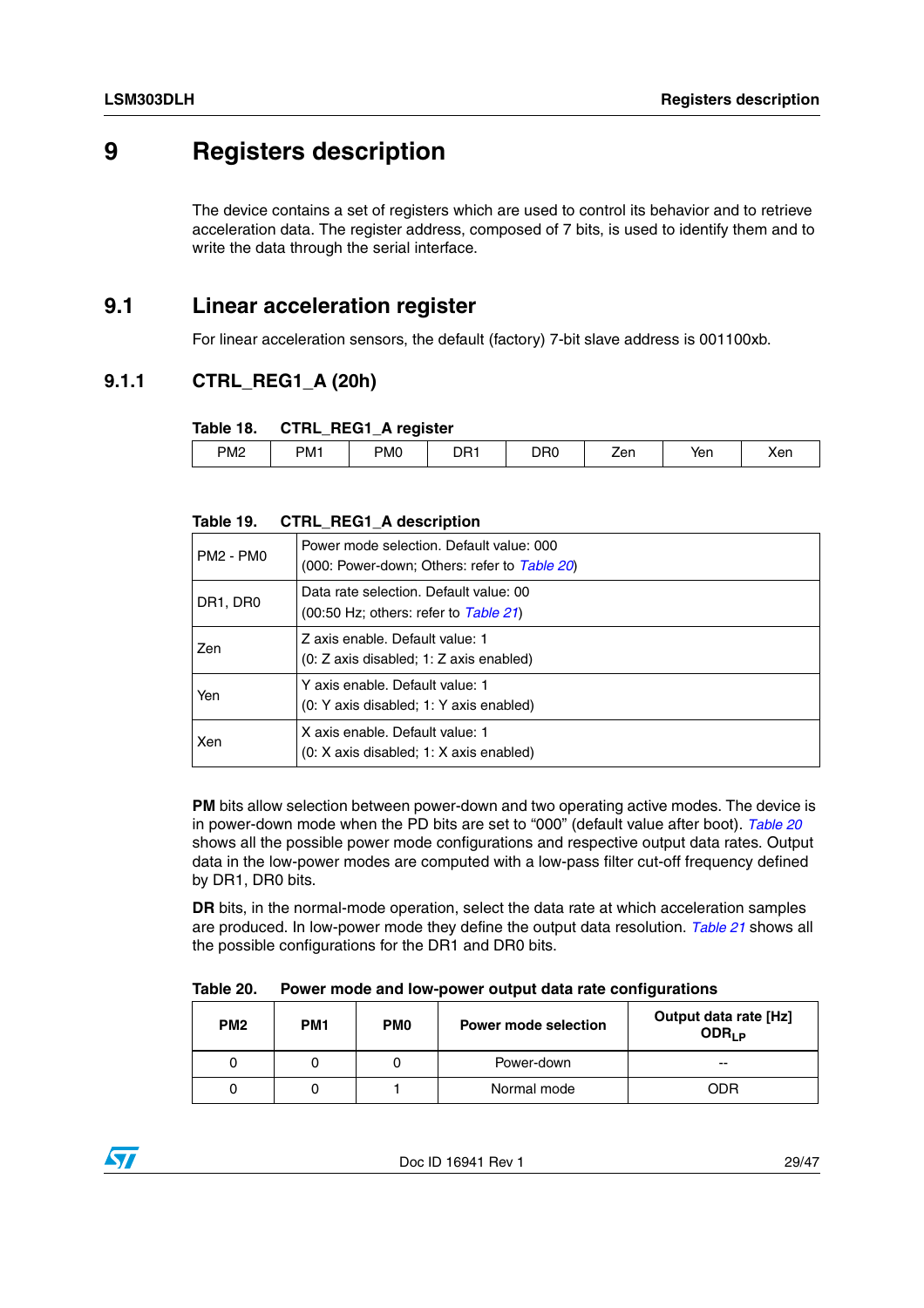| PM <sub>2</sub> | PM <sub>1</sub> | <b>PMO</b> | <b>Power mode selection</b> | Output data rate [Hz]<br>ODR <sub>LP</sub> |
|-----------------|-----------------|------------|-----------------------------|--------------------------------------------|
|                 |                 | 0          | Low-power                   | 0.5                                        |
|                 |                 |            | Low-power                   |                                            |
|                 |                 |            | Low-power                   |                                            |
|                 |                 |            | Low-power                   | 5                                          |
|                 |                 |            | Low-power                   |                                            |

**Table 20. Power mode and low-power output data rate configurations (continued)**

#### <span id="page-29-1"></span>**Table 21. Normal-mode output data rate configurations and low-pass cut-off frequencies**

| DR <sub>1</sub> | DR <sub>0</sub> | Output data rate [Hz]<br><b>ODR</b> | Low-pass filter cut-off<br>frequency [Hz] |
|-----------------|-----------------|-------------------------------------|-------------------------------------------|
|                 |                 | 50                                  | 37                                        |
|                 |                 | 100                                 | 74                                        |
|                 |                 | 400                                 | 292                                       |
|                 |                 | 1000                                | 780                                       |

### <span id="page-29-0"></span>**9.1.2 CTRL\_REG2\_A (21h)**

#### <span id="page-29-2"></span>**Table 22. CTRL\_REG2\_A register**

|             |      | _<br>-- |           |           |           |                        |        |
|-------------|------|---------|-----------|-----------|-----------|------------------------|--------|
| <b>BOOT</b> | IPM1 | HPM0    | rnc<br>טש | יen⊵<br>. | In<br>Pen | $\sim$<br>-<br>⊣۲<br>◡ | ш<br>◡ |
|             |      |         |           |           |           |                        |        |

#### <span id="page-29-3"></span>**Table 23. CTRL\_REG2\_A description**

| <b>BOOT</b>                 | Reboot memory content. Default value: 0<br>(0: normal mode; 1: reboot memory content)                                            |
|-----------------------------|----------------------------------------------------------------------------------------------------------------------------------|
| HPM1, HPM0                  | High-pass filter mode selection. Default value: 00<br>(00: normal mode; Others: refer to Table 24)                               |
| <b>FDS</b>                  | Filtered data selection. Default value: 0<br>(0: internal filter bypassed; 1: data from internal filter sent to output register) |
| HPen <sub>2</sub>           | High-pass filter enabled for interrupt 2 source. Default value: 0<br>(0: filter bypassed; 1: filter enabled)                     |
| HPen1                       | High-pass filter enabled for interrupt 1 source. Default value: 0<br>(0: filter bypassed; 1: filter enabled)                     |
| HPCF1.<br>HPCF <sub>0</sub> | High-pass filter cut-off frequency configuration. Default value: 00<br>(00: HPc=8; 01: HPc=16; 10: HPc=32; 11: HPc=64)           |

The **BOOT** bit is used to refresh the content of internal registers stored in the Flash memory block. At device power-up, the content of the Flash memory block is transferred to the

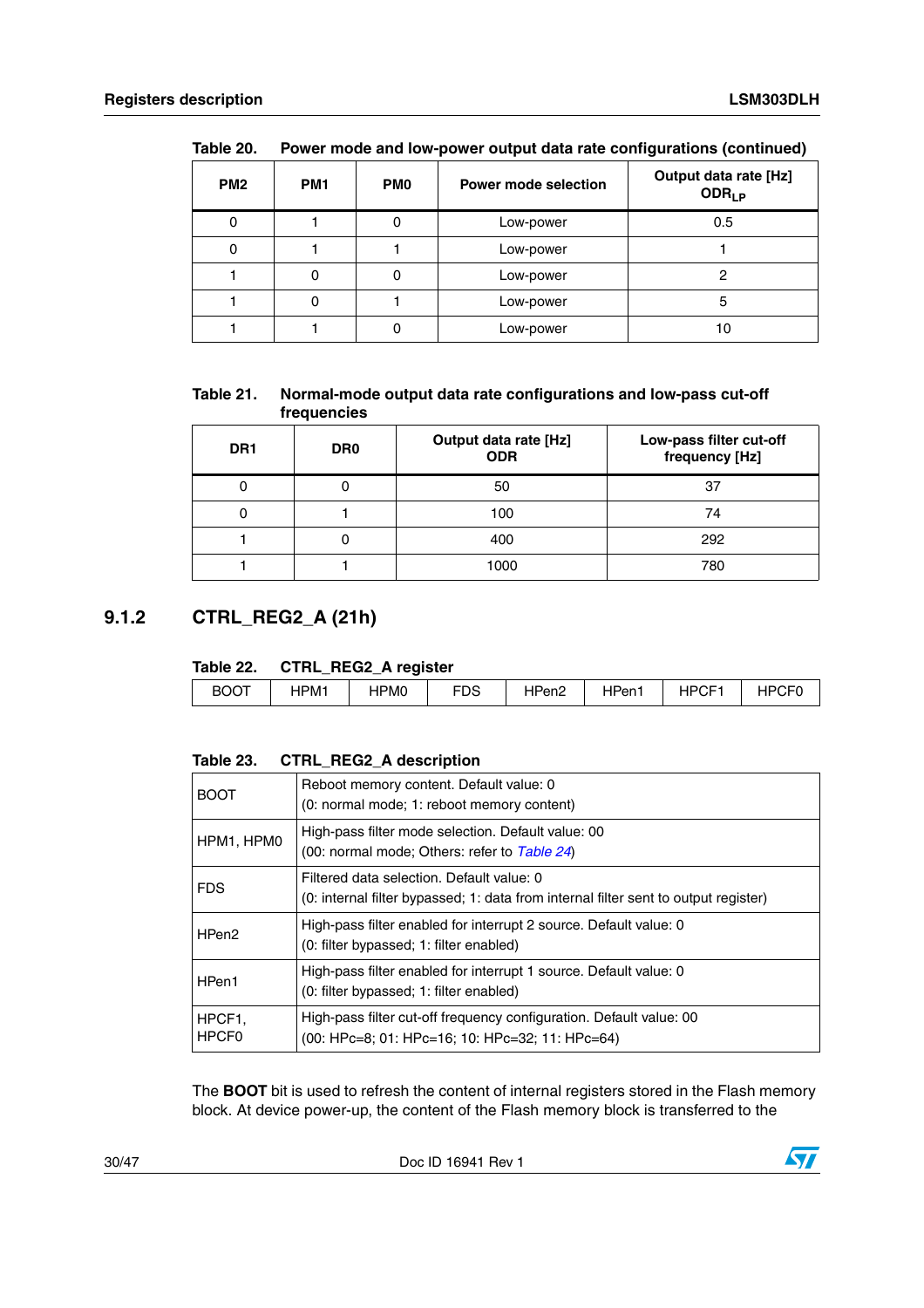internal registers related to trimming functions to permit good device behavior. If, for any reason, the content of the trimming registers was changed, it is sufficient to use this bit to restore the correct values. When the BOOT bit is set to '1' the content of internal Flash is copied to the corresponding internal registers and is used to calibrate the device. These values are factory-trimmed and are different for every accelerometer. They permit good device behavior and normally do not have to be modified. At the end of the boot process, the BOOT bit is again set to '0'.

<span id="page-30-1"></span>

| <b>HPM1</b> | <b>HPMO</b> | High-pass filter mode                       |
|-------------|-------------|---------------------------------------------|
|             |             | Normal mode (reset reading HP_RESET_FILTER) |
|             |             | Reference signal for filtering              |
|             |             | Normal mode (reset reading HP_RESET_FILTER) |

**HPCF[1:0]**. These bits are used to configure the high-pass filter cut-off frequency f<sub>t</sub>,which is given by:

$$
f_t = \ln\left(1 - \frac{1}{HPC}\right) \cdot \frac{f_s}{2\pi}
$$

The equation can be simplified to the following approximated equation:

$$
f_t = \frac{f_s}{6 \cdot \text{ HPC}}
$$

| HPcoeff2,1 | $f_t$ [Hz]<br>Data rate = $50$ Hz | $f_t$ [Hz]<br>Data rate = 100 Hz | $f_t$ [Hz]<br>Data rate = $400$ Hz | $f_t$ [Hz]<br>Data rate = 1000 Hz |  |
|------------|-----------------------------------|----------------------------------|------------------------------------|-----------------------------------|--|
| 00         |                                   |                                  |                                    | 20                                |  |
| 01         | 0.5                               |                                  |                                    | 10                                |  |
| 10         | 0.25                              | 0.5                              |                                    |                                   |  |
|            | 0.125                             | 0.25                             |                                    | 2.5                               |  |

#### <span id="page-30-2"></span>Table 25. **Table 25. High-pass filter cut-off frequency configuration**

### <span id="page-30-0"></span>**9.1.3 CTRL\_REG3\_A (22h)**

#### <span id="page-30-3"></span>**Table 26. CTRL\_REG3\_A register**

| IHL | ∟ PP_OD I ' |  |  | LIR2   I2_CFG1   I2_CFG0   LIR1   I1_CFG1   I1_CFG0 |  |
|-----|-------------|--|--|-----------------------------------------------------|--|
|     |             |  |  |                                                     |  |

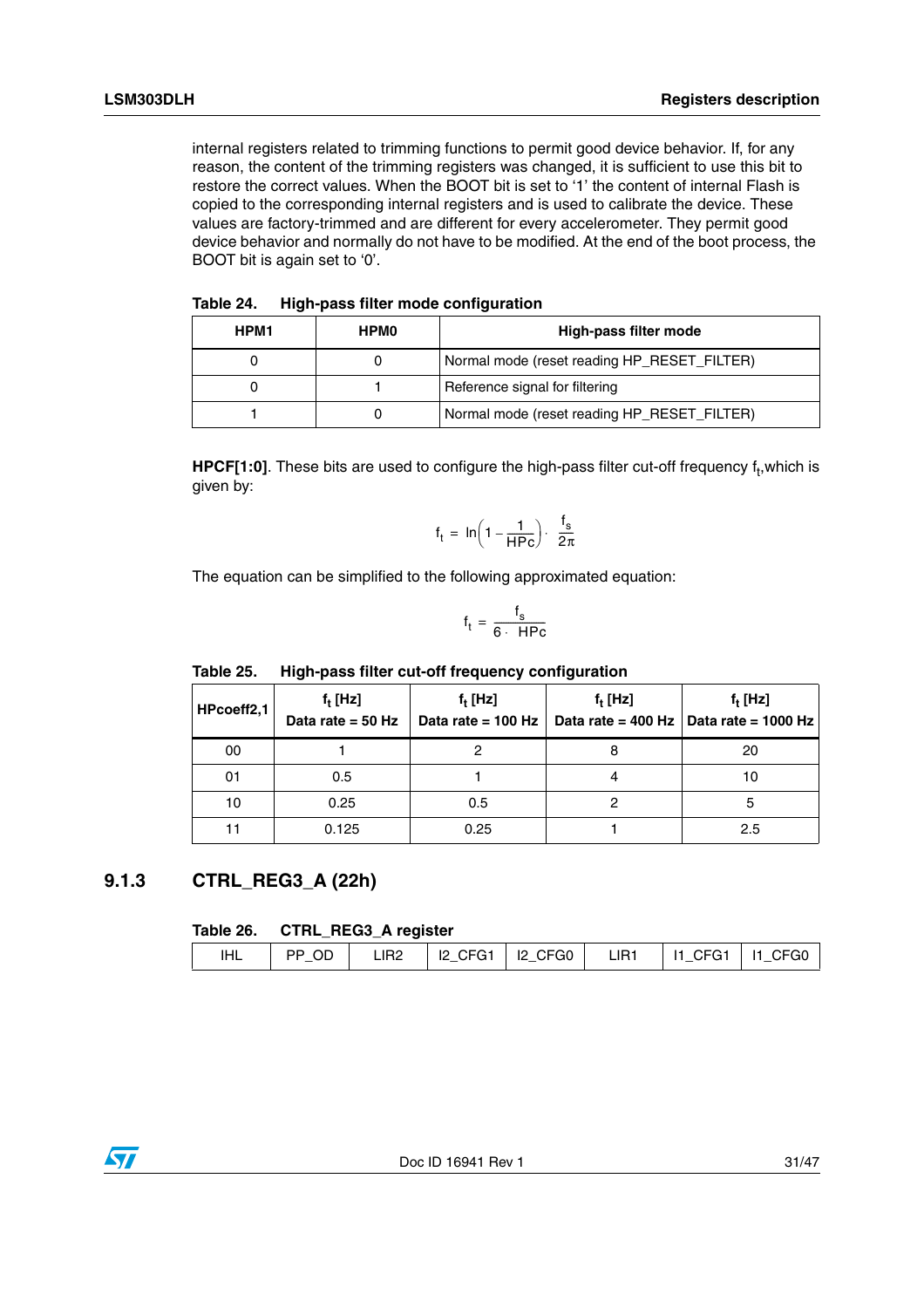| IHL                                                | Interrupt active high, low. Default value: 0<br>(0: active high; 1: active low)                                                                                                                     |
|----------------------------------------------------|-----------------------------------------------------------------------------------------------------------------------------------------------------------------------------------------------------|
| PP OD                                              | Push-pull/open drain selection on interrupt pad. Default value 0.<br>(0: push-pull; 1: open drain)                                                                                                  |
| LIR <sub>2</sub>                                   | Latch interrupt request on INT2_SRC register, with INT2_SRC register cleared by<br>reading INT2_SRC itself. Default value: 0.<br>(0: interrupt request not latched; 1: interrupt request latched)   |
| <b>I2 CFG1,</b><br>I <sub>2</sub> CFG <sub>0</sub> | Data signal on INT 2 pad control bits. Default value: 00.<br>(see table below)                                                                                                                      |
| LIR <sub>1</sub>                                   | Latch interrupt request on INT1_SRC register, with INT1_SRC register cleared by<br>reading INT1_SRC register. Default value: 0.<br>(0: interrupt request not latched; 1: interrupt request latched) |
| 11 CFG1,<br>I1 CFG0                                | Data signal on INT 1 pad control bits. Default value: 00.<br>(see table below)                                                                                                                      |

#### <span id="page-31-1"></span>**Table 27. CTRL\_REG3\_A description**

#### <span id="page-31-2"></span>**Table 28. Data signal on INT 1 and INT 2 pad**

| $11(2)$ <sub>CFG1</sub> | $11(2)$ <sub>CFG0</sub> | $INT 1(2)$ Pad                           |
|-------------------------|-------------------------|------------------------------------------|
|                         |                         | Interrupt 1 (2) source                   |
|                         |                         | Interrupt 1 source OR interrupt 2 source |
|                         |                         | Data ready                               |
|                         |                         | Boot running                             |

### <span id="page-31-0"></span>**9.1.4 CTRL\_REG4\_A (23h)**

#### <span id="page-31-3"></span>**Table 29. CTRL\_REG4\_A register**

|                          |            | _<br>.                    |            |  |            |     |
|--------------------------|------------|---------------------------|------------|--|------------|-----|
| <b>DDL</b><br><b>BDU</b> | ---<br>___ | $\sim$ $\sim$ $\sim$<br>ິ | $ -$<br>ou |  | $\sim$ $-$ | --- |
|                          |            |                           |            |  |            |     |

#### <span id="page-31-4"></span>**Table 30. CTRL\_REG4\_A description**

| <b>BDU</b> | Block data update. Default value: 0<br>(0: continuos update; 1: output registers not updated between MSB and LSB reading) |
|------------|---------------------------------------------------------------------------------------------------------------------------|
| <b>BLE</b> | Big/little endian data selection. Default value 0.<br>(0: data LSB @ lower address; 1: data MSB @ lower address)          |
| FS1, FS0   | Full-scale selection. Default value: 00.<br>$(00: \pm 2 \text{ g}; 01: \pm 4 \text{ g}; 11: \pm 8 \text{ g})$             |
| STsign     | Self-test sign. Default value: 00.<br>(0: self-test plus; 1 self-test minus)                                              |
| SТ         | Self-test enable. Default value: 0.<br>(0: self-test disabled; 1: self-test enabled)                                      |

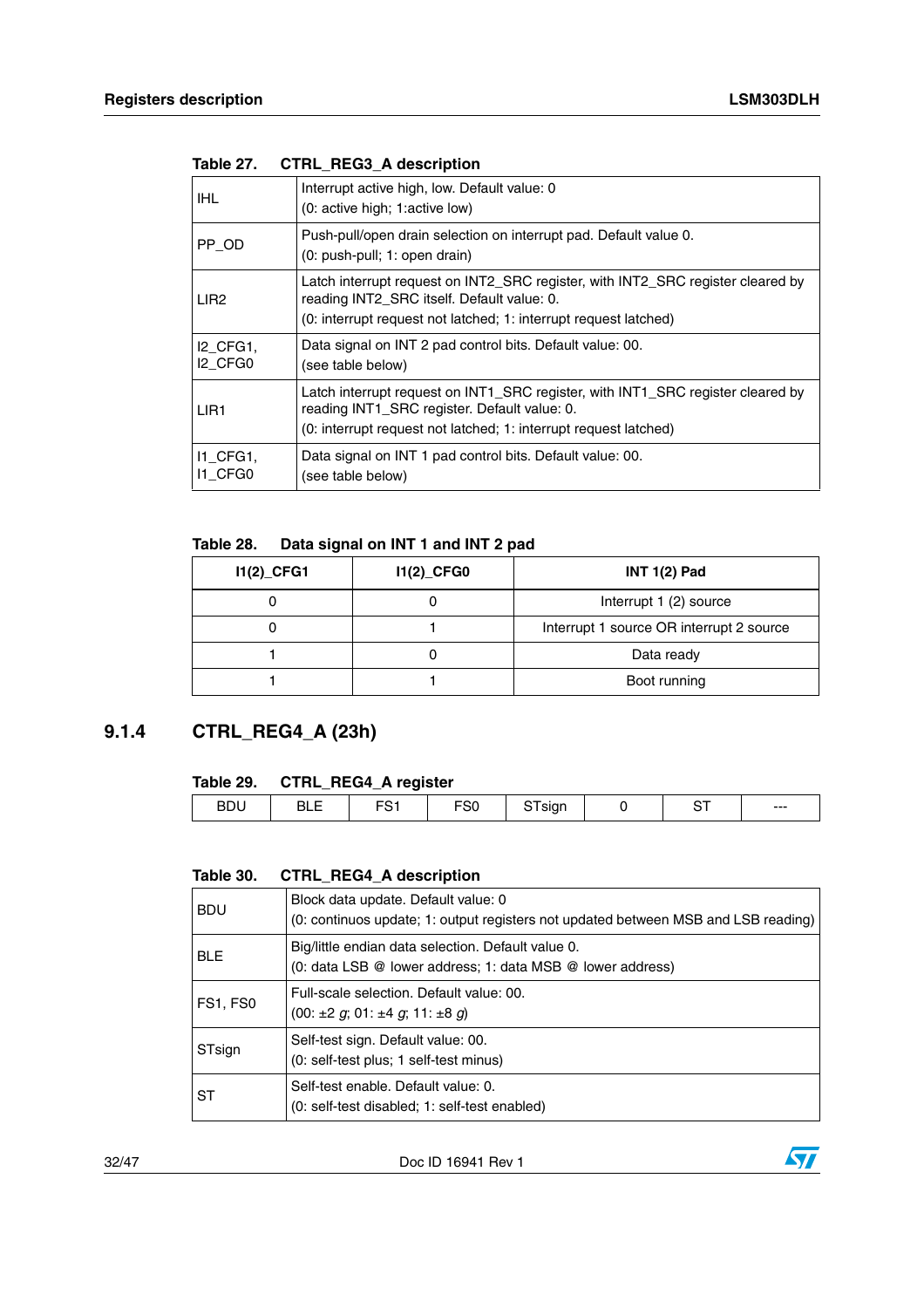The **BDU** bit is used to inhibit output register updates between the reading of the upper and lower register parts. In default mode (BDU = '0'), the lower and upper register parts are updated continuously. If it is not certain to read faster than output data rate, it is recommended to set BDU bit to '1'. In this way, after the reading of the lower (upper) register part, the content of that output register is not updated until the upper (lower) part is read also. This feature avoids reading LSB and MSB related to different samples.

#### <span id="page-32-0"></span>**9.1.5 CTRL\_REG5\_A (24h)**

#### <span id="page-32-3"></span>**Table 31. CTRL\_REG5\_A register**

|  |  |  | .<br>$\overline{\phantom{a}}$ | .<br>m.<br> |
|--|--|--|-------------------------------|-------------|
|  |  |  |                               |             |

#### <span id="page-32-4"></span>**Table 32. CTRL\_REG5\_A description**

| TurnOn1,<br>TurnOn0 | Turn-on mode selection for sleep-to-wake function. Default value: 00. |
|---------------------|-----------------------------------------------------------------------|
|---------------------|-----------------------------------------------------------------------|

**TurnOn** bits are used for turning on the **sleep-to-wake** function.

<span id="page-32-5"></span>

| TurnOn1 | TurnOn0 | Sleep-to-wake status                                                          |
|---------|---------|-------------------------------------------------------------------------------|
|         |         | Sleep-to-wake function is disabled                                            |
|         |         | Turned on: The device is in low-power mode<br>(ODR is defined in CTRL_REG1_A) |

By setting the TurnOn [1:0] bits to 11, the "sleep-to-wake" function is enabled. When an interrupt event occurs, the device goes into normal mode, increasing the ODR to the value defined in CTRL\_REG1\_A. Although the device is in normal mode, CTRL\_REG1\_A content is not automatically changed to "normal mode" configuration.

#### <span id="page-32-1"></span>**9.1.6 HP\_FILTER\_RESET\_A (25h)**

Dummy register. Reading at this address instantaneously zeroes the content of the internal high-pass filter. If the high-pass filter is enabled, all three axes are instantaneously set to 0 *g.* This makes it possible to surmount the settling time of the high-pass filter.

### <span id="page-32-2"></span>**9.1.7 REFERENCE\_A (26h)**

#### <span id="page-32-6"></span>**Table 34. REFERENCE\_A register**

| Ref3<br>Ref <sub>2</sub><br>Ref <sub>6</sub><br>Ref1<br>Ref4<br>Ref <sub>5</sub><br>Ref7<br>Ref0 |
|--------------------------------------------------------------------------------------------------|
|--------------------------------------------------------------------------------------------------|

#### <span id="page-32-7"></span>**Table 35. REFERENCE\_A description**

Ref7 - Ref0 Reference value for high-pass filter. Default value: 00h.

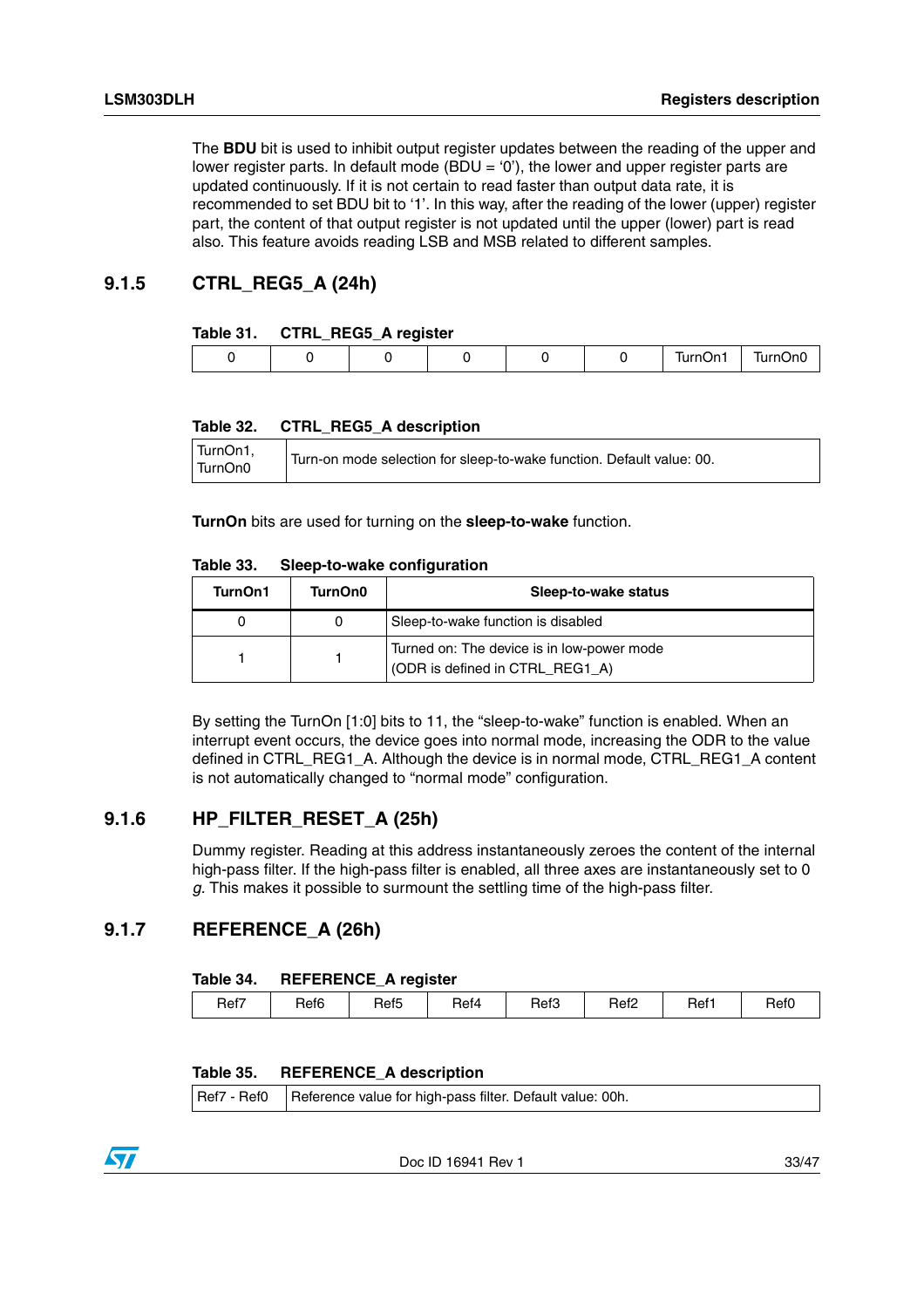This register sets the acceleration value taken as a reference for the high-pass filter output.

When the filter is turned on (at least one FDS, HPen2, or HPen1 bit is equal to '1') and HPM bits are set to "01", filter out is generated taking this value as a reference.

### <span id="page-33-0"></span>**9.1.8 STATUS\_REG\_A(27h)**

#### <span id="page-33-4"></span>**Table 36. STATUS\_REG\_A register**

| YOR<br>ZYXOR<br>⊡∩צ<br>ZOR<br><b>ZDA</b><br><b>7YXDA</b><br>'DA<br><b>XDA</b><br>חשמ |
|--------------------------------------------------------------------------------------|
|--------------------------------------------------------------------------------------|

#### <span id="page-33-5"></span>**Table 37. STATUS\_REG\_A description**

| <b>ZYXOR</b> | X, Y and Z axis data overrun. Default value: 0<br>(0: no overrun has occurred;<br>1: new data has overwritten the previous one before it was read) |
|--------------|----------------------------------------------------------------------------------------------------------------------------------------------------|
| <b>ZOR</b>   | Z axis data overrun. Default value: 0<br>(0: no overrun has occurred;<br>1: new data for the Z-axis has overwritten the previous one)              |
| <b>YOR</b>   | Y axis data overrun. Default value: 0<br>(0: no overrun has occurred;<br>1: new data for the Y-axis has overwritten the previous one)              |
| <b>XOR</b>   | X axis data overrun. Default value: 0<br>(0: no overrun has occurred;<br>1: new data for the X-axis has overwritten the previous one)              |
| <b>ZYXDA</b> | X, Y and Z axis new data available. Default value: 0<br>(0: a new set of data is not yet available; 1: a new set of data is available)             |
| <b>ZDA</b>   | Z axis new data available. Default value: 0<br>(0: new data for the Z-axis is not yet available;<br>1: new data for the Z-axis is available)       |
| <b>YDA</b>   | Y axis new data available. Default value: 0<br>(0: new data for the Y-axis is not yet available;<br>1: new data for the Y-axis is available)       |
| <b>XDA</b>   | X axis new data available. Default value: 0<br>(0: new data for the X-axis is not yet available;<br>1: new data for the X-axis is available)       |

### <span id="page-33-1"></span>**9.1.9 OUT\_X\_L\_A (28h), OUT\_X\_H\_A (29h)**

X-axis acceleration data. The value is expressed as two's complement.

### <span id="page-33-2"></span>**9.1.10 OUT\_Y\_L\_A (2Ah), OUT\_Y\_H\_A (2Bh)**

Y-axis acceleration data. The value is expressed as two's complement.

### <span id="page-33-3"></span>**9.1.11 OUT\_Z\_L\_A (2Ch), OUT\_Z\_H\_A (2Dh)**

Z-axis acceleration data. The value is expressed as two's complement.

34/47 Doc ID 16941 Rev 1

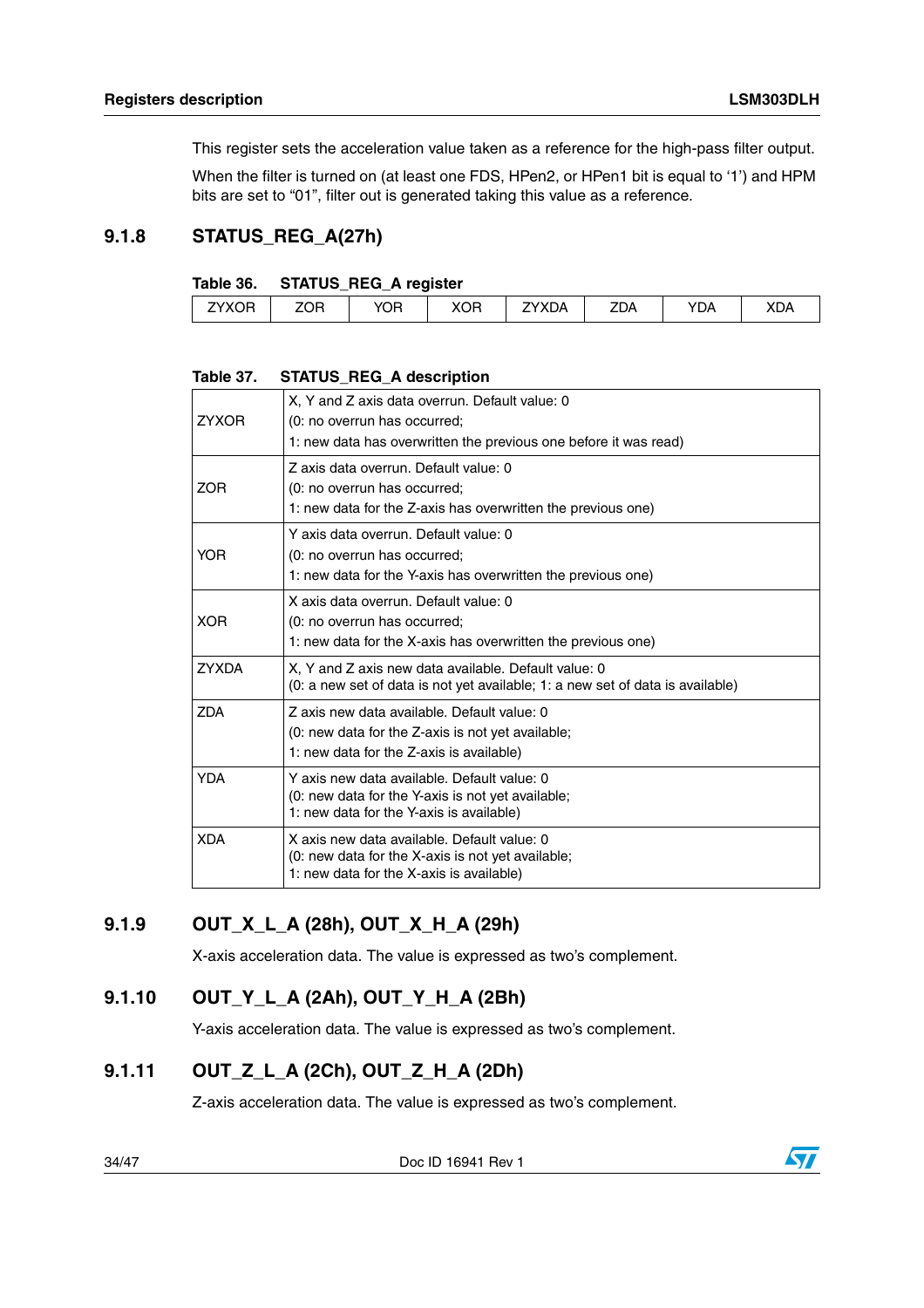### <span id="page-34-0"></span>**9.1.12 INT1\_CFG\_A (30h)**

#### <span id="page-34-1"></span>**Table 38. INT1\_CFG\_A register**

|            | ____     | ___<br>-             |             |     |                              |                                   |                 |
|------------|----------|----------------------|-------------|-----|------------------------------|-----------------------------------|-----------------|
| <b>AOI</b> | oπ<br>бL | $\cdots$<br><br>____ | ----<br>___ | --- | $\cdot$<br>. .<br><b>LIL</b> | $\sqrt{111}$<br>_<br>ᇻᆮ<br>$\sim$ | ◝◣▃▮▃<br>- ---- |
|            |          |                      |             |     |                              |                                   |                 |

#### <span id="page-34-2"></span>**Table 39. INT1\_CFG\_A description**

| AOI         | AND/OR combination of interrupt events. Default value: 0.<br>(See Table 40)                                                                                                           |
|-------------|---------------------------------------------------------------------------------------------------------------------------------------------------------------------------------------|
| 6D          | 6 direction detection function enable. Default value: 0.<br>(See Table 40)                                                                                                            |
| ZHIE        | Enable interrupt generation on Z high event. Default value: 0<br>(0: disable interrupt request;<br>1: enable interrupt request on measured accel. value higher than preset threshold) |
| <b>ZLIE</b> | Enable interrupt generation on Z low event. Default value: 0<br>(0: disable interrupt request;<br>1: enable interrupt request on measured accel. value lower than preset threshold)   |
| YHIE        | Enable interrupt generation on Y high event. Default value: 0<br>(0: disable interrupt request;<br>1: enable interrupt request on measured accel. value higher than preset threshold) |
| YLIE        | Enable interrupt generation on Y low event. Default value: 0<br>(0: disable interrupt request;<br>1: enable interrupt request on measured accel. value lower than preset threshold)   |
| <b>XHIE</b> | Enable interrupt generation on X high event. Default value: 0<br>(0: disable interrupt request;<br>1: enable interrupt request on measured accel. value higher than preset threshold) |
| XLIE        | Enable interrupt generation on X low event. Default value: 0<br>(0: disable interrupt request;<br>1: enable interrupt request on measured accel. value lower than preset threshold)   |

Configuration register for Interrupt 1 source.

#### <span id="page-34-3"></span>**Table 40. Interrupt 1 source configurations**

| AOI | 6D | Interrupt mode                      |
|-----|----|-------------------------------------|
|     |    | OR combination of interrupt events  |
|     |    | 6 direction movement recognition    |
|     |    | AND combination of interrupt events |
|     |    | 6 direction position recognition    |

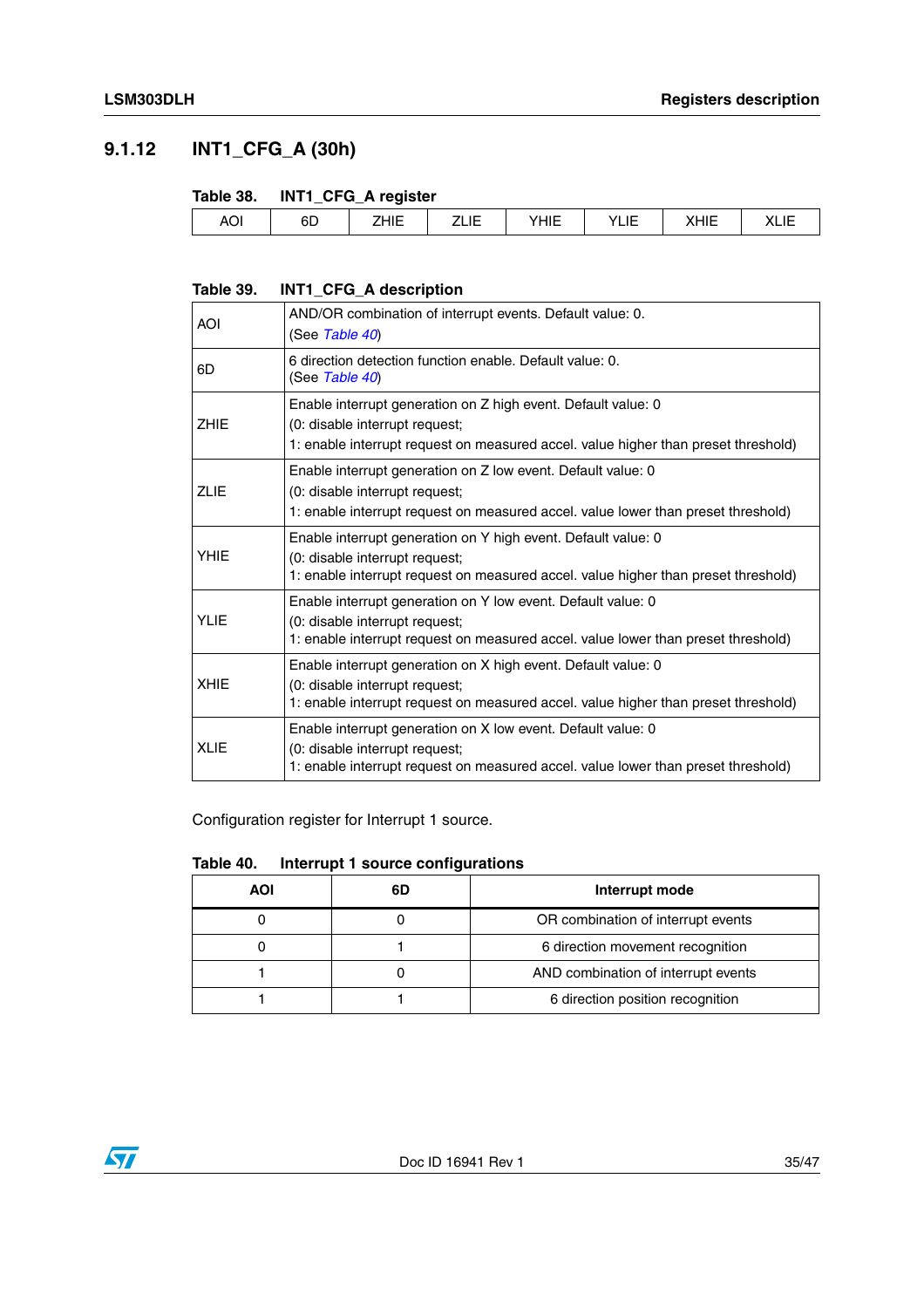### <span id="page-35-0"></span>**9.1.13 INT1\_SRC\_A (31h)**

#### <span id="page-35-3"></span>**Table 41. INT1\_SRC register**

|                                                                                    | $\overline{\phantom{a}}$ |  |  |                          |
|------------------------------------------------------------------------------------|--------------------------|--|--|--------------------------|
| <b>The Contract Contract Contract Contract</b><br>--<br>$ -$<br>$-$<br>.<br>$\sim$ |                          |  |  | $\overline{\phantom{a}}$ |

#### <span id="page-35-4"></span>**Table 42. INT1\_SRC\_A description**

| IA        | Interrupt active. Default value: 0<br>(0: no interrupt has been generated; 1: one or more interrupts have been generated) |
|-----------|---------------------------------------------------------------------------------------------------------------------------|
| ZH.       | Z high. Default value: 0<br>(0: no interrupt, 1: Z high event has occurred)                                               |
| ZL        | Z low. Default value: 0<br>$(0: no$ interrupt; 1: Z low event has occurred)                                               |
| YH        | Y high. Default value: 0<br>(0: no interrupt, 1: Y high event has occurred)                                               |
| <b>YL</b> | Y low. Default value: 0<br>(0: no interrupt, 1: Y low event has occurred)                                                 |
| XH.       | X high. Default value: 0<br>(0: no interrupt, 1: X high event has occurred)                                               |
| <b>XL</b> | X low. Default value: 0<br>(0: no interrupt, 1: X low event has occurred)                                                 |

Interrupt 1 source register. Read-only register.

Reading at this address clears INT1\_SRC\_A IA bit (and the interrupt signal on INT 1 pin) and allows the refreshing of data in the INT1\_SRC\_A register if the latched option was chosen.

#### <span id="page-35-1"></span>**9.1.14 INT1\_THS\_A (32h)**

#### <span id="page-35-5"></span>**Table 43. INT1\_THS register**

| THS <sub>6</sub><br>$\sim$<br>$T_{\rm H}$<br>ᆚᄋნ<br>THS1<br>$\sim$<br>T1104<br>$\sim$<br>HS4<br>nov<br>ოაა<br>ાວບ<br>ےں ا |  |  |  |  |
|---------------------------------------------------------------------------------------------------------------------------|--|--|--|--|

#### <span id="page-35-6"></span>**Table 44. INT1\_THS description**

|  | THS6 - THS0   Interrupt 1 threshold. Default value: 000 0000 |
|--|--------------------------------------------------------------|
|--|--------------------------------------------------------------|

#### <span id="page-35-2"></span>**9.1.15 INT1\_DURATION\_A (33h)**

#### <span id="page-35-7"></span>**Table 45. INT1\_DURATION\_A register**

| ገና<br>м<br>14 |
|---------------|
|---------------|

#### <span id="page-35-8"></span>**Table 46. INT2\_DURATION\_A description**

|       | D6 - D0<br>Duration value. Default value: 000 0000 |                    |  |  |  |  |
|-------|----------------------------------------------------|--------------------|--|--|--|--|
| 36/47 |                                                    | Doc ID 16941 Rev 1 |  |  |  |  |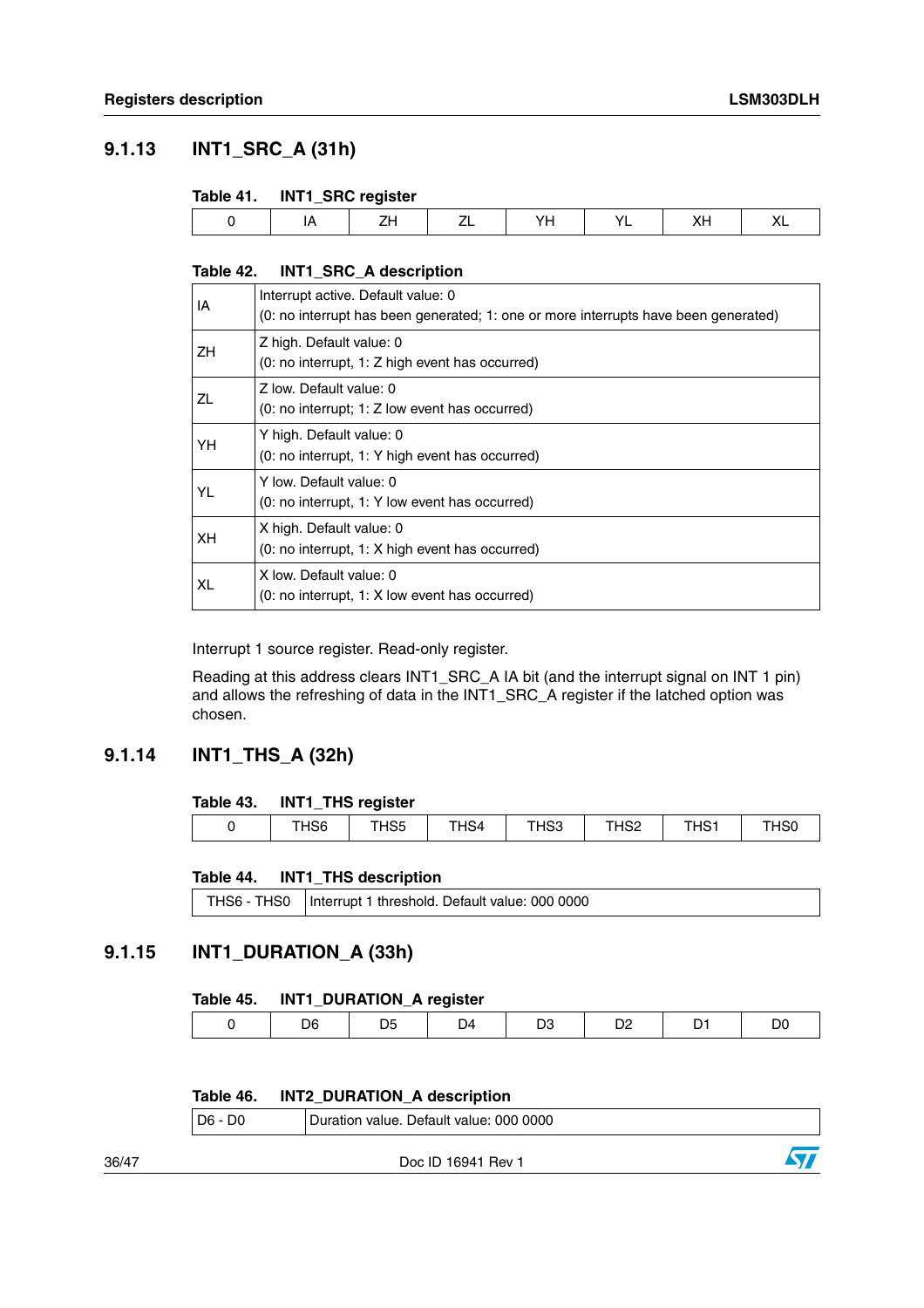The **D6 - D0** bits set the minimum duration of the Interrupt 2 event to be recognized. Duration steps and maximum values depend on the ODR chosen.

### <span id="page-36-0"></span>**9.1.16 INT2\_CFG\_A (34h)**

#### <span id="page-36-1"></span>**Table 47. INT2\_CFG\_A register**

<span id="page-36-2"></span>

| Table 48.   | INT2_CFG_A description                                                                                                                                                                |
|-------------|---------------------------------------------------------------------------------------------------------------------------------------------------------------------------------------|
| <b>AOI</b>  | AND/OR combination of interrupt events. Default value: 0.<br>(See table below)                                                                                                        |
| 6D          | 6 direction detection function enable. Default value: 0.<br>(See table below)                                                                                                         |
| <b>ZHIE</b> | Enable interrupt generation on Z high event. Default value: 0<br>(0: disable interrupt request;<br>1: enable interrupt request on measured accel. value higher than preset threshold) |
| <b>ZLIE</b> | Enable interrupt generation on Z low event. Default value: 0<br>(0: disable interrupt request;<br>1: enable interrupt request on measured accel. value lower than preset threshold)   |
| <b>YHIE</b> | Enable interrupt generation on Y high event. Default value: 0<br>(0: disable interrupt request;<br>1: enable interrupt request on measured accel. value higher than preset threshold) |
| <b>YLIE</b> | Enable interrupt generation on Y low event. Default value: 0<br>(0: disable interrupt request;<br>1: enable interrupt request on measured accel. value lower than preset threshold)   |
| <b>XHIE</b> | Enable interrupt generation on X high event. Default value: 0<br>(0: disable interrupt request;<br>1: enable interrupt request on measured accel. value higher than preset threshold) |
| <b>XLIE</b> | Enable interrupt generation on X low event. Default value: 0<br>(0: disable interrupt request;<br>1: enable interrupt request on measured accel. value lower than preset threshold)   |

Configuration register for Interrupt 2 source.

#### <span id="page-36-3"></span>**Table 49. Interrupt mode configuration**

| AOI | 6D | Interrupt mode                      |  |  |
|-----|----|-------------------------------------|--|--|
|     |    | OR combination of interrupt events  |  |  |
|     |    | 6 direction movement recognition    |  |  |
|     |    | AND combination of interrupt events |  |  |
|     |    | 6 direction position recognition    |  |  |



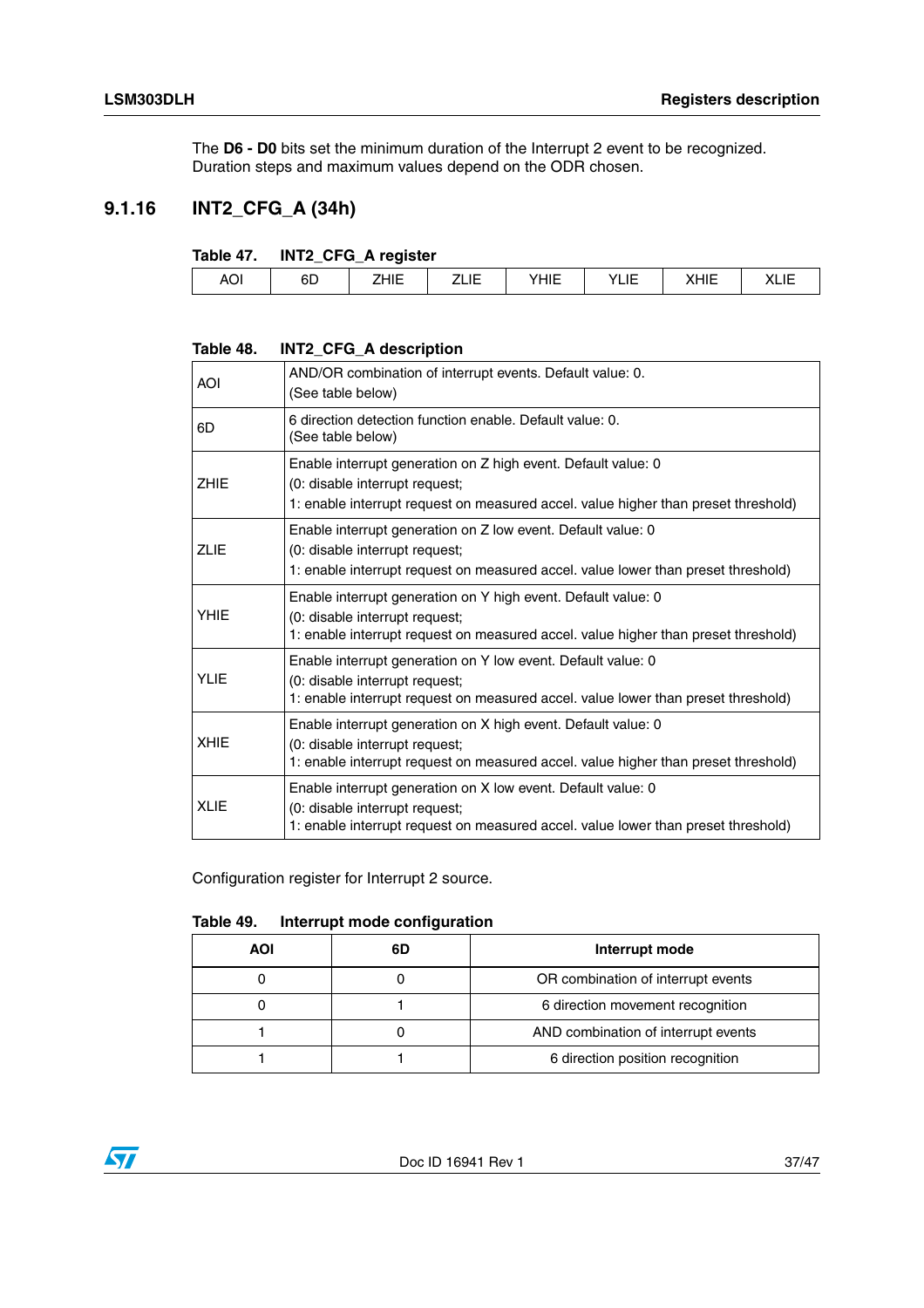### <span id="page-37-0"></span>**9.1.17 INT2\_SRC\_A (35h)**

#### <span id="page-37-3"></span>**Table 50. INT2\_SRC\_A register**

| __ |  |  |  |
|----|--|--|--|
|    |  |  |  |
|    |  |  |  |

#### <span id="page-37-4"></span>**Table 51. INT2\_SRC\_A description**

| IA  | Interrupt active. Default value: 0<br>(0: no interrupt has been generated; 1: one or more interrupts have been generated) |
|-----|---------------------------------------------------------------------------------------------------------------------------|
| ZH. | Z high. Default value: 0<br>(0: no interrupt, 1: Z high event has occurred)                                               |
| ZL  | Z low. Default value: 0<br>$(0: no$ interrupt; 1: Z low event has occurred)                                               |
| YH  | Y high. Default value: 0<br>(0: no interrupt, 1: Y high event has occurred)                                               |
| YL  | Y low. Default value: 0<br>(0: no interrupt, 1: Y low event has occurred)                                                 |
| XH. | X high. Default value: 0<br>(0: no interrupt, 1: X high event has occurred)                                               |
| XL  | X Low. Default value: 0<br>(0: no interrupt, 1: X low event has occurred)                                                 |

Interrupt 2 source register. Read-only register.

Reading at this address clears INT2\_SRC\_A IA bit (and the interrupt signal on INT 2 pin) and allows the refreshing of data in the INT2\_SRC\_A register if the latched option was chosen.

#### <span id="page-37-1"></span>**9.1.18 INT2\_THS\_A (36h)**

#### <span id="page-37-5"></span>**Table 52. INT2\_THS register**

| THS <sub>6</sub><br>$\sim$<br>$T_{\rm H}$<br>ᆚᄋნ<br>THS1<br>$\sim$<br>T1104<br>$\sim$<br>HS4<br>nov<br>ოაა<br>ાວບ<br>ےں ا |  |  |  |  |
|---------------------------------------------------------------------------------------------------------------------------|--|--|--|--|

#### <span id="page-37-6"></span>**Table 53. INT2\_THS description**

| THS6 - THS0 | Interrupt 1 threshold. Default value: 000 0000 |  |
|-------------|------------------------------------------------|--|
|-------------|------------------------------------------------|--|

### <span id="page-37-2"></span>**9.1.19 INT2\_DURATION\_A (37h)**

#### <span id="page-37-7"></span>**Table 54. INT2\_DURATION\_A register**

|  | יי<br>. . |  | ΙZ<br>. . |  |  |  |  |
|--|-----------|--|-----------|--|--|--|--|
|--|-----------|--|-----------|--|--|--|--|

#### <span id="page-37-8"></span>**Table 55. INT2\_DURATION\_A description**

| $D6 - D0$<br>Duration value. Default value: 000 0000 |
|------------------------------------------------------|
|------------------------------------------------------|

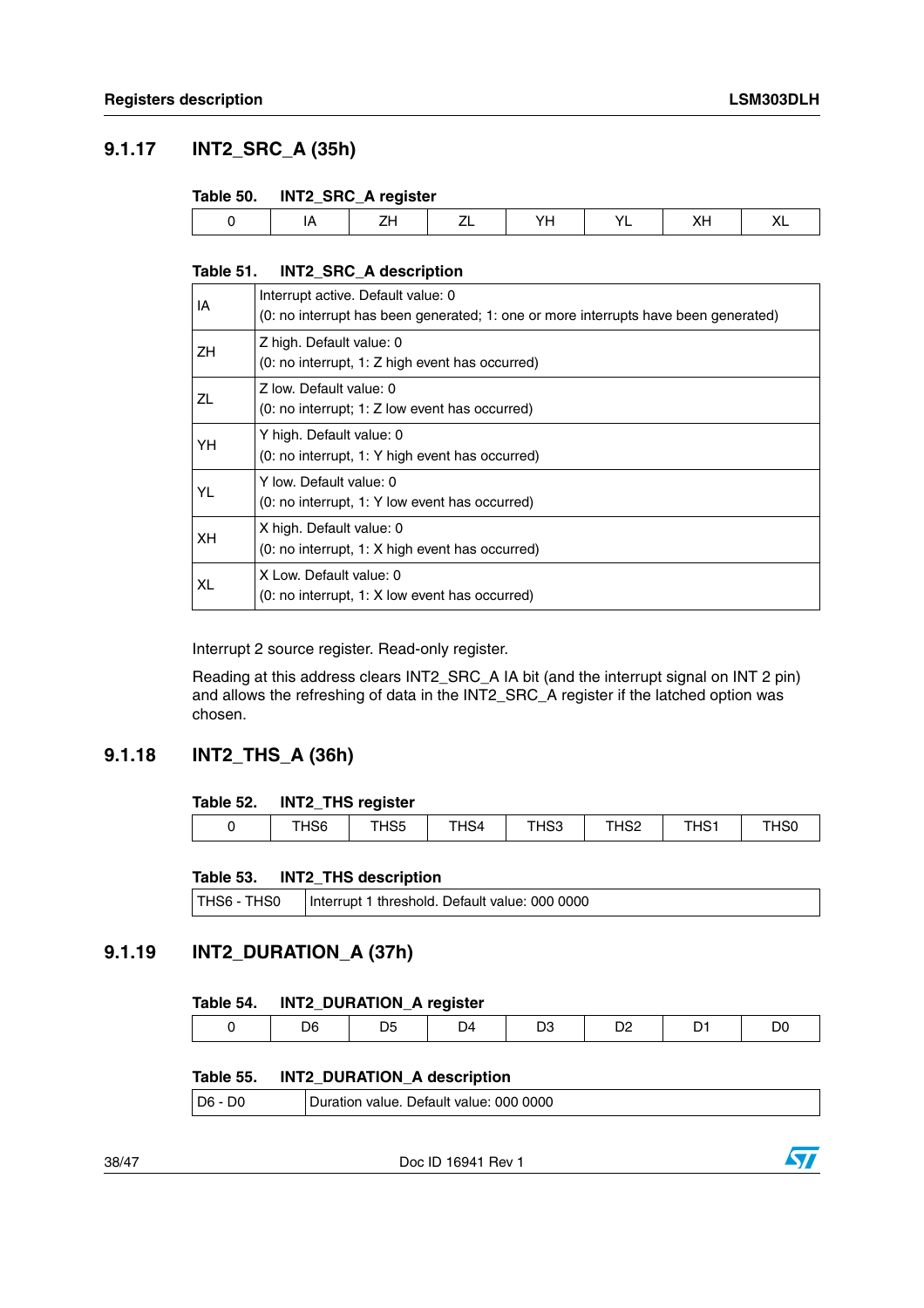The **D6 - D0** bits set the minimum duration of the Interrupt 2 event to be recognized. Duration time steps and maximum values depend on the ODR chosen.

### <span id="page-38-0"></span>**9.2 Magnetic field sensing register description**

The magnetometer core contains a set of registers which are used to control its behavior and to retrieve magnetic field data. The register's address, composed of 8 bits, is used to identify them and to read/write the data through the serial interface.

For magnetic field sensing interface, the default (factory) 7-bit slave address is 00111100b (0x3C) for write operations, or 00111101b (0x3D) for read operations.

#### <span id="page-38-1"></span>**9.2.1 CRA\_REG\_M (00h)**

The configuration register A is used to configure the device for setting the data output rate and measurement configuration. CRA0 through CRA7 indicate bit locations, with *CRA*  denoting the bits that are in the configuration register. CRA7 denotes the first bit of the data stream. The number in parentheses indicates the default value of that bit.

#### <span id="page-38-2"></span>**Table 56. CRA\_REG\_M register**

|  | __ | noo | DO <sub>1</sub> | DO <sub>0</sub> | MS <sub>1</sub> | <b>MSC</b> |
|--|----|-----|-----------------|-----------------|-----------------|------------|
|  |    | ∠ט  |                 |                 |                 |            |

#### <span id="page-38-3"></span>**Table 57. CRA\_REG\_M description**

|                                    | CRA7 to CRA5   These bits must be cleared for correct operation.                                                                                                                          |
|------------------------------------|-------------------------------------------------------------------------------------------------------------------------------------------------------------------------------------------|
| DO <sub>2</sub> to DO <sub>0</sub> | Data output rate bits. These bits set the rate at which data is written to all three data<br>output registers                                                                             |
| MS1 to MS0                         | Measurement configuration bits. These bits define the measurement flow of the<br>device, specifically whether or not to incorporate an applied bias to the sensor into<br>the measurement |

#### <span id="page-38-4"></span>**Table 58. CRA\_REG M description**

| DO <sub>2</sub> | DO <sub>1</sub> | DO <sub>0</sub> | Minimum data output rate (Hz) |
|-----------------|-----------------|-----------------|-------------------------------|
| n               |                 | 0               | 0.75                          |
|                 |                 |                 | 1.5                           |
|                 |                 | ი               | 3.0                           |
|                 |                 |                 | 7.5                           |
|                 |                 | O               | 15                            |
|                 |                 |                 | 30                            |
|                 |                 |                 | 75                            |
|                 |                 |                 | Not used                      |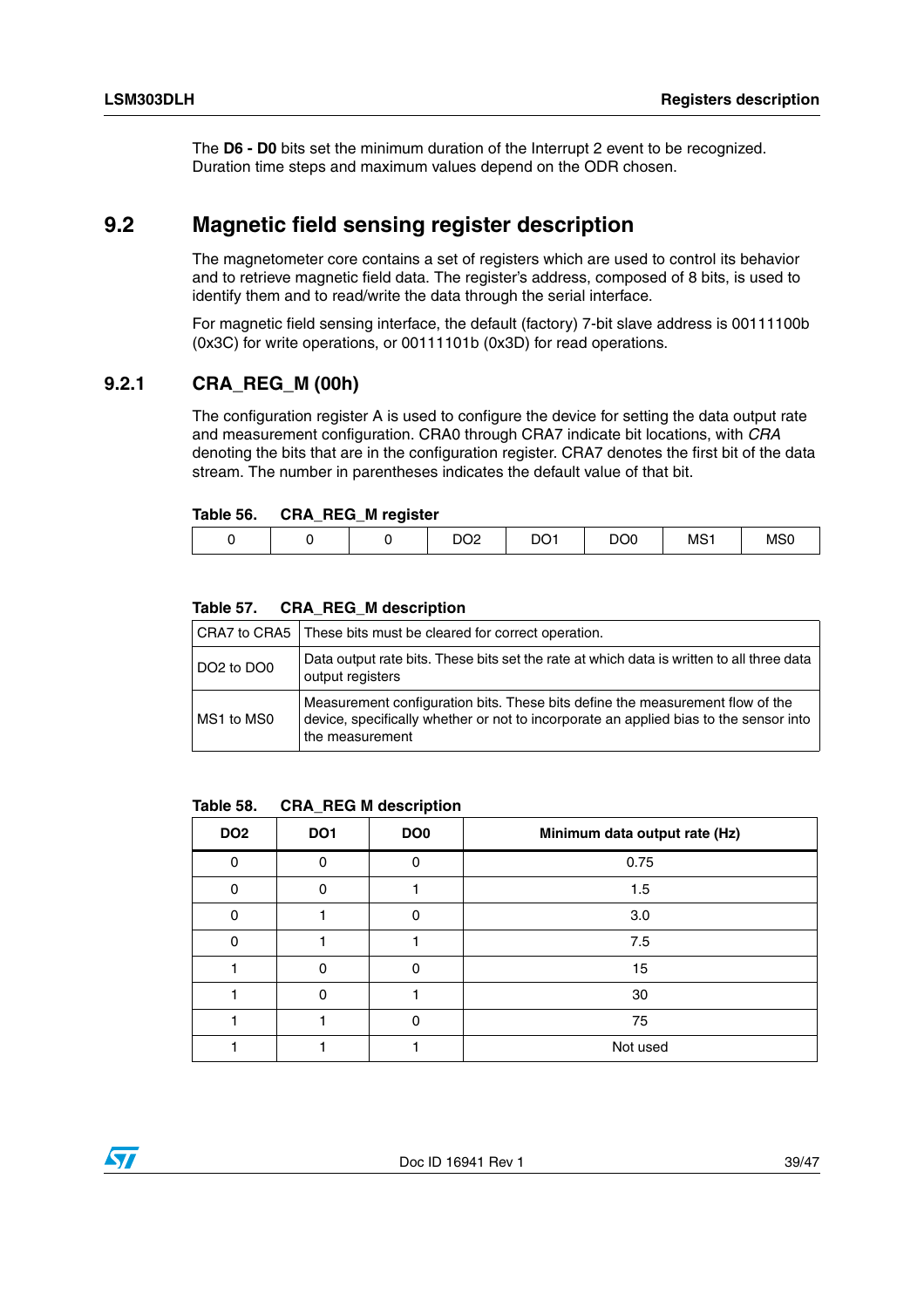|     |            | $5.071$ $1.55$ $1.73$ $1.0000$ $1.0000$                                                                                        |
|-----|------------|--------------------------------------------------------------------------------------------------------------------------------|
| MS1 | <b>MSO</b> | <b>Magnetic sensor operating mode</b>                                                                                          |
|     | 0          | Normal measurement configuration (default). In normal measurement<br>configuration the device follows normal measurement flow. |
|     |            | Positive bias configuration.                                                                                                   |
|     | 0          | Negative bias configuration.                                                                                                   |
|     |            | This configuration is not used                                                                                                 |

<span id="page-39-2"></span>**Table 59. CRA\_REG\_M description**

#### <span id="page-39-0"></span>**9.2.2 CRB\_REG\_M (01h)**

The configuration register B for setting the device gain. CRB0 through CRB7 indicate bit locations, with *CRB* denoting the bits that are in the configuration register. CRB7 denotes the first bit of the data stream. The number in parentheses indicates the default value of that bit.

#### <span id="page-39-3"></span>**Table 60. CRA\_REG register**

| __              |     | ___<br>- - |  |  |  |
|-----------------|-----|------------|--|--|--|
| GN <sub>2</sub> | GN1 | GNO        |  |  |  |
|                 |     |            |  |  |  |

#### <span id="page-39-4"></span>**Table 61. CRA\_REG description**

| CRB7 to CRB5 | Gain configuration bits. These bits configure the gain for the device. The gain<br>configuration is common for all channels |
|--------------|-----------------------------------------------------------------------------------------------------------------------------|
|              | CRB7 to CRB5 This bit must be cleared for correct operation                                                                 |

#### <span id="page-39-5"></span>**Table 62. Gain setting**

| GN <sub>2</sub> | GN <sub>1</sub> | <b>GNO</b> | <b>Sensor input</b><br>field range<br>[Gauss] | Gain X/Y and<br>[LSB/Gauss] | Gain Z<br>[LSB/Gauss] | <b>Output range</b>               |
|-----------------|-----------------|------------|-----------------------------------------------|-----------------------------|-----------------------|-----------------------------------|
| 0               | 0               | 1          | ±1.3                                          | 1055                        | 950                   |                                   |
| $\Omega$        |                 | $\Omega$   | ±1.9                                          | 795                         | 710                   |                                   |
| $\Omega$        |                 | 1          | ±2.5                                          | 635                         | 570                   |                                   |
|                 | $\Omega$        | $\Omega$   | ±4.0                                          | 430                         | 385                   | 0xF800-0x07FF<br>$(-2048 - 2047)$ |
|                 | $\Omega$        | 1          | ±4.7                                          | 375                         | 335                   |                                   |
|                 |                 | $\Omega$   | ±5.6                                          | 320                         | 285                   |                                   |
|                 |                 | 1          | ±8.1                                          | 230                         | 205                   |                                   |

#### <span id="page-39-1"></span>**9.2.3 MR\_REG\_M (02h)**

The mode register is an 8-bit register from which data can be read or to which data can be written. This register is used to select the operating mode of the device. MR0 through MR7 indicate bit locations, with *MR* denoting the bits that are in the mode register. MR7 denotes

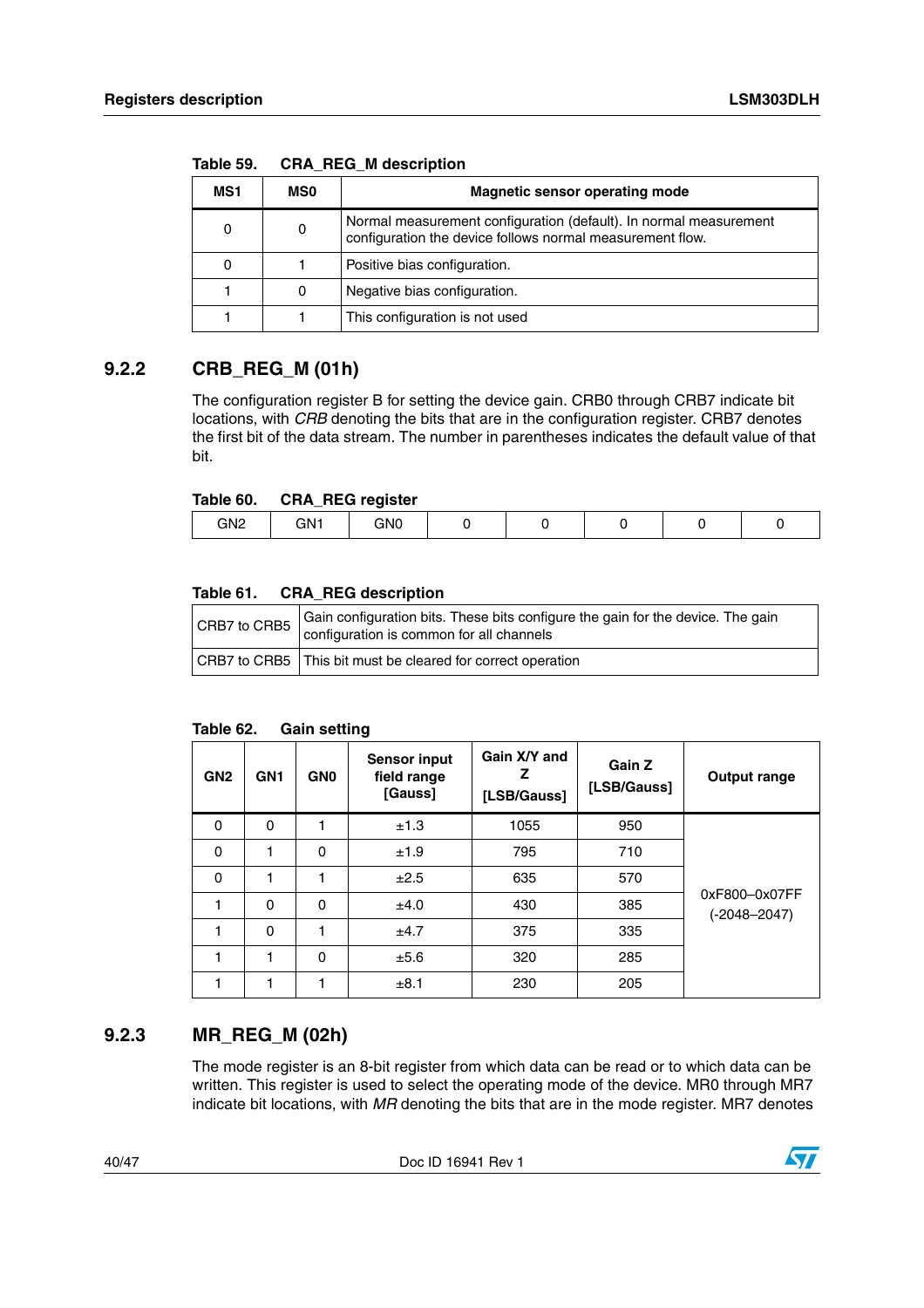the first bit of the data stream. The number in parentheses indicates the default value of that bit.

#### <span id="page-40-1"></span>**Table 63. MR\_REG**

| . |  |  |           |            |
|---|--|--|-----------|------------|
|   |  |  | <b>MD</b> | <b>MDC</b> |
|   |  |  |           |            |

#### <span id="page-40-2"></span>**Table 64. MR\_REG description**

| MR7 to MR2 | These bits must be cleared for correct operation                       |
|------------|------------------------------------------------------------------------|
| MR1 to MR0 | Mode select bits. These bits select the operation mode of this device. |

#### <span id="page-40-3"></span>**Table 65. Magnetic sensor operating mode**

| MD1      | MD0          | Mode                                                                                                                                                                                                                                                                                                                                                                                                                                                                                  |
|----------|--------------|---------------------------------------------------------------------------------------------------------------------------------------------------------------------------------------------------------------------------------------------------------------------------------------------------------------------------------------------------------------------------------------------------------------------------------------------------------------------------------------|
| $\Omega$ | <sup>0</sup> | Continuous-conversion mode: the device continuously performs conversions<br>and places the result in the data register. RDY goes high when new data is<br>placed in all three registers. After a power-on or a write to the mode or<br>configuration register, the first measurement set is available from all three data<br>output registers after a period of 2/fDO, and subsequent measurements are<br>available at a frequency of fDO, where fDO is the frequency of data output. |
| O        |              | Single-conversion mode: the device performs a single measurement, sets RDY<br>high and returns to sleep mode. Mode register returns to sleep mode bit values.<br>The measurement remains in the data output register and RDY remains high<br>until the data output register is read or another conversion is performed.                                                                                                                                                               |
|          | O            |                                                                                                                                                                                                                                                                                                                                                                                                                                                                                       |
|          |              | Sleep mode. Device is placed in sleep mode                                                                                                                                                                                                                                                                                                                                                                                                                                            |

#### <span id="page-40-0"></span>**9.2.4 OUT\_X\_M (03-04h)**

The data output X registers are two 8-bit registers, data output register H and data output register L. These registers store the measurement result from channel X.

Data output X register H contains the MSB from the measurement result, and data output X register L contains the LSB from the measurement result.

The value stored in these two registers is a 16-bit value in 2's complement form, whose range is 0xF800 to 0x07FF. DXRH0 through DXRH7 and DXRL0 through DXRL7 indicate bit locations, with DXRH and DXRL denoting the bits that are in the data output X registers. DXRH7 and DXRL7 denote the first bit of the data stream.

In the event the ADC reading overflows or underflows for the given channel, or if there is a math overflow during the bias measurement, this data register will contain the value -4096 in 2's complement form. This register value clears after the next valid measurement is made.

#### <span id="page-40-4"></span>**Table 66. OUTXH\_M register**

|       | __    |                   |       |       |                   |       |                   |
|-------|-------|-------------------|-------|-------|-------------------|-------|-------------------|
| DXRH7 | DXRH6 | DXRH <sub>5</sub> | DXRH4 | DXRH3 | DXRH <sub>2</sub> | DXRH1 | DXRH <sub>0</sub> |
|       |       |                   |       |       |                   |       |                   |

The content of this register is the MSB magnetic field data for X-axis.



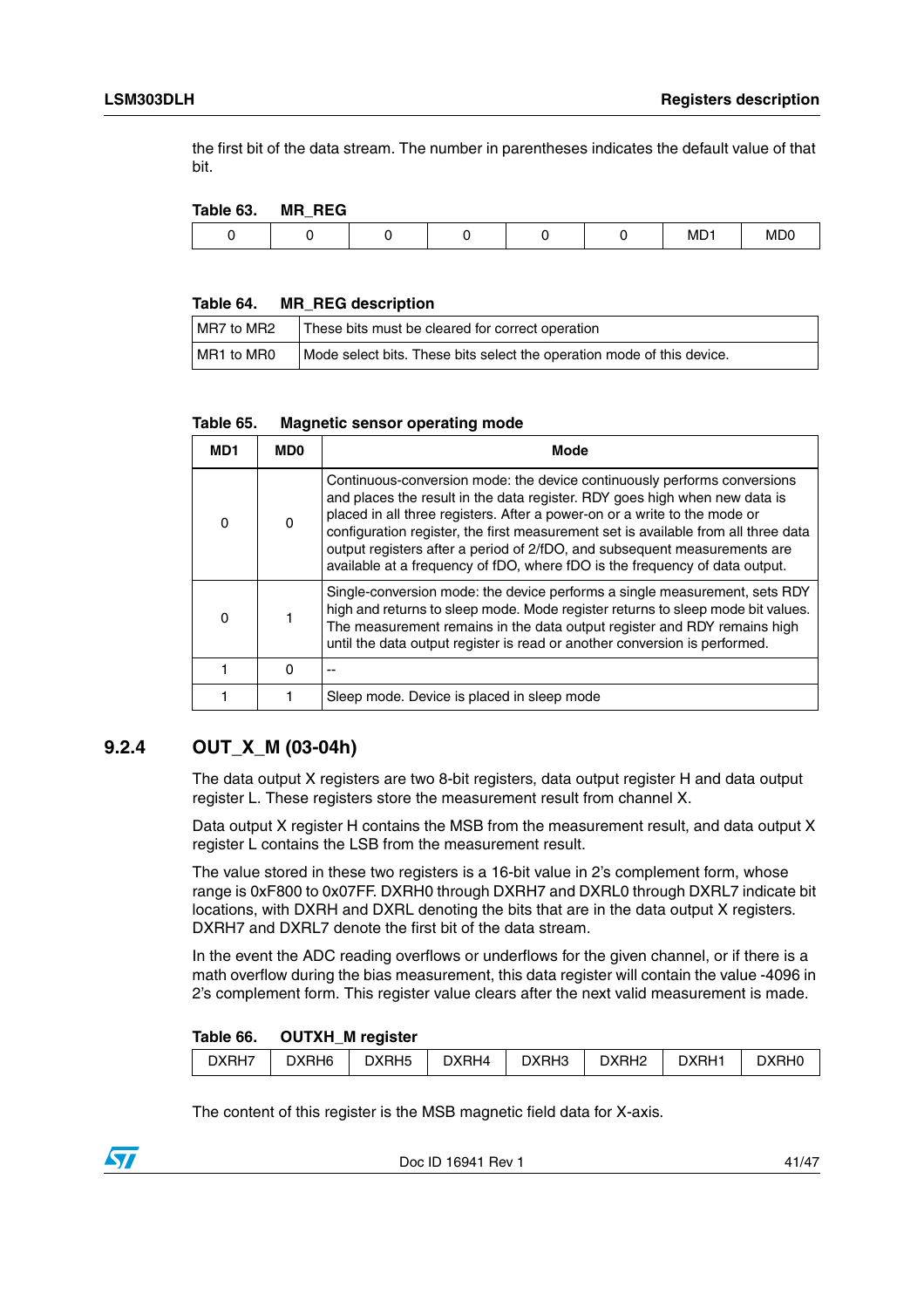#### <span id="page-41-3"></span>**Table 67. OUTXL\_M register**

| DXRL7 | DXRL6 | DXRL5 | <b>DXRL4</b> | DXRL3 | DXRL <sub>2</sub> | DXRL1 | <b>DXRL0</b> |
|-------|-------|-------|--------------|-------|-------------------|-------|--------------|
|       |       |       |              |       |                   |       |              |

The content of this register is the LSB magnetic field data for X-axis.

### <span id="page-41-0"></span>**9.2.5 OUT\_Y\_M (05-06h)**

The data output Y registers are two 8-bit registers, data output register H and data output register L. These registers store the measurement result from channel Y.

Data output Y register H contains the MSB from the measurement result, and data output Y register L contains the LSB from the measurement result.

#### <span id="page-41-4"></span>**Table 68. OUT\_YH\_M register**

| DYRH7 | DYRH <sub>6</sub> | DYRH <sub>5</sub> | DYRH4 | DYRH3 | DYRH <sub>2</sub> | DYRH <sup>-</sup> | DYRH0 |
|-------|-------------------|-------------------|-------|-------|-------------------|-------------------|-------|
|       |                   |                   |       |       |                   |                   |       |

The content of this register is the MSB magnetic field data for Y-axis.

#### <span id="page-41-5"></span>**Table 69. OUT\_YL\_M register**

| DYRL7<br><b>DYRL6</b><br>DYRL5<br>DYRL4<br>DYRL <sub>2</sub><br>DYRL1<br>DYRL3<br>DYRL0 |
|-----------------------------------------------------------------------------------------|
|-----------------------------------------------------------------------------------------|

The content of this register is the LSB magnetic field data for Y-axis.

#### <span id="page-41-1"></span>**9.2.6 OUT\_Z\_M (07-08h)**

The data output Z registers are two 8-bit registers, data output register H and data output register L. These registers store the measurement result from channel Z.

Data output Z register H contains the MSB from the measurement result, and data output Z register L contains the LSB from the measurement result.

#### <span id="page-41-6"></span>**Table 70. OUTZH\_M register**

|       |       | .                 |       |       |                   |       |       |
|-------|-------|-------------------|-------|-------|-------------------|-------|-------|
| DZRH7 | DZRH6 | DZRH <sub>5</sub> | DZRH4 | DZRH3 | DZRH <sub>2</sub> | DZRH1 | DZRH0 |

The content of this register is the MSB magnetic field data for Z-axis.

#### <span id="page-41-7"></span>**Table 71. OUTZL\_M register**

| DZRL7 | DZRL6 | __<br>DZRL5 | DZRL4 | DZRL3 | DZRL <sub>2</sub> | DZRL <sup>1</sup> | ∵≀∠RL⊾ |
|-------|-------|-------------|-------|-------|-------------------|-------------------|--------|
|       |       |             |       |       |                   |                   |        |

The content of this register is the LSB magnetic field data for Z-axis.

#### <span id="page-41-2"></span>**9.2.7 SR\_REG\_M (09h)**

When one or more of the output registers are read, new data cannot be placed in any of the output data registers until all six data output registers are read. This requirement also

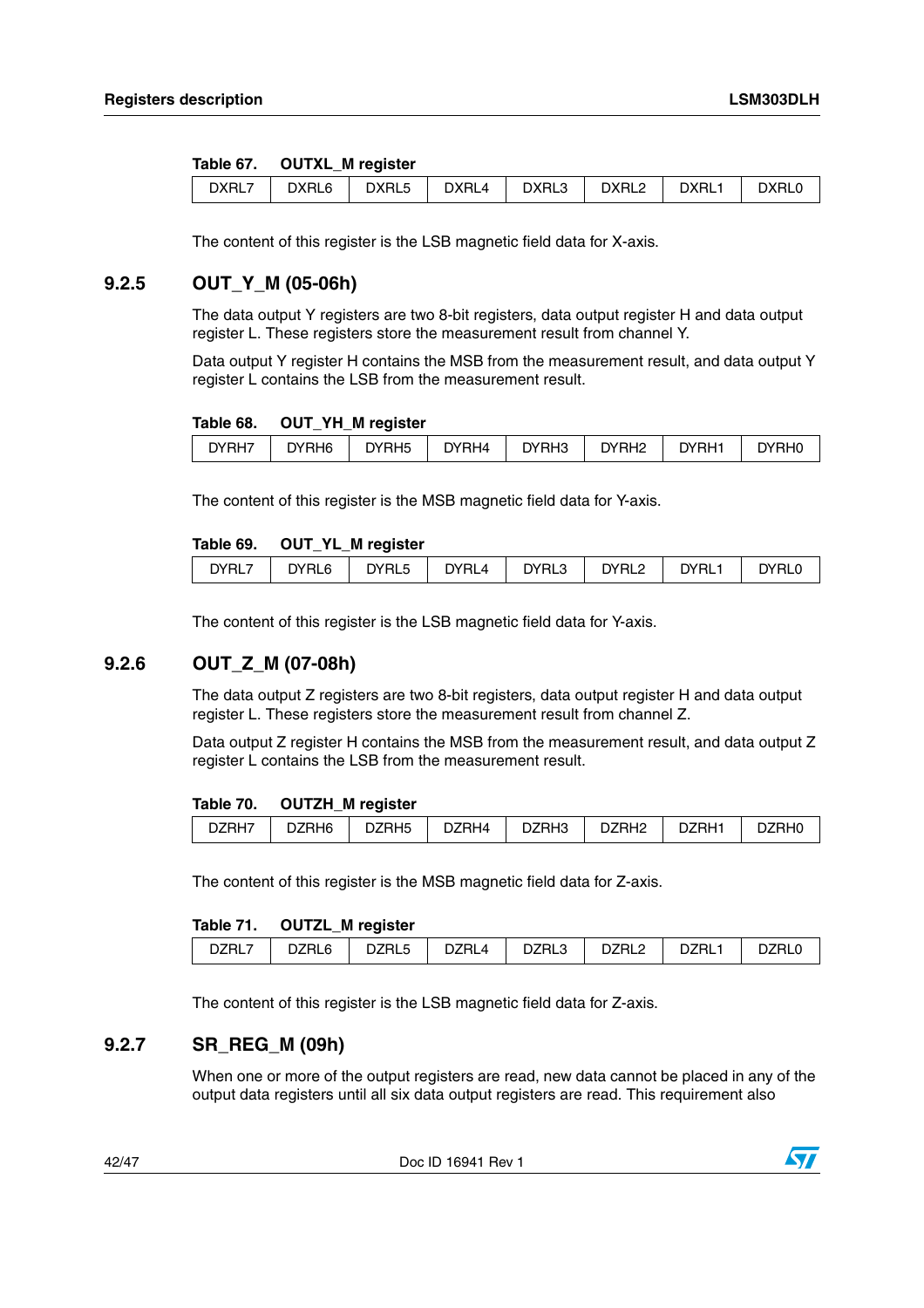impacts DRDY and RDY, which cannot be cleared until new data is placed in all the output registers.

#### **Status register**

The status register (SR) is an 8-bit read-only register. This register is used to indicate device status. SR0 through SR7 indicate bit locations, with *SR* denoting the bits that are in the status register. SR7 denotes the first bit of the data stream.

<span id="page-42-1"></span>

| Table 72. | <b>SR register</b> |
|-----------|--------------------|
|-----------|--------------------|

|  |  | . | ∟∪เ | ירו כ<br>ושח |
|--|--|---|-----|--------------|
|  |  |   |     |              |

| MD1             | <b>MD0</b>  | Mode                                                                                                                                                                                                                                                                                                                                                                                                                              |
|-----------------|-------------|-----------------------------------------------------------------------------------------------------------------------------------------------------------------------------------------------------------------------------------------------------------------------------------------------------------------------------------------------------------------------------------------------------------------------------------|
| SR7 to SR3      | $\Omega$    | These bits must be cleared for correct operation                                                                                                                                                                                                                                                                                                                                                                                  |
| SR <sub>2</sub> | <b>REN</b>  | Regulator enabled bit. This bit is set when the internal voltage regulator is<br>enabled. This bit is cleared when the internal regulator is disabled.                                                                                                                                                                                                                                                                            |
| SR <sub>1</sub> | <b>LOCK</b> | Data output register lock. This bit is set when some, but not all, of the six<br>data output registers have been read. When this bit is set, the six data<br>output registers are locked and any new data is not placed in these<br>registers until one of four conditions are met: one, all six have been read or<br>the mode changed, two, a POR is issued, three, the mode is changed, or<br>four, the measurement is changed. |
| S <sub>R0</sub> | <b>RDY</b>  | Ready bit. Set when data is written to all six data registers. Cleared when<br>the device initiates a write to the data output registers, when in off mode,<br>and after one or more of the data output registers are written to. When RDY<br>bit is clear, it shall remain cleared for a minimum of 5 µs. The DRDY pin can<br>be used as an alternative to the status register for monitoring the device for<br>conversion data. |

**Table 73. Status register bit designations**

#### <span id="page-42-0"></span>**9.2.8 IR\_REG\_M (0Ah/0Bh/0Ch)**

The identification registers (IR) are used to identify the device. IR0 through IR7 indicate bit locations, with IRA/IRB/IRC denoting the bits that are in the identification registers A, B & C. IRA7/IRB7/IRC7 denotes the first bit of the data stream.

The identification value for this device is stored in this register. This is a read-only register.

Register values. ASCII value *H*

#### <span id="page-42-2"></span>**Table 74. IRA\_REG\_M**

|--|--|--|--|--|--|--|--|--|--|

#### <span id="page-42-3"></span>**Table 75. IRB\_REG\_M**

|--|--|--|--|--|--|--|

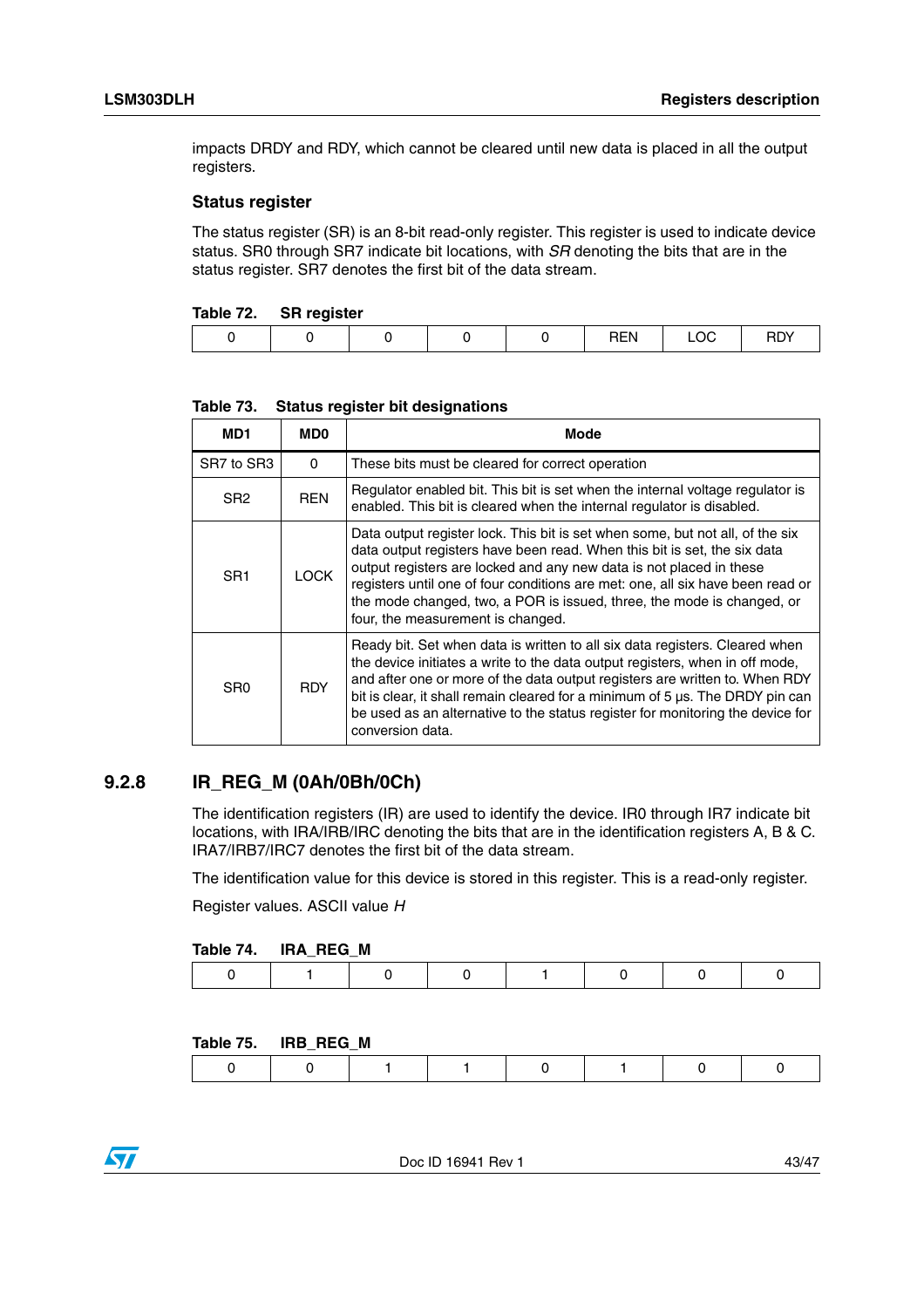<span id="page-43-0"></span>

| Table 76. | IRC_REG_M |  |  |  |
|-----------|-----------|--|--|--|
|           |           |  |  |  |

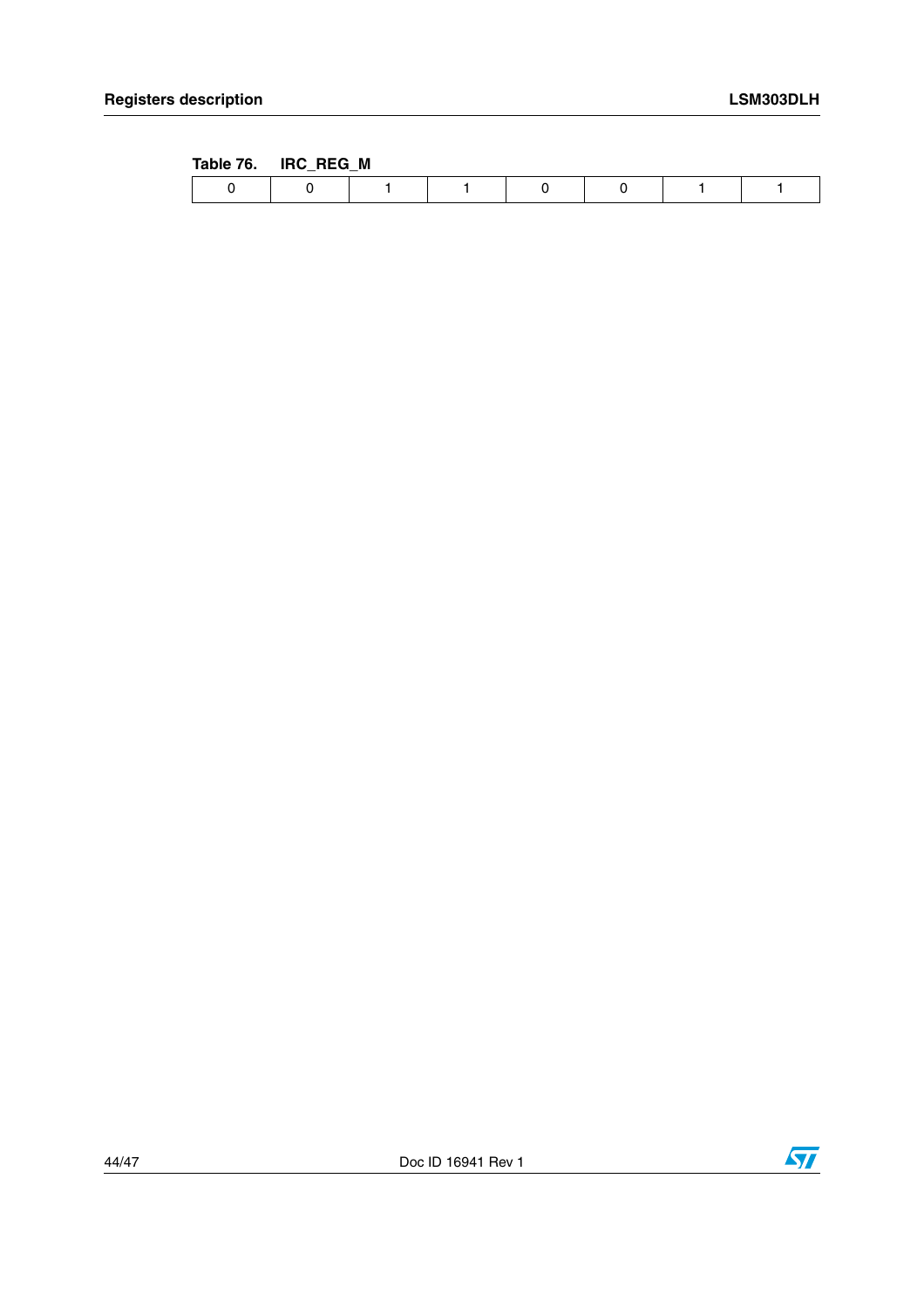$\sqrt{2}$ 

## <span id="page-44-0"></span>**10 Package information**

In order to meet environmental requirements, ST offers these devices in different grades of ECOPACK® packages, depending on their level of environmental compliance. ECOPACK® specifications, grade definitions and product status are available at: www.st.com. ECOPACK is an ST trademark.



<span id="page-44-1"></span>

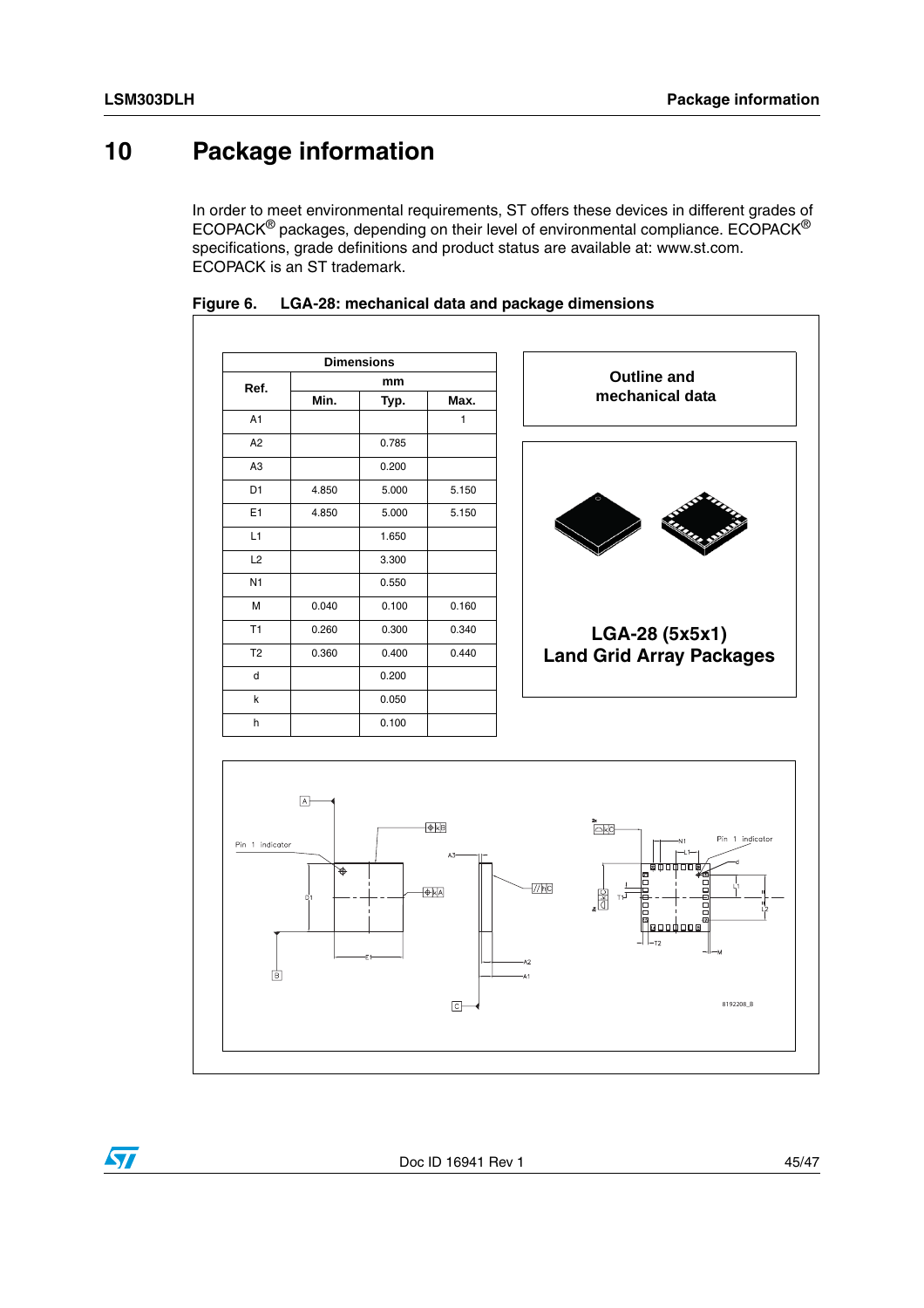# <span id="page-45-0"></span>**11 Revision history**

#### <span id="page-45-1"></span>Table 77. **Document revision history**

| <b>Date</b> | <b>Revision</b> | <b>Changes</b> |
|-------------|-----------------|----------------|
| 18-Dec-2009 |                 | First issue.   |